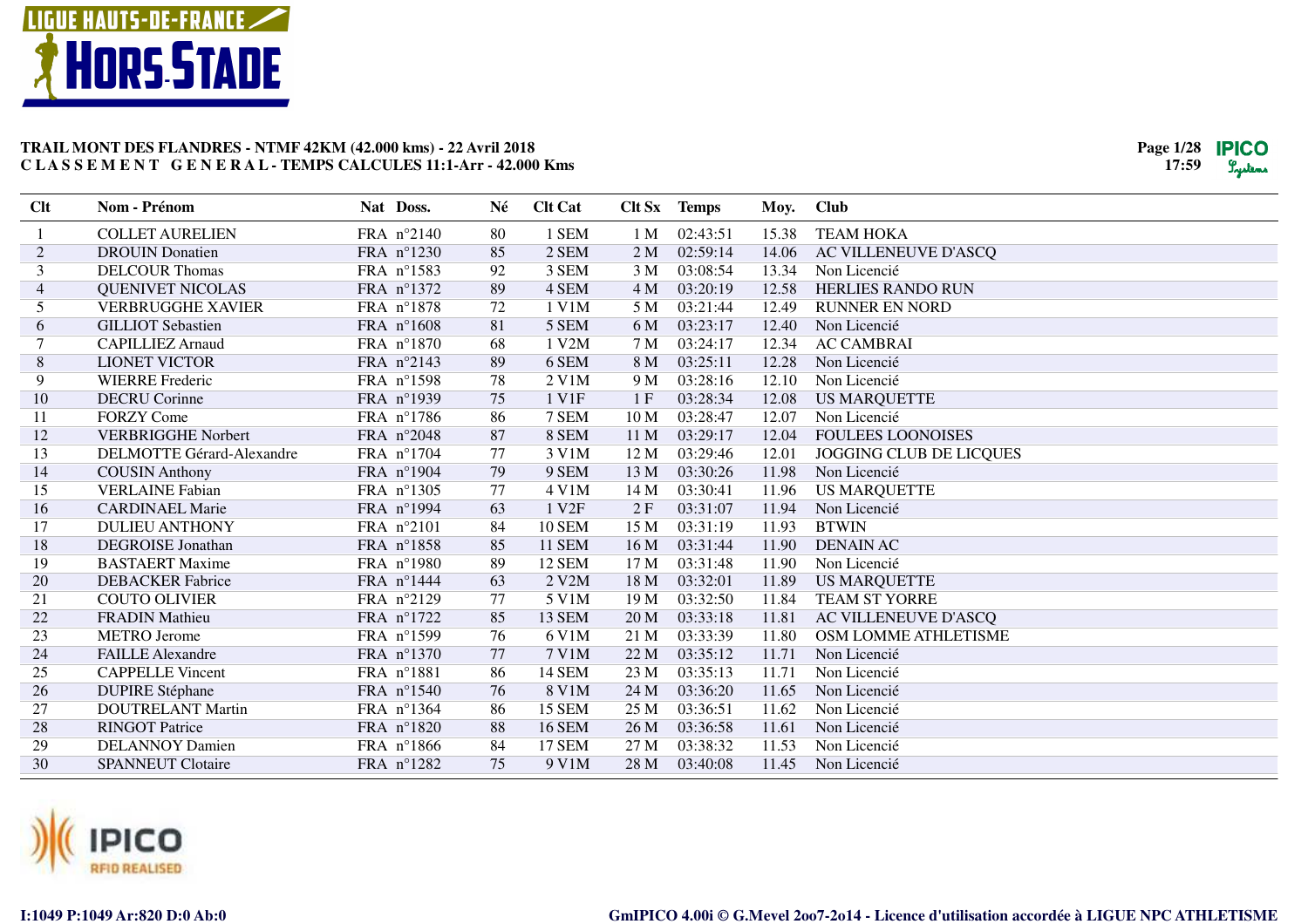



| Clt | Nom - Prénom             | Nat Doss.  | Né | <b>Clt Cat</b>     | Clt Sx | <b>Temps</b> | Moy.  | <b>Club</b>                 |
|-----|--------------------------|------------|----|--------------------|--------|--------------|-------|-----------------------------|
| 31  | <b>ROUTIER Fabien</b>    | FRA n°1695 | 77 | 10 V1M             | 29 M   | 03:40:29     | 11.43 | Non Licencié                |
| 32  | <b>KURZ WLADISLAW</b>    | FRA n°1125 | 89 | <b>18 SEM</b>      | 30 M   | 03:41:01     | 11.40 | Non Licencié                |
| 33  | <b>BELIN</b> Guillaume   | FRA n°1605 | 86 | <b>19 SEM</b>      | 31 M   | 03:41:09     | 11.40 | TOUQUET TRAIL NATURE        |
| 34  | <b>SMIRNOV Serguei</b>   | FRA n°1555 | 82 | <b>20 SEM</b>      | 32 M   | 03:41:22     | 11.38 | Non Licencié                |
| 35  | DELPLACE ALEXANDRE       | FRA n°2115 | 71 | 11 V1M             | 33 M   | 03:43:27     | 11.28 | <b>RAMERY</b>               |
| 36  | VANSTAEVEL Julian        | FRA nº1136 | 92 | <b>21 SEM</b>      | 34 M   | 03:43:40     | 11.27 | Non Licencié                |
| 37  | DE SCHOUWER Nicolas      | FRA nº1923 | 88 | <b>22 SEM</b>      | 35 M   | 03:43:41     | 11.27 | Non Licencié                |
| 38  | <b>DECHERF</b> Alexandre | FRA nº1361 | 85 | 23 SEM             | 36 M   | 03:44:39     | 11.22 | Non Licencié                |
| 39  | <b>MERLOT Jérôme</b>     | FRA n°1467 | 78 | 12 V1M             | 37 M   | 03:44:48     | 11.21 | Non Licencié                |
| 40  | <b>DELBECQUE</b> Antoine | FRA n°2000 | 95 | <b>24 SEM</b>      | 38 M   | 03:44:52     | 11.21 | Non Licencié                |
| 41  | DEPREZ-BUTSTRAEN ELODIE  | FRA n°1424 | 82 | 1 SEF              | 3 F    | 03:44:54     | 11.21 | Non Licencié                |
| 42  | DESPREAUX Jeremy         | FRA n°1206 | 79 | <b>25 SEM</b>      | 39 M   | 03:44:55     | 11.20 | 9@THE TREE                  |
| 43  | <b>GUILBERT Frédéric</b> | FRA nº1391 | 80 | <b>26 SEM</b>      | 40 M   | 03:45:16     | 11.19 | Non Licencié                |
| 44  | <b>KEIRLE Romain</b>     | FRA nº1526 | 88 | <b>27 SEM</b>      | 41 M   | 03:46:03     | 11.15 | Non Licencié                |
| 45  | <b>DEJAEGHER Benoit</b>  | FRA n°1795 | 79 | <b>28 SEM</b>      | 42 M   | 03:46:11     | 11.14 | <b>FLEURBAIX J'Y COURS</b>  |
| 46  | <b>BOE</b> Yannick       | FRA n°1135 | 75 | 13 V1M             | 43 M   | 03:46:24     | 11.13 | Non Licencié                |
| 47  | PRUVOST ARNAUD           | FRA n°1461 | 79 | <b>29 SEM</b>      | 44 M   | 03:47:03     | 11.10 | Non Licencié                |
| 48  | COO Alexandre            | FRA nº1934 | 80 | <b>30 SEM</b>      | 45 M   | 03:48:00     | 11.05 | Non Licencié                |
| 49  | <b>LEMAZURIER LOIC</b>   | FRA n°2099 | 85 | 31 SEM             | 46 M   | 03:48:36     | 11.02 | <b>DEKATJEBEI</b>           |
| 50  | <b>LAURENT Pierre</b>    | FRA n°1519 | 89 | 32 SEM             | 47 M   | 03:49:03     | 11.00 | TRIATHLON CLUB BOULONNAIS   |
| 51  | <b>BRULEZ THOMAS</b>     | FRA n°1246 | 81 | 33 SEM             | 48 M   | 03:49:22     | 10.99 | Non Licencié                |
| 52  | <b>COISNE Cesar</b>      | FRA n°1745 | 84 | <b>34 SEM</b>      | 49 M   | 03:49:36     | 10.98 | Non Licencié                |
| 53  | POCHOLLE THIERRY         | FRA n°1489 | 67 | 3 V2M              | 50 M   | 03:49:39     | 10.97 | OSM LOMME TRIATHLON         |
| 54  | <b>PIERRON</b> Georges   | FRA n°1410 | 75 | 14 V1M             | 51 M   | 03:50:06     | 10.95 | Non Licencié                |
| 55  | <b>DEMOURY Hugo</b>      | FRA n°1459 | 93 | 35 SEM             | 52 M   | 03:50:21     | 10.94 | Non Licencié                |
| 56  | <b>HUYGHE SAMUEL</b>     | FRA nº1293 | 78 | 15 V1M             | 53 M   | 03:50:43     | 10.92 | <b>GRAVELINES TRIATHLON</b> |
| 57  | <b>DUPIC STEPHANE</b>    | FRA nº1186 | 74 | 16 V1M             | 54 M   | 03:50:43     | 10.92 | <b>GRAVELINES TRIATHLON</b> |
| 58  | <b>LEFEBVRE ALAIN</b>    | FRA n°1967 | 63 | 4 V2M              | 55 M   | 03:50:47     | 10.92 | Non Licencié                |
| 59  | <b>LEMEITER Melanie</b>  | FRA n°1281 | 77 | 2 V <sub>1</sub> F | 4 F    | 03:50:55     | 10.91 | Non Licencié                |
| 60  | <b>COLONGO Adrien</b>    | FRA n°1618 | 90 | <b>36 SEM</b>      | 56 M   | 03:51:58     | 10.86 | Non Licencié                |
|     |                          |            |    |                    |        |              |       |                             |

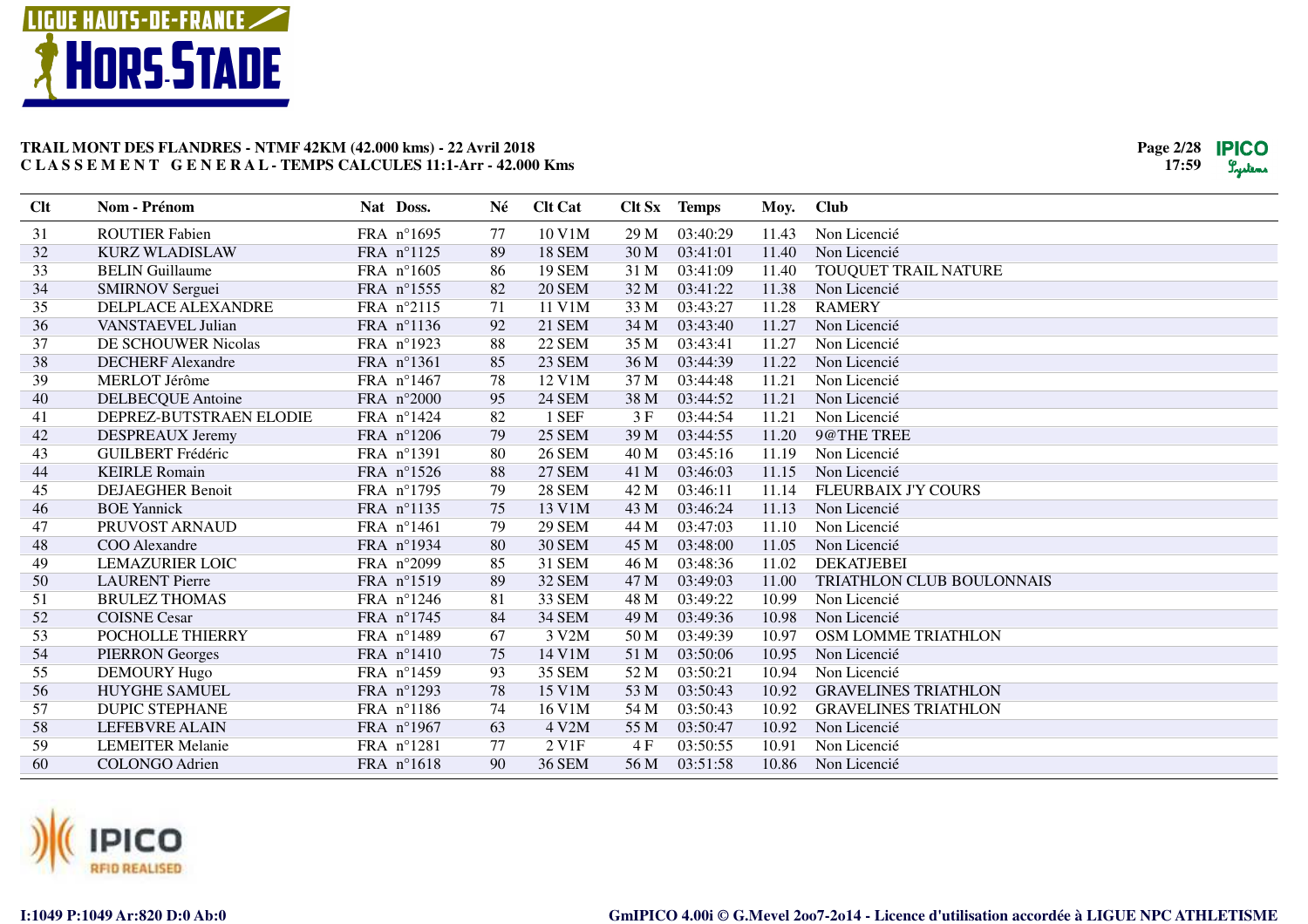



| 17 V1M<br><b>USCUD</b><br>DEBUCQUET OLIVIER<br>FRA n°2017<br>57 M<br>03:52:01<br>10.86<br>61<br>78<br>62<br>73<br>FLEURBAIX J'Y COURS<br>FRA n°1790<br>18 V1M<br>58 M<br>03:52:05<br>10.86<br>DE OLIVEIRA Georges<br>63<br>96<br>1 ESM<br>03:52:21<br><b>DELASSUS</b> Thomas<br>FRA n°1307<br>59 M<br>10.85<br><b>COURIR AU MONT DES CATS</b> |  |
|-----------------------------------------------------------------------------------------------------------------------------------------------------------------------------------------------------------------------------------------------------------------------------------------------------------------------------------------------|--|
|                                                                                                                                                                                                                                                                                                                                               |  |
|                                                                                                                                                                                                                                                                                                                                               |  |
|                                                                                                                                                                                                                                                                                                                                               |  |
| <b>37 SEM</b><br>64<br><b>MASUREL Julien</b><br>FRA nº1156<br>92<br>60 M<br>03:52:37<br>10.83<br>Non Licencié                                                                                                                                                                                                                                 |  |
| 83<br>65<br>FRA n°1105<br><b>38 SEM</b><br>03:52:59<br>10.82<br><b>DHAINE</b> Kevin<br>61 M<br>Non Licencié                                                                                                                                                                                                                                   |  |
| 66<br>FRA n°2102<br>5 V2M<br>03:53:06<br><b>VILLE DE BAILLEUL</b><br><b>ROGEZ PASCAL</b><br>63<br>62 M<br>10.81                                                                                                                                                                                                                               |  |
| <b>39 SEM</b><br>67<br><b>MAGNIER Sebastien</b><br>FRA nº1944<br>87<br>63 M<br>03:53:59<br>10.77<br>TEAM TRAIL 62                                                                                                                                                                                                                             |  |
| <b>GOURNAY Mathieu</b><br>84<br>40 SEM<br>03:54:02<br>Non Licencié<br>68<br>FRA n°1770<br>64 M<br>10.77                                                                                                                                                                                                                                       |  |
| 94<br>69<br>DELECROIX Grégoire<br>FRA n°2006<br>41 SEM<br>65 M<br>03:54:20<br>10.75<br>Non Licencié                                                                                                                                                                                                                                           |  |
| 70<br>82<br>42 SEM<br><b>YOUF Olivier</b><br>FRA n°1242<br>66 M<br>03:54:21<br>10.75<br>Non Licencié                                                                                                                                                                                                                                          |  |
| 71<br>71<br>19 V1M<br>03:54:30<br>ATHLETISME CLUB SECLINOIS<br><b>HAUSBERG Christophe</b><br>FRA n°2092<br>67 M<br>10.75                                                                                                                                                                                                                      |  |
| 72<br><b>MOUCHON</b> David<br>FRA nº1396<br>76<br>20 V1M<br>68 M<br>03:54:47<br>10.73<br><b>ARRAS TRIATHLON</b>                                                                                                                                                                                                                               |  |
| 73<br>43 SEM<br><b>BLONDEL Benoît</b><br>FRA n°1856<br>84<br>69 M<br>03:55:00<br>10.72<br>Non Licencié                                                                                                                                                                                                                                        |  |
| 84<br>74<br>44 SEM<br>03:56:27<br>Non Licencié<br><b>COSTECALDE Jean</b><br>FRA n°1910<br>70 M<br>10.66                                                                                                                                                                                                                                       |  |
| 75<br>VAN DAMME THOMAS<br>FRA n°1879<br>87<br>45 SEM<br>71 M<br>03:56:50<br>10.64<br>Non Licencié                                                                                                                                                                                                                                             |  |
| 76<br><b>COUSTENOBLE Thomas</b><br>FRA n°2149<br>83<br><b>46 SEM</b><br>72 M<br>03:57:06<br>10.63<br>Non Licencié                                                                                                                                                                                                                             |  |
| 77<br>86<br>47 SEM<br>03:57:11<br><b>DEVOS YANN</b><br>FRA n°2107<br>73 M<br>10.63<br><b>RAMERY</b>                                                                                                                                                                                                                                           |  |
| 78<br>93<br><b>ROY BENJAMIN</b><br>FRA n°1760<br>48 SEM<br>74 M<br>03:57:14<br>10.62<br>Non Licencié                                                                                                                                                                                                                                          |  |
| 79<br>03:57:21<br><b>PICART Alexandre</b><br>81<br>49 SEM<br>FRA n°1957<br>75 M<br>10.62<br>Non Licencié                                                                                                                                                                                                                                      |  |
| 80<br>82<br><b>50 SEM</b><br>03:57:23<br>Non Licencié<br><b>VANHERSECKE Hugues</b><br>FRA n°1650<br>76 M<br>10.62                                                                                                                                                                                                                             |  |
| 74<br>21 V1M<br>PACCAP FOURNES<br>81<br><b>FRULEUX Denis</b><br>FRA nº1524<br>77 M<br>03:58:07<br>10.58                                                                                                                                                                                                                                       |  |
| 82<br>22 V1M<br>03:58:10<br>Non Licencié<br><b>CASTEL Christophe</b><br>FRA nº1237<br>75<br>78 M<br>10.58                                                                                                                                                                                                                                     |  |
| 83<br><b>DESFONTAINES Pierre</b><br>FRA n°1440<br>84<br>51 SEM<br>79 M<br>03:58:51<br>10.55<br>Non Licencié                                                                                                                                                                                                                                   |  |
| 84<br>82<br><b>52 SEM</b><br><b>FOURRIER Pierre-Antoine</b><br>FRA n°1651<br>80 M<br>03:59:36<br>10.52<br>Non Licencié                                                                                                                                                                                                                        |  |
| 85<br>23 V1M<br>03:59:36<br>10.52<br>9@THE TREE<br><b>DUBOIS JULIEN</b><br>FRA $n^{\circ}1207$<br>77<br>81 M                                                                                                                                                                                                                                  |  |
| 86<br><b>CHEDEMAIL François</b><br>FRA n°1501<br>83<br><b>53 SEM</b><br>82 M<br>03:59:54<br>Non Licencié<br>10.50                                                                                                                                                                                                                             |  |
| 87<br>81<br><b>54 SEM</b><br>04:00:12<br>LEROY Jean-Baptiste<br>FRA n°1575<br>83 M<br>10.49<br>Non Licencié                                                                                                                                                                                                                                   |  |
| 88<br><b>VERVLOEDT</b> Mathieu<br>FRA n°1411<br>77<br>24 V1M<br>84 M<br>04:00:42<br>10.47<br>JOGGING AVENTURE RONCQUOISE                                                                                                                                                                                                                      |  |
| 89<br><b>DOUILLET ANTOINE</b><br>FRA n°2114<br>82<br><b>55 SEM</b><br>85 M<br>04:00:44<br>10.47<br><b>RAMERY</b>                                                                                                                                                                                                                              |  |
| 90<br><b>BOUCHEZ Alexis</b><br>85<br><b>56 SEM</b><br>86 M<br>04:01:19<br>FRA n°1785<br>10.44<br><b>US MARQUETTE</b>                                                                                                                                                                                                                          |  |

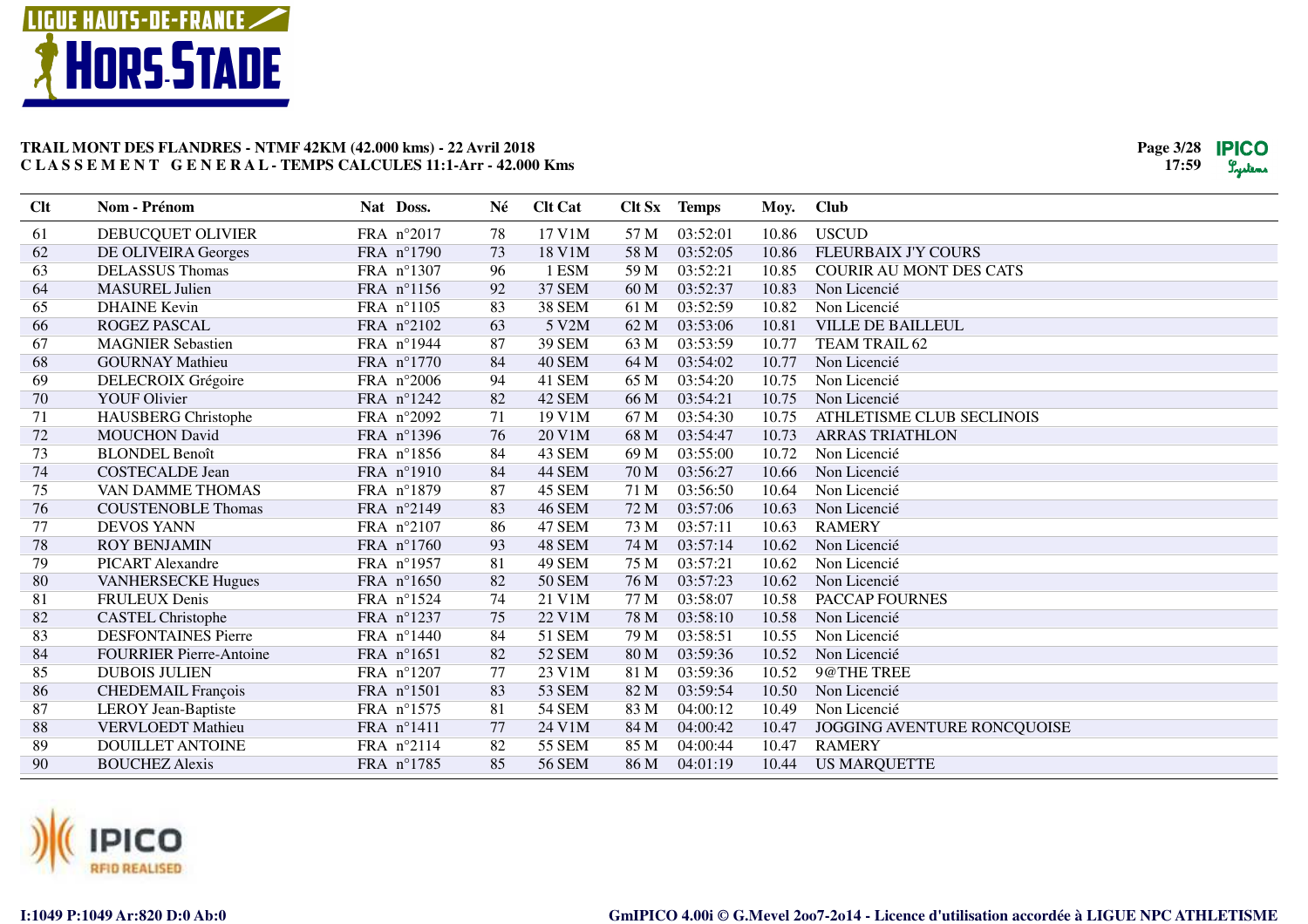



| Clt | Nom - Prénom               | Nat Doss.  | Né | <b>Clt Cat</b>     |                  | Clt Sx Temps | Moy.  | <b>Club</b>                       |
|-----|----------------------------|------------|----|--------------------|------------------|--------------|-------|-----------------------------------|
| 91  | <b>DESPLECHIN Quentin</b>  | FRA n°1565 | 84 | <b>57 SEM</b>      | 87 M             | 04:01:36     | 10.43 | Non Licencié                      |
| 92  | <b>RIBARD Vincent</b>      | FRA n°1883 | 75 | 25 V1M             | 88 M             | 04:01:41     | 10.43 | LES FURETS D EIFFAGE              |
| 93  | <b>LALLART LAURENT</b>     | FRA n°1191 | 75 | 26 V1M             | 89 M             | 04:02:05     | 10.41 | Non Licencié                      |
| 94  | <b>OBJOIS</b> Lionel       | FRA n°1472 | 79 | <b>58 SEM</b>      | 90 M             | 04:02:15     | 10.40 | Non Licencié                      |
| 95  | <b>DYCKEVANELLE Werner</b> | FRA n°1747 | 84 | <b>59 SEM</b>      | 91 M             | 04:02:31     | 10.39 | Non Licencié                      |
| 96  | <b>RIOUAL Gauthier</b>     | FRA n°1644 | 90 | 60 SEM             | 92 M             | 04:02:34     | 10.39 | <b>VELO CLUB ROUBAIX</b>          |
| 97  | <b>DELASSUS</b> Matthieu   | FRA n°1180 | 87 | 61 SEM             | 93 M             | 04:02:35     | 10.39 | SAINT VENANT ATHLETISME           |
| 98  | PAU Frédéric               | FRA n°2001 | 80 | 62 SEM             | 94 M             | 04:03:22     | 10.36 | Non Licencié                      |
| 99  | <b>DENYS</b> Florent       | FRA nº1243 | 81 | 63 SEM             | 95 M             | 04:03:32     | 10.35 | Non Licencié                      |
| 100 | <b>HEBERT</b> Pascal       | FRA n°1905 | 77 | 27 V1M             | 96 M             | 04:03:56     | 10.33 | Non Licencié                      |
| 101 | CASSEZ Cédric              | FRA n°1977 | 77 | 28 V1M             | 97 M             | 04:03:57     | 10.33 | LES CHTIS COUREURS FLAMANDS       |
| 102 | <b>DIEVART</b> Eric        | FRA nº1952 | 68 | 6 V2M              | 98 M             | 04:05:46     | 10.25 | <b>CPSS CARVIN</b>                |
| 103 | <b>BLONDEL Julien</b>      | FRA n°1902 | 81 | 64 SEM             | 99 M             | 04:06:01     | 10.24 | Non Licencié                      |
| 104 | <b>MOTHERON Cecile</b>     | FRA n°1709 | 64 | 2 V <sub>2</sub> F | 5F               | 04:06:07     | 10.24 | <b>JOGGING CLUB DE LICQUES</b>    |
| 105 | ALLO CHRISTOPHE            | FRA n°1773 | 74 | 29 V1M             | 100 M            | 04:06:15     | 10.23 | <b>US MARQUETTE</b>               |
| 106 | <b>MOTTEZ Paul</b>         | FRA n°1966 | 76 | 30 V1M             | 101 M            | 04:06:16     | 10.23 | Non Licencié                      |
| 107 | <b>VION Romain</b>         | FRA n°1971 | 82 | 65 SEM             | 102 M            | 04:07:10     | 10.20 | Non Licencié                      |
| 108 | <b>CHEVALIER Laurent</b>   | FRA nº1146 | 59 | 7 V2M              | 103 <sub>M</sub> | 04:07:33     | 10.18 | <b>ASPTT LILLE METROPOLE</b>      |
| 109 | <b>GOBLET EMMANUEL</b>     | FRA n°2044 | 69 | 31 V1M             | 104 M            | 04:07:37     | 10.18 | JOGGING AVENTURE RONCQUOISE       |
| 110 | PROSPERE Philippe          | FRA n°1423 | 73 | 32 V1M             | 105 M            | 04:07:58     | 10.16 | Non Licencié                      |
| 111 | <b>LANOY Adrien</b>        | FRA nº1386 | 82 | <b>66 SEM</b>      | 106 M            | 04:08:07     | 10.16 | Non Licencié                      |
| 112 | <b>CASTELLE Aurélien</b>   | FRA nº1322 | 93 | 67 SEM             | 107 M            | 04:09:04     | 10.12 | Non Licencié                      |
| 113 | STOVEN Rémy                | FRA nº1655 | 78 | 33 V1M             | 108 M            | 04:09:13     | 10.11 | <b>HALLUIN TRIATHLON</b>          |
| 114 | MOUCHART AURELIEN          | FRA n°1831 | 89 | 68 SEM             | 109 M            | 04:09:59     | 10.08 | <b>JOGGING ET ATHLETISME FRET</b> |
| 115 | <b>SCHIFANO</b> Gaetano    | FRA n°1742 | 74 | 34 V1M             | 110 M            | 04:10:18     | 10.07 | Non Licencié                      |
| 116 | <b>WATTIEZ Aurélien</b>    | FRA n°1656 | 85 | 69 SEM             | 111 M            | 04:10:23     | 10.06 | Non Licencié                      |
| 117 | <b>LAFORGE Fabien</b>      | FRA nº1268 | 78 | 35 V1M             | 112 M            | 04:10:32     | 10.06 | Non Licencié                      |
| 118 | <b>ERB</b> François        | FRA nº1388 | 85 | <b>70 SEM</b>      | 113 M            | 04:10:52     | 10.05 | Non Licencié                      |
| 119 | <b>HULOT</b> Romain        | FRA n°1804 | 86 | <b>71 SEM</b>      | 114M             | 04:10:53     | 10.04 | Non Licencié                      |
| 120 | <b>DHALLUIN Benoit</b>     | FRA n°1579 | 77 | 36 V1M             | 115M             | 04:10:57     | 10.04 | <b>COURIR AU MONT DES CATS</b>    |
|     |                            |            |    |                    |                  |              |       |                                   |

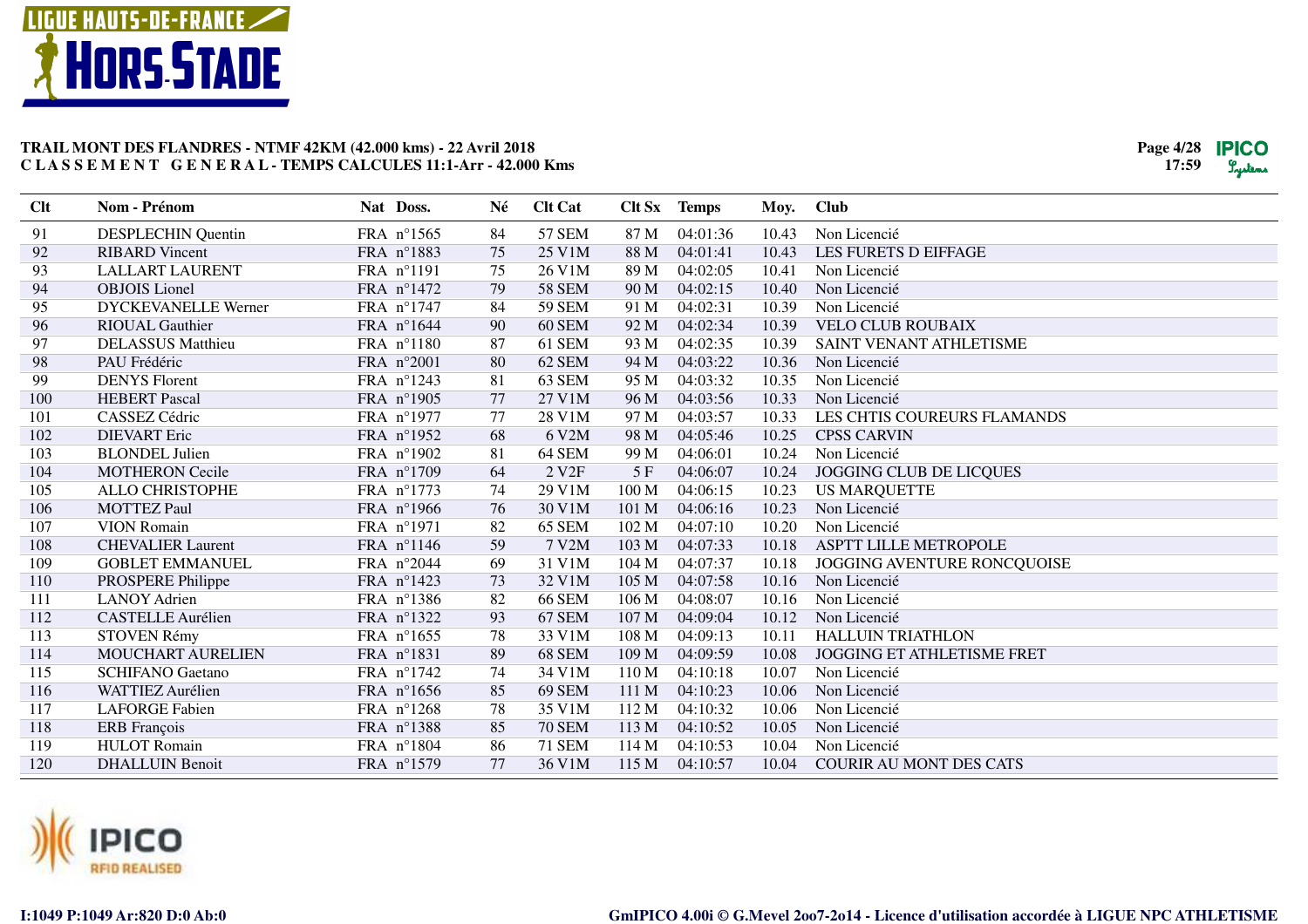



| FRA n°2049<br>37 V1M<br>121<br><b>GIRARD Julien</b><br>116 M<br>04:11:20<br>10.03<br><b>LILLE TRIATHLON</b><br>74<br>122<br><b>72 SEM</b><br>117 M<br><b>LESAGE Nicolas</b><br>FRA nº1328<br>79<br>04:11:20<br>10.03<br>Non Licencié<br>123<br><b>HARSIUCK GREGOIRE</b><br>FRA n°1912<br>91<br><b>73 SEM</b><br>04:11:37<br><b>JOGGING CLUB DE LICQUES</b><br>118 M<br>10.02<br><b>MARÉCAUX</b> Franck<br>124<br><b>74 SEM</b><br>FRA nº1562<br>90<br>119M<br>04:11:46<br>10.01<br><b>AC MARCQUOIS</b><br>125<br><b>MARECAUX Eric</b><br>FRA n°1140<br>85<br><b>75 SEM</b><br>120 M<br>04:11:46<br>Non Licencié<br>10.01<br>126<br>FRA n°1689<br>66<br>8 V2M<br><b>KRAV MAGA CORP</b><br><b>TOP Régis</b><br>121 M<br>04:12:15<br>9.99<br>127<br><b>HERLEM Olivier</b><br>9 V2M<br>FRA n°1445<br>65<br>122 M<br>04:12:16<br>9.99<br>Non Licencié<br>38 V1M<br>123 M<br>04:12:19<br>Non Licencié<br>128<br>FRA n°2085<br>72<br>9.99<br>ROUSSEAU Jean jacques<br>129<br>FRA n°1927<br>85<br><b>SCHEERS Cyril</b><br><b>76 SEM</b><br>124 M<br>04:12:29<br>9.98<br>Non Licencié<br>84<br><b>77 SEM</b><br>130<br><b>BUSSON Elie</b><br>FRA n°1809<br>125 M<br>04:12:31<br>9.98<br>Non Licencié<br>131<br>39 V1M<br>04:12:37<br>DELANNOY Sébastien<br>FRA $n^{\circ}1865$<br>73<br>126 M<br>9.98<br>Non Licencié<br>132<br>FRA n°1922<br>40 V1M<br><b>DEHAENE</b> Franck<br>71<br>127 M<br>04:12:46<br>9.97<br>Non Licencié<br>FRA n°1504<br>88<br><b>78 SEM</b><br>133<br><b>SMAGGHE ALEXIS</b><br>128 M<br>04:12:57<br>9.96<br>Non Licencié<br>3 V <sub>2F</sub><br>04:12:57<br>Non Licencié<br>134<br><b>SMAGGHE MURIEL</b><br>FRA n°1503<br>64<br>6 F<br>9.96<br>135<br>FRA n°1486<br><b>79 SEM</b><br>04:12:58<br>Non Licencié<br><b>FONTAINE Thomas</b><br>90<br>129 M<br>9.96<br>136<br>FRA n°1321<br><b>80 SEM</b><br>04:13:27<br><b>GERMAIN Silvère</b><br>80<br>130 M<br>9.94<br><b>US MARQUETTE</b><br>137<br>85<br><b>81 SEM</b><br><b>MARY Clément</b><br>FRA n°1755<br>131 M<br>04:13:44<br>9.93<br>Non Licencié<br>138<br>92<br><b>82 SEM</b><br>DERVILLE Benjamin<br>FRA n°1812<br>132 M<br>04:13:48<br>9.93<br>Non Licencié<br>HONORÉ Rémy<br><b>83 SEM</b><br>139<br>FRA n°1710<br>80<br>133 M<br>04:14:14<br>JOGGING CLUB DE LICQUES<br>9.91<br>140<br>FRA n°2035<br>10 V2M<br>Non Licencié<br><b>MARGALE ERIC</b><br>66<br>134 M<br>04:14:36<br>9.90<br>141<br>74<br>3 V1F<br><b>COTE D'OPALE TRIATHLON</b><br><b>VIEQUE Karine</b><br>FRA nº1213<br>7 F<br>04:15:16<br>9.87<br>142<br>LEJEUNE CECILE<br>FRA n°2131<br>78<br>4 V1F<br>8F<br>04:15:20<br><b>TEAM ST YORRE</b><br>9.87<br>143<br><b>DEFOSSE Boris</b><br>FRA n°1509<br>72<br>41 V1M<br>135 M<br>LILLE METROPOLE ATHLETISME<br>04:15:21<br>9.87<br>144<br>96<br>2 ESM<br>Non Licencié<br><b>PETIT Maxence</b><br>FRA n°2079<br>136 M<br>04:15:22<br>9.87<br>145<br><b>REUBRECHT Laurent</b><br>FRA nº1368<br>67<br>11 V2M<br>137 M<br>04:15:44<br>9.85<br>Non Licencié<br>146<br><b>LECIGNE Clement</b><br>FRA n°1292<br>86<br><b>84 SEM</b><br>138 M<br>04:15:45<br>9.85<br>Non Licencié<br>147<br>FRA n°1449<br>94<br><b>85 SEM</b><br>04:15:53<br><b>DECUYPER Axel</b><br>139 M<br>9.85<br>Non Licencié<br>148<br>79<br><b>86 SEM</b><br>04:15:56<br>ROGEZ Sébastien<br>FRA n°1494<br>140 M<br>9.85<br>Non Licencié<br>149<br>FRA n°1244<br><b>MAGES</b> Ludovic<br>75<br>42 V1M<br>141 M<br>04:15:59<br>9.84<br><b>US LEFFRINCKOUCKE</b><br>84<br><b>87 SEM</b><br>150<br>FRA n°1171<br>142 M<br>04:16:05<br>9.84<br>Non Licencié<br><b>GUESTIN Mike</b> | Clt | Nom - Prénom | Nat Doss. | Né | <b>Clt Cat</b> | Clt Sx Temps | Moy. | <b>Club</b> |
|-------------------------------------------------------------------------------------------------------------------------------------------------------------------------------------------------------------------------------------------------------------------------------------------------------------------------------------------------------------------------------------------------------------------------------------------------------------------------------------------------------------------------------------------------------------------------------------------------------------------------------------------------------------------------------------------------------------------------------------------------------------------------------------------------------------------------------------------------------------------------------------------------------------------------------------------------------------------------------------------------------------------------------------------------------------------------------------------------------------------------------------------------------------------------------------------------------------------------------------------------------------------------------------------------------------------------------------------------------------------------------------------------------------------------------------------------------------------------------------------------------------------------------------------------------------------------------------------------------------------------------------------------------------------------------------------------------------------------------------------------------------------------------------------------------------------------------------------------------------------------------------------------------------------------------------------------------------------------------------------------------------------------------------------------------------------------------------------------------------------------------------------------------------------------------------------------------------------------------------------------------------------------------------------------------------------------------------------------------------------------------------------------------------------------------------------------------------------------------------------------------------------------------------------------------------------------------------------------------------------------------------------------------------------------------------------------------------------------------------------------------------------------------------------------------------------------------------------------------------------------------------------------------------------------------------------------------------------------------------------------------------------------------------------------------------------------------------------------------------------------------------------------------------------------------------------------------------------------------------------------------------------------------------------------------------------------------------------------------------------------------------------------------------------------------------------------------------------------------------------------------------------------------------------|-----|--------------|-----------|----|----------------|--------------|------|-------------|
|                                                                                                                                                                                                                                                                                                                                                                                                                                                                                                                                                                                                                                                                                                                                                                                                                                                                                                                                                                                                                                                                                                                                                                                                                                                                                                                                                                                                                                                                                                                                                                                                                                                                                                                                                                                                                                                                                                                                                                                                                                                                                                                                                                                                                                                                                                                                                                                                                                                                                                                                                                                                                                                                                                                                                                                                                                                                                                                                                                                                                                                                                                                                                                                                                                                                                                                                                                                                                                                                                                                                           |     |              |           |    |                |              |      |             |
|                                                                                                                                                                                                                                                                                                                                                                                                                                                                                                                                                                                                                                                                                                                                                                                                                                                                                                                                                                                                                                                                                                                                                                                                                                                                                                                                                                                                                                                                                                                                                                                                                                                                                                                                                                                                                                                                                                                                                                                                                                                                                                                                                                                                                                                                                                                                                                                                                                                                                                                                                                                                                                                                                                                                                                                                                                                                                                                                                                                                                                                                                                                                                                                                                                                                                                                                                                                                                                                                                                                                           |     |              |           |    |                |              |      |             |
|                                                                                                                                                                                                                                                                                                                                                                                                                                                                                                                                                                                                                                                                                                                                                                                                                                                                                                                                                                                                                                                                                                                                                                                                                                                                                                                                                                                                                                                                                                                                                                                                                                                                                                                                                                                                                                                                                                                                                                                                                                                                                                                                                                                                                                                                                                                                                                                                                                                                                                                                                                                                                                                                                                                                                                                                                                                                                                                                                                                                                                                                                                                                                                                                                                                                                                                                                                                                                                                                                                                                           |     |              |           |    |                |              |      |             |
|                                                                                                                                                                                                                                                                                                                                                                                                                                                                                                                                                                                                                                                                                                                                                                                                                                                                                                                                                                                                                                                                                                                                                                                                                                                                                                                                                                                                                                                                                                                                                                                                                                                                                                                                                                                                                                                                                                                                                                                                                                                                                                                                                                                                                                                                                                                                                                                                                                                                                                                                                                                                                                                                                                                                                                                                                                                                                                                                                                                                                                                                                                                                                                                                                                                                                                                                                                                                                                                                                                                                           |     |              |           |    |                |              |      |             |
|                                                                                                                                                                                                                                                                                                                                                                                                                                                                                                                                                                                                                                                                                                                                                                                                                                                                                                                                                                                                                                                                                                                                                                                                                                                                                                                                                                                                                                                                                                                                                                                                                                                                                                                                                                                                                                                                                                                                                                                                                                                                                                                                                                                                                                                                                                                                                                                                                                                                                                                                                                                                                                                                                                                                                                                                                                                                                                                                                                                                                                                                                                                                                                                                                                                                                                                                                                                                                                                                                                                                           |     |              |           |    |                |              |      |             |
|                                                                                                                                                                                                                                                                                                                                                                                                                                                                                                                                                                                                                                                                                                                                                                                                                                                                                                                                                                                                                                                                                                                                                                                                                                                                                                                                                                                                                                                                                                                                                                                                                                                                                                                                                                                                                                                                                                                                                                                                                                                                                                                                                                                                                                                                                                                                                                                                                                                                                                                                                                                                                                                                                                                                                                                                                                                                                                                                                                                                                                                                                                                                                                                                                                                                                                                                                                                                                                                                                                                                           |     |              |           |    |                |              |      |             |
|                                                                                                                                                                                                                                                                                                                                                                                                                                                                                                                                                                                                                                                                                                                                                                                                                                                                                                                                                                                                                                                                                                                                                                                                                                                                                                                                                                                                                                                                                                                                                                                                                                                                                                                                                                                                                                                                                                                                                                                                                                                                                                                                                                                                                                                                                                                                                                                                                                                                                                                                                                                                                                                                                                                                                                                                                                                                                                                                                                                                                                                                                                                                                                                                                                                                                                                                                                                                                                                                                                                                           |     |              |           |    |                |              |      |             |
|                                                                                                                                                                                                                                                                                                                                                                                                                                                                                                                                                                                                                                                                                                                                                                                                                                                                                                                                                                                                                                                                                                                                                                                                                                                                                                                                                                                                                                                                                                                                                                                                                                                                                                                                                                                                                                                                                                                                                                                                                                                                                                                                                                                                                                                                                                                                                                                                                                                                                                                                                                                                                                                                                                                                                                                                                                                                                                                                                                                                                                                                                                                                                                                                                                                                                                                                                                                                                                                                                                                                           |     |              |           |    |                |              |      |             |
|                                                                                                                                                                                                                                                                                                                                                                                                                                                                                                                                                                                                                                                                                                                                                                                                                                                                                                                                                                                                                                                                                                                                                                                                                                                                                                                                                                                                                                                                                                                                                                                                                                                                                                                                                                                                                                                                                                                                                                                                                                                                                                                                                                                                                                                                                                                                                                                                                                                                                                                                                                                                                                                                                                                                                                                                                                                                                                                                                                                                                                                                                                                                                                                                                                                                                                                                                                                                                                                                                                                                           |     |              |           |    |                |              |      |             |
|                                                                                                                                                                                                                                                                                                                                                                                                                                                                                                                                                                                                                                                                                                                                                                                                                                                                                                                                                                                                                                                                                                                                                                                                                                                                                                                                                                                                                                                                                                                                                                                                                                                                                                                                                                                                                                                                                                                                                                                                                                                                                                                                                                                                                                                                                                                                                                                                                                                                                                                                                                                                                                                                                                                                                                                                                                                                                                                                                                                                                                                                                                                                                                                                                                                                                                                                                                                                                                                                                                                                           |     |              |           |    |                |              |      |             |
|                                                                                                                                                                                                                                                                                                                                                                                                                                                                                                                                                                                                                                                                                                                                                                                                                                                                                                                                                                                                                                                                                                                                                                                                                                                                                                                                                                                                                                                                                                                                                                                                                                                                                                                                                                                                                                                                                                                                                                                                                                                                                                                                                                                                                                                                                                                                                                                                                                                                                                                                                                                                                                                                                                                                                                                                                                                                                                                                                                                                                                                                                                                                                                                                                                                                                                                                                                                                                                                                                                                                           |     |              |           |    |                |              |      |             |
|                                                                                                                                                                                                                                                                                                                                                                                                                                                                                                                                                                                                                                                                                                                                                                                                                                                                                                                                                                                                                                                                                                                                                                                                                                                                                                                                                                                                                                                                                                                                                                                                                                                                                                                                                                                                                                                                                                                                                                                                                                                                                                                                                                                                                                                                                                                                                                                                                                                                                                                                                                                                                                                                                                                                                                                                                                                                                                                                                                                                                                                                                                                                                                                                                                                                                                                                                                                                                                                                                                                                           |     |              |           |    |                |              |      |             |
|                                                                                                                                                                                                                                                                                                                                                                                                                                                                                                                                                                                                                                                                                                                                                                                                                                                                                                                                                                                                                                                                                                                                                                                                                                                                                                                                                                                                                                                                                                                                                                                                                                                                                                                                                                                                                                                                                                                                                                                                                                                                                                                                                                                                                                                                                                                                                                                                                                                                                                                                                                                                                                                                                                                                                                                                                                                                                                                                                                                                                                                                                                                                                                                                                                                                                                                                                                                                                                                                                                                                           |     |              |           |    |                |              |      |             |
|                                                                                                                                                                                                                                                                                                                                                                                                                                                                                                                                                                                                                                                                                                                                                                                                                                                                                                                                                                                                                                                                                                                                                                                                                                                                                                                                                                                                                                                                                                                                                                                                                                                                                                                                                                                                                                                                                                                                                                                                                                                                                                                                                                                                                                                                                                                                                                                                                                                                                                                                                                                                                                                                                                                                                                                                                                                                                                                                                                                                                                                                                                                                                                                                                                                                                                                                                                                                                                                                                                                                           |     |              |           |    |                |              |      |             |
|                                                                                                                                                                                                                                                                                                                                                                                                                                                                                                                                                                                                                                                                                                                                                                                                                                                                                                                                                                                                                                                                                                                                                                                                                                                                                                                                                                                                                                                                                                                                                                                                                                                                                                                                                                                                                                                                                                                                                                                                                                                                                                                                                                                                                                                                                                                                                                                                                                                                                                                                                                                                                                                                                                                                                                                                                                                                                                                                                                                                                                                                                                                                                                                                                                                                                                                                                                                                                                                                                                                                           |     |              |           |    |                |              |      |             |
|                                                                                                                                                                                                                                                                                                                                                                                                                                                                                                                                                                                                                                                                                                                                                                                                                                                                                                                                                                                                                                                                                                                                                                                                                                                                                                                                                                                                                                                                                                                                                                                                                                                                                                                                                                                                                                                                                                                                                                                                                                                                                                                                                                                                                                                                                                                                                                                                                                                                                                                                                                                                                                                                                                                                                                                                                                                                                                                                                                                                                                                                                                                                                                                                                                                                                                                                                                                                                                                                                                                                           |     |              |           |    |                |              |      |             |
|                                                                                                                                                                                                                                                                                                                                                                                                                                                                                                                                                                                                                                                                                                                                                                                                                                                                                                                                                                                                                                                                                                                                                                                                                                                                                                                                                                                                                                                                                                                                                                                                                                                                                                                                                                                                                                                                                                                                                                                                                                                                                                                                                                                                                                                                                                                                                                                                                                                                                                                                                                                                                                                                                                                                                                                                                                                                                                                                                                                                                                                                                                                                                                                                                                                                                                                                                                                                                                                                                                                                           |     |              |           |    |                |              |      |             |
|                                                                                                                                                                                                                                                                                                                                                                                                                                                                                                                                                                                                                                                                                                                                                                                                                                                                                                                                                                                                                                                                                                                                                                                                                                                                                                                                                                                                                                                                                                                                                                                                                                                                                                                                                                                                                                                                                                                                                                                                                                                                                                                                                                                                                                                                                                                                                                                                                                                                                                                                                                                                                                                                                                                                                                                                                                                                                                                                                                                                                                                                                                                                                                                                                                                                                                                                                                                                                                                                                                                                           |     |              |           |    |                |              |      |             |
|                                                                                                                                                                                                                                                                                                                                                                                                                                                                                                                                                                                                                                                                                                                                                                                                                                                                                                                                                                                                                                                                                                                                                                                                                                                                                                                                                                                                                                                                                                                                                                                                                                                                                                                                                                                                                                                                                                                                                                                                                                                                                                                                                                                                                                                                                                                                                                                                                                                                                                                                                                                                                                                                                                                                                                                                                                                                                                                                                                                                                                                                                                                                                                                                                                                                                                                                                                                                                                                                                                                                           |     |              |           |    |                |              |      |             |
|                                                                                                                                                                                                                                                                                                                                                                                                                                                                                                                                                                                                                                                                                                                                                                                                                                                                                                                                                                                                                                                                                                                                                                                                                                                                                                                                                                                                                                                                                                                                                                                                                                                                                                                                                                                                                                                                                                                                                                                                                                                                                                                                                                                                                                                                                                                                                                                                                                                                                                                                                                                                                                                                                                                                                                                                                                                                                                                                                                                                                                                                                                                                                                                                                                                                                                                                                                                                                                                                                                                                           |     |              |           |    |                |              |      |             |
|                                                                                                                                                                                                                                                                                                                                                                                                                                                                                                                                                                                                                                                                                                                                                                                                                                                                                                                                                                                                                                                                                                                                                                                                                                                                                                                                                                                                                                                                                                                                                                                                                                                                                                                                                                                                                                                                                                                                                                                                                                                                                                                                                                                                                                                                                                                                                                                                                                                                                                                                                                                                                                                                                                                                                                                                                                                                                                                                                                                                                                                                                                                                                                                                                                                                                                                                                                                                                                                                                                                                           |     |              |           |    |                |              |      |             |
|                                                                                                                                                                                                                                                                                                                                                                                                                                                                                                                                                                                                                                                                                                                                                                                                                                                                                                                                                                                                                                                                                                                                                                                                                                                                                                                                                                                                                                                                                                                                                                                                                                                                                                                                                                                                                                                                                                                                                                                                                                                                                                                                                                                                                                                                                                                                                                                                                                                                                                                                                                                                                                                                                                                                                                                                                                                                                                                                                                                                                                                                                                                                                                                                                                                                                                                                                                                                                                                                                                                                           |     |              |           |    |                |              |      |             |
|                                                                                                                                                                                                                                                                                                                                                                                                                                                                                                                                                                                                                                                                                                                                                                                                                                                                                                                                                                                                                                                                                                                                                                                                                                                                                                                                                                                                                                                                                                                                                                                                                                                                                                                                                                                                                                                                                                                                                                                                                                                                                                                                                                                                                                                                                                                                                                                                                                                                                                                                                                                                                                                                                                                                                                                                                                                                                                                                                                                                                                                                                                                                                                                                                                                                                                                                                                                                                                                                                                                                           |     |              |           |    |                |              |      |             |
|                                                                                                                                                                                                                                                                                                                                                                                                                                                                                                                                                                                                                                                                                                                                                                                                                                                                                                                                                                                                                                                                                                                                                                                                                                                                                                                                                                                                                                                                                                                                                                                                                                                                                                                                                                                                                                                                                                                                                                                                                                                                                                                                                                                                                                                                                                                                                                                                                                                                                                                                                                                                                                                                                                                                                                                                                                                                                                                                                                                                                                                                                                                                                                                                                                                                                                                                                                                                                                                                                                                                           |     |              |           |    |                |              |      |             |
|                                                                                                                                                                                                                                                                                                                                                                                                                                                                                                                                                                                                                                                                                                                                                                                                                                                                                                                                                                                                                                                                                                                                                                                                                                                                                                                                                                                                                                                                                                                                                                                                                                                                                                                                                                                                                                                                                                                                                                                                                                                                                                                                                                                                                                                                                                                                                                                                                                                                                                                                                                                                                                                                                                                                                                                                                                                                                                                                                                                                                                                                                                                                                                                                                                                                                                                                                                                                                                                                                                                                           |     |              |           |    |                |              |      |             |
|                                                                                                                                                                                                                                                                                                                                                                                                                                                                                                                                                                                                                                                                                                                                                                                                                                                                                                                                                                                                                                                                                                                                                                                                                                                                                                                                                                                                                                                                                                                                                                                                                                                                                                                                                                                                                                                                                                                                                                                                                                                                                                                                                                                                                                                                                                                                                                                                                                                                                                                                                                                                                                                                                                                                                                                                                                                                                                                                                                                                                                                                                                                                                                                                                                                                                                                                                                                                                                                                                                                                           |     |              |           |    |                |              |      |             |
|                                                                                                                                                                                                                                                                                                                                                                                                                                                                                                                                                                                                                                                                                                                                                                                                                                                                                                                                                                                                                                                                                                                                                                                                                                                                                                                                                                                                                                                                                                                                                                                                                                                                                                                                                                                                                                                                                                                                                                                                                                                                                                                                                                                                                                                                                                                                                                                                                                                                                                                                                                                                                                                                                                                                                                                                                                                                                                                                                                                                                                                                                                                                                                                                                                                                                                                                                                                                                                                                                                                                           |     |              |           |    |                |              |      |             |
|                                                                                                                                                                                                                                                                                                                                                                                                                                                                                                                                                                                                                                                                                                                                                                                                                                                                                                                                                                                                                                                                                                                                                                                                                                                                                                                                                                                                                                                                                                                                                                                                                                                                                                                                                                                                                                                                                                                                                                                                                                                                                                                                                                                                                                                                                                                                                                                                                                                                                                                                                                                                                                                                                                                                                                                                                                                                                                                                                                                                                                                                                                                                                                                                                                                                                                                                                                                                                                                                                                                                           |     |              |           |    |                |              |      |             |
|                                                                                                                                                                                                                                                                                                                                                                                                                                                                                                                                                                                                                                                                                                                                                                                                                                                                                                                                                                                                                                                                                                                                                                                                                                                                                                                                                                                                                                                                                                                                                                                                                                                                                                                                                                                                                                                                                                                                                                                                                                                                                                                                                                                                                                                                                                                                                                                                                                                                                                                                                                                                                                                                                                                                                                                                                                                                                                                                                                                                                                                                                                                                                                                                                                                                                                                                                                                                                                                                                                                                           |     |              |           |    |                |              |      |             |
|                                                                                                                                                                                                                                                                                                                                                                                                                                                                                                                                                                                                                                                                                                                                                                                                                                                                                                                                                                                                                                                                                                                                                                                                                                                                                                                                                                                                                                                                                                                                                                                                                                                                                                                                                                                                                                                                                                                                                                                                                                                                                                                                                                                                                                                                                                                                                                                                                                                                                                                                                                                                                                                                                                                                                                                                                                                                                                                                                                                                                                                                                                                                                                                                                                                                                                                                                                                                                                                                                                                                           |     |              |           |    |                |              |      |             |

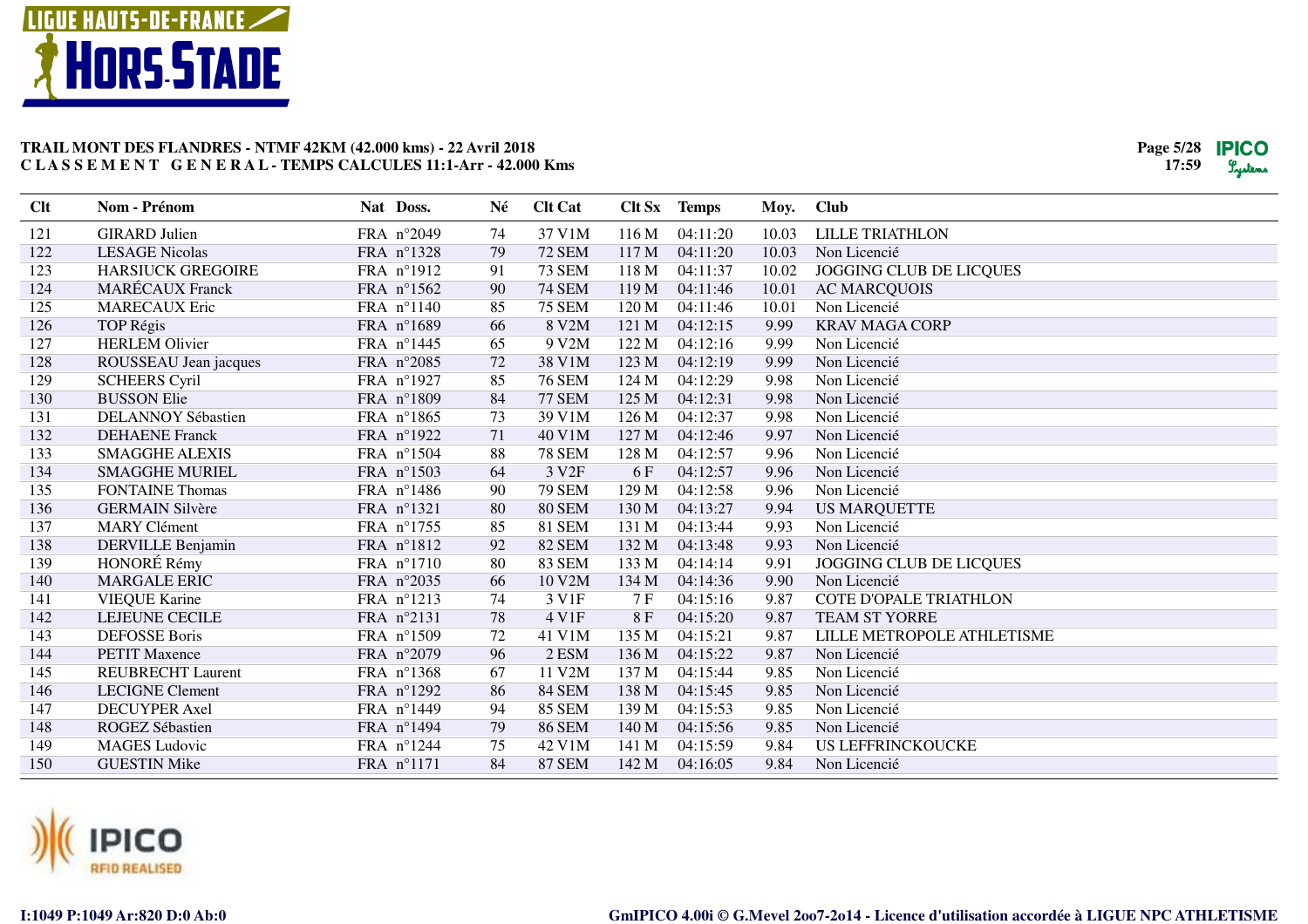



| Clt | Nom - Prénom                | Nat Doss.           | Né | <b>Clt Cat</b> |                  | Clt Sx Temps | Moy. | <b>Club</b>                    |
|-----|-----------------------------|---------------------|----|----------------|------------------|--------------|------|--------------------------------|
| 151 | <b>SCHLESSER Yann</b>       | FRA n°1867          | 74 | 43 V1M         | 143 M            | 04:16:21     | 9.83 | Non Licencié                   |
| 152 | <b>DIARD CHRISTOPHER</b>    | FRA n°1838          | 90 | <b>88 SEM</b>  | 144 M            | 04:16:27     | 9.83 | <b>TEAM HOLNON</b>             |
| 153 | <b>WEBER Arnaud</b>         | FRA n°2064          | 75 | 44 V1M         | 145 M            | 04:16:27     | 9.83 | Non Licencié                   |
| 154 | CELEJ Benjamin              | FRA n°1506          | 77 | 45 V1M         | 146 M            | 04:16:27     | 9.83 | Les baudets hinges             |
| 155 | COCQ SULLIVAN               | FRA n°2130          | 82 | <b>89 SEM</b>  | 147 M            | 04:16:31     | 9.82 | <b>TEAM ST YORRE</b>           |
| 156 | <b>VERNALDE JULIEN</b>      | FRA n°1185          | 81 | <b>90 SEM</b>  | 148 M            | 04:17:47     | 9.78 | TEAM GRAVELINES TRAIL          |
| 157 | <b>FOVET GILLES</b>         | FRA n°1880          | 63 | 12 V2M         | 149 M            | 04:17:49     | 9.77 | Non Licencié                   |
| 158 | <b>AUMONT Christophe</b>    | FRA $n^{\circ}1456$ | 66 | 13 V2M         | 150 M            | 04:17:50     | 9.77 | Non Licencié                   |
| 159 | <b>LECLERCQ</b> Michael     | FRA nº1369          | 85 | 91 SEM         | 151 M            | 04:18:02     | 9.77 | Non Licencié                   |
| 160 | <b>FEYS</b> Emmanuel        | FRA n°1824          | 76 | 46 V1M         | 152 M            | 04:18:10     | 9.76 | Non Licencié                   |
| 161 | <b>WOJTKOWIAK Frederic</b>  | FRA n°1825          | 72 | 47 V1M         | 153 M            | 04:18:11     | 9.76 | <b>OA HAZEBROUCK</b>           |
| 162 | <b>LECOMPTE ROMAIN</b>      | FRA nº1347          | 79 | <b>92 SEM</b>  | 154 M            | 04:18:17     | 9.76 | Non Licencié                   |
| 163 | DE BAROLET HENRI            | FRA n°1896          | 73 | 48 V1M         | 155 M            | 04:18:21     | 9.75 | Non Licencié                   |
| 164 | <b>CAUCHETEUX Sylvain</b>   | FRA $n^{\circ}1725$ | 83 | 93 SEM         | 156 M            | 04:18:22     | 9.75 | VALENCIENNES TRIATHLON         |
| 165 | <b>BABILLIOT Yves</b>       | FRA n°1817          | 83 | <b>94 SEM</b>  | 157 M            | 04:18:23     | 9.75 | ATHLETIQUE CLUB DE CHOISY LE R |
| 166 | <b>MOUILLIERE Richard</b>   | FRA n°1716          | 84 | <b>95 SEM</b>  | 158 M            | 04:18:24     | 9.75 | BERCK OPALE SUD TRIATHLON      |
| 167 | <b>POLLOT</b> Vincent       | FRA n°2078          | 94 | <b>96 SEM</b>  | 159 M            | 04:18:51     | 9.74 | Non Licencié                   |
| 168 | <b>CHOMBART</b> Christophe  | FRA n°1839          | 70 | 49 V1M         | 160 M            | 04:19:15     | 9.72 | Non Licencié                   |
| 169 | <b>PERON Matthieu</b>       | FRA n°2063          | 84 | 97 SEM         | 161 M            | 04:19:38     | 9.71 | Non Licencié                   |
| 170 | FOULON Jérémy               | FRA n°1642          | 80 | <b>98 SEM</b>  | 162 M            | 04:19:57     | 9.69 | Non Licencié                   |
| 171 | LE GONIDEC Christophe       | FRA n°1794          | 78 | 50 V1M         | 163 M            | 04:19:58     | 9.69 | Non Licencié                   |
| 172 | <b>BADI</b> Amelie          | FRA n°1975          | 83 | 2 SEF          | 9F               | 04:20:22     | 9.68 | Non Licencié                   |
| 173 | <b>DUVIEUXBOURG Nicolas</b> | FRA n°1888          | 78 | 51 V1M         | 164 M            | 04:20:27     | 9.68 | LA PATRIOTE CROSS DE GUINES    |
| 174 | PRIEM Freddy                | FRA n°1378          | 73 | 52 V1M         | 165 M            | 04:20:30     | 9.67 | Non Licencié                   |
| 175 | <b>STEENKISTE Olivier</b>   | FRA n°1973          | 70 | 53 V1M         | 166 M            | 04:20:32     | 9.67 | Non Licencié                   |
| 176 | <b>BAILLIEUX Clément</b>    | FRA n°1793          | 87 | <b>99 SEM</b>  | 167 M            | 04:20:51     | 9.66 | <b>VUC SPORTS NATURE</b>       |
| 177 | <b>GARDIN</b> Clement       | FRA n°2073          | 86 | <b>100 SEM</b> | 168 M            | 04:20:56     | 9.66 | Non Licencié                   |
| 178 | <b>GARDIN MAXIME</b>        | FRA n°2075          | 82 | 101 SEM        | 169 <sub>M</sub> | 04:20:56     | 9.66 | 1MAX2FORM                      |
| 179 | <b>DERYCKERE</b> Christophe | FRA nº1349          | 76 | 54 V1M         | 170 M            | 04:21:08     | 9.65 | TRIPEL RUN ST JANS CAPPEL      |
| 180 | LEURS Ingrid                | FRA n°2021          | 90 | 3 SEF          | 10F              | 04:21:08     | 9.65 | Non Licencié                   |

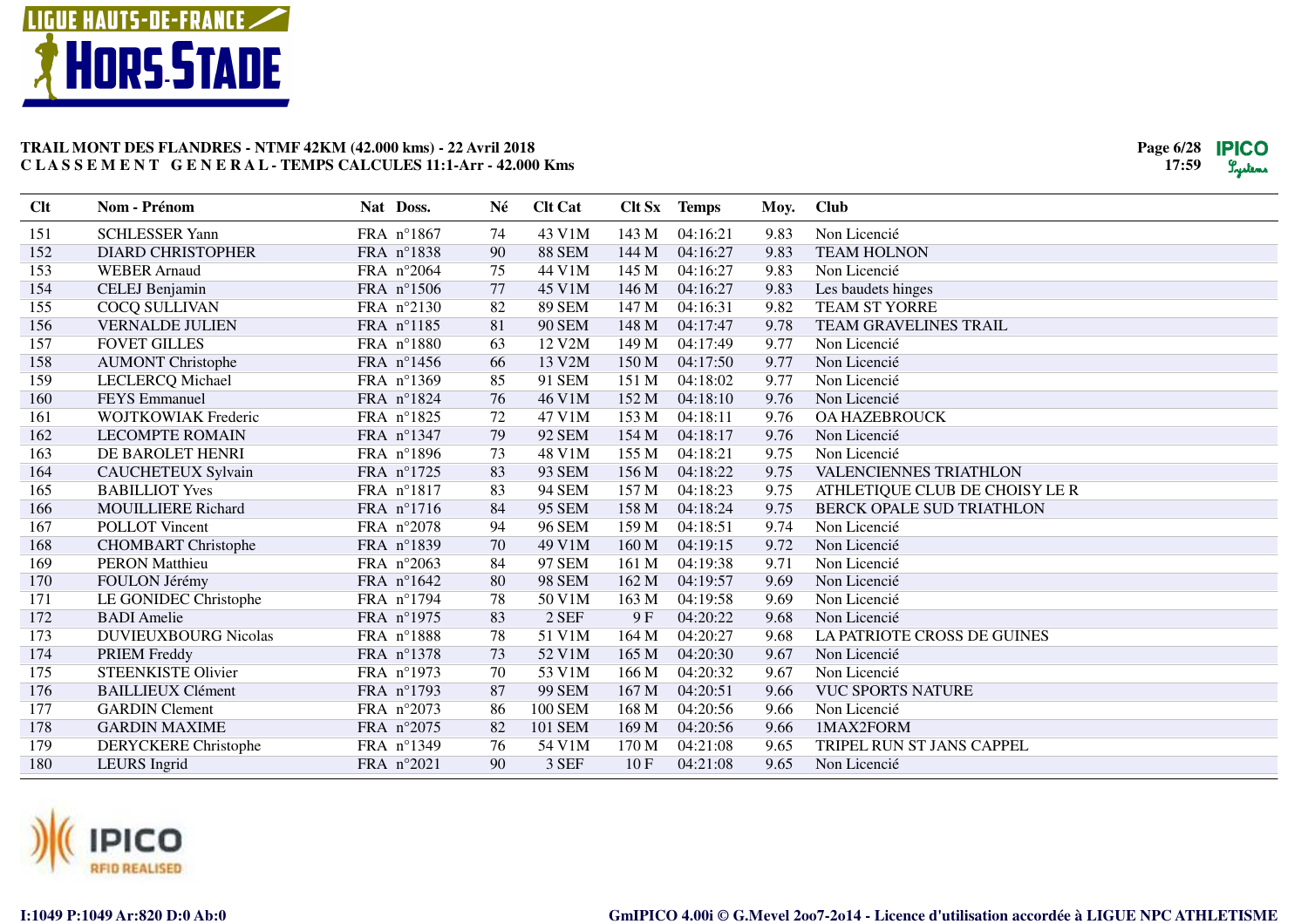



| Clt | Nom - Prénom                | Nat Doss.  | Né | <b>Clt Cat</b> | Clt Sx | <b>Temps</b> | Moy. | <b>Club</b>                 |
|-----|-----------------------------|------------|----|----------------|--------|--------------|------|-----------------------------|
| 181 | <b>DHAUDT Larry</b>         | FRA n°1343 | 75 | 55 V1M         | 171 M  | 04:21:25     | 9.64 | <b>OA HAZEBROUCK</b>        |
| 182 | <b>CORDONNIER Philippe</b>  | FRA n°2093 | 71 | 56 V1M         | 172 M  | 04:21:26     | 9.64 | <b>OA HAZEBROUCK</b>        |
| 183 | <b>LECAILLE Sebastien</b>   | FRA n°1607 | 80 | 102 SEM        | 173 M  | 04:21:41     | 9.63 | Non Licencié                |
| 184 | <b>BARBOT ERIC</b>          | FRA n°2141 | 72 | 57 V1M         | 174 M  | 04:21:44     | 9.63 | <b>TEAM 3 MONTS</b>         |
| 185 | <b>KIECKEN Dolorès</b>      | FRA n°1685 | 81 | 4 SEF          | 11F    | 04:21:49     | 9.63 | <b>ASSO RAVENSBERG</b>      |
| 186 | <b>MOROSINI</b> Clement     | FRA n°1415 | 82 | 103 SEM        | 175 M  | 04:21:50     | 9.62 | Non Licencié                |
| 187 | <b>AVENEL Maxime</b>        | FRA n°1730 | 92 | <b>104 SEM</b> | 176 M  | 04:22:04     | 9.62 | Non Licencié                |
| 188 | <b>BERNARD</b> Lucile       | FRA n°2019 | 82 | 5 SEF          | 12F    | 04:22:05     | 9.62 | <b>CO TRITH</b>             |
| 189 | PEREA LANDA THIERRY         | FRA n°1430 | 65 | 14 V2M         | 177 M  | 04:22:10     | 9.61 | Non Licencié                |
| 190 | <b>FOULON Romain</b>        | FRA n°1857 | 89 | <b>105 SEM</b> | 178 M  | 04:22:11     | 9.61 | <b>DENAIN AC</b>            |
| 191 | DI PIETRO Clement           | FRA n°2018 | 85 | <b>106 SEM</b> | 179 M  | 04:22:12     | 9.61 | Non Licencié                |
| 192 | <b>DUPOND Pierre</b>        | FRA n°1623 | 70 | 58 V1M         | 180 M  | 04:22:17     | 9.61 | PLANETE RUNNING AND WALKING |
| 193 | LENGAGNE Aymeric            | FRA n°1908 | 87 | <b>107 SEM</b> | 181 M  | 04:23:29     | 9.56 | <b>JC WORMHOUT</b>          |
| 194 | <b>MELEUC Ludovic</b>       | FRA n°1816 | 85 | <b>108 SEM</b> | 182 M  | 04:24:05     | 9.54 | Non Licencié                |
| 195 | VAN ELSLANDE Pierre Olivier | FRA n°1996 | 76 | 59 V1M         | 183 M  | 04:24:05     | 9.54 | Non Licencié                |
| 196 | <b>SCHOLAERT</b> Frederic   | FRA n°1529 | 65 | 15 V2M         | 184 M  | 04:24:10     | 9.54 | Non Licencié                |
| 197 | <b>LEROUX Philippe</b>      | FRA n°1384 | 64 | 16 V2M         | 185 M  | 04:24:29     | 9.53 | Non Licencié                |
| 198 | <b>RYCKAERT</b> Geert       | BEL nº1224 | 71 | 60 V1M         | 186 M  | 04:24:43     | 9.52 | Non Licencié                |
| 199 | <b>VERNAGUT</b> Jerome      | FRA n°2014 | 77 | 61 V1M         | 187 M  | 04:25:36     | 9.49 | Non Licencié                |
| 200 | <b>CEYRAT Romain</b>        | FRA nº1613 | 84 | <b>109 SEM</b> | 188 M  | 04:25:53     | 9.48 | Non Licencié                |
| 201 | <b>WAIGNIER Laurent</b>     | FRA n°1574 | 82 | 110 SEM        | 189 M  | 04:26:02     | 9.47 | Non Licencié                |
| 202 | <b>BELPALME</b> Denis       | FRA n°1679 | 83 | 111 SEM        | 190 M  | 04:26:13     | 9.47 | Non Licencié                |
| 203 | <b>TINTILLIER Fabien</b>    | FRA n°1199 | 72 | 62 V1M         | 191 M  | 04:26:15     | 9.47 | <b>MEVE</b>                 |
| 204 | <b>RIAUD David</b>          | FRA n°1450 | 74 | 63 V1M         | 192 M  | 04:26:15     | 9.47 | Non Licencié                |
| 205 | <b>VANDAELE Jerome</b>      | FRA nº1432 | 78 | 64 V1M         | 193 M  | 04:26:16     | 9.46 | Non Licencié                |
| 206 | <b>POTEL Thomas</b>         | FRA n°1672 | 88 | 112 SEM        | 194 M  | 04:26:36     | 9.45 | Non Licencié                |
| 207 | VAN PETEGHEM DAVID          | FRA n°1647 | 73 | 65 V1M         | 195 M  | 04:26:39     | 9.45 | Non Licencié                |
| 208 | <b>USCHINSKI</b> Gonzague   | FRA n°2004 | 85 | 113 SEM        | 196 M  | 04:26:49     | 9.44 | Non Licencié                |
| 209 | <b>BAU</b> Aurelien         | FRA n°1273 | 84 | 114 SEM        | 197 M  | 04:27:02     | 9.44 | Non Licencié                |
| 210 | <b>DECRUCQ Francois</b>     | FRA n°1428 | 74 | 66 V1M         | 198 M  | 04:27:13     | 9.43 | <b>AC MARCQUOIS</b>         |

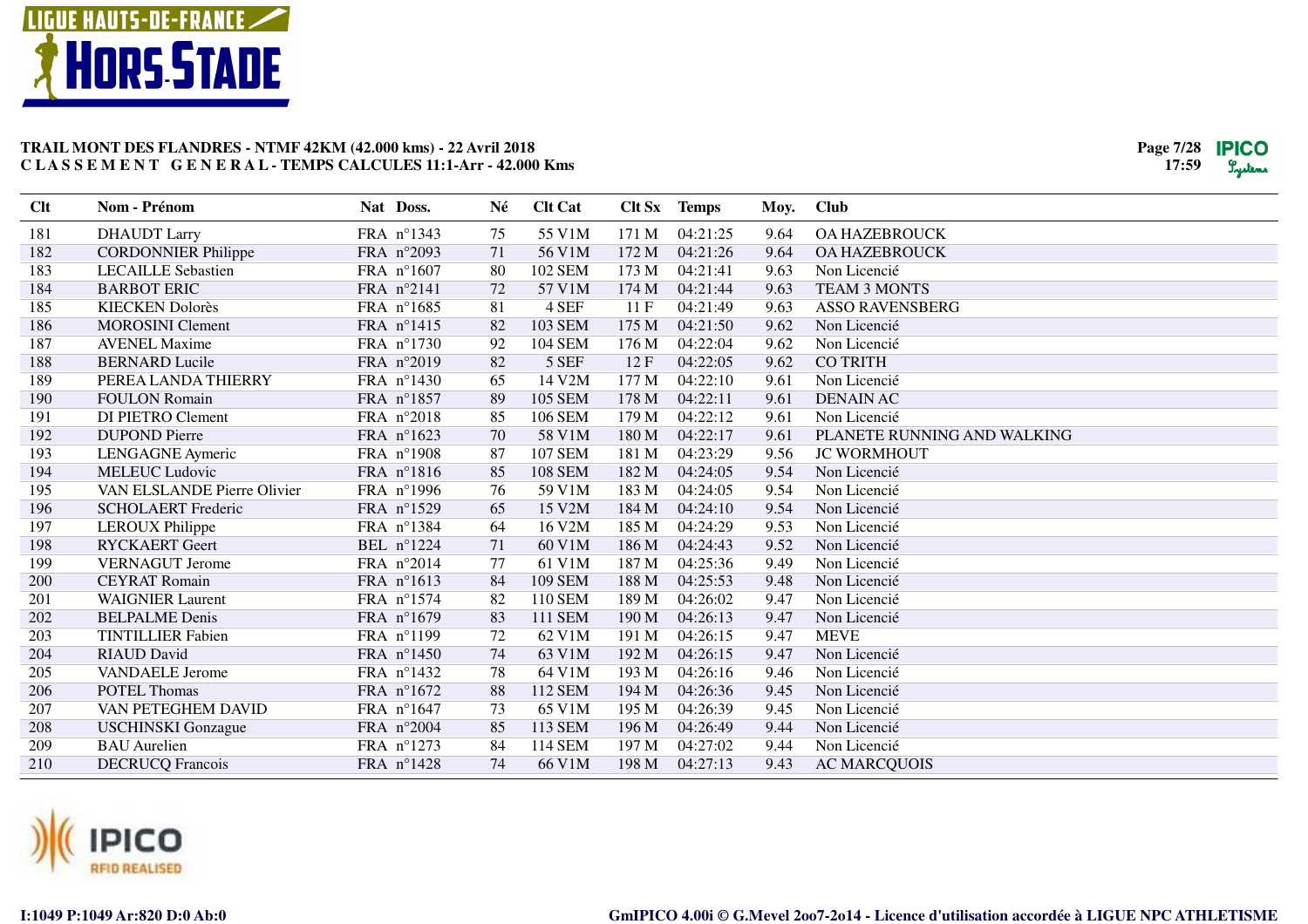



| Clt | Nom - Prénom              | Nat Doss.           | Né | <b>Clt Cat</b> |       | Clt Sx Temps | Moy. | <b>Club</b>                       |
|-----|---------------------------|---------------------|----|----------------|-------|--------------|------|-----------------------------------|
| 211 | <b>HADRI</b> Sebastien    | FRA n°1913          | 85 | 115 SEM        | 199 M | 04:27:41     | 9.41 | <b>FOULEES LOONOISES</b>          |
| 212 | DE LA PORTE Thibaud       | FRA n°1484          | 86 | 116 SEM        | 200 M | 04:27:47     | 9.41 | Non Licencié                      |
| 213 | <b>CARETTE Nicolas</b>    | FRA $n^{\circ}1266$ | 77 | 67 V1M         | 201 M | 04:27:49     | 9.41 | Non Licencié                      |
| 214 | <b>DECLERCK DELPHINE</b>  | FRA n°1844          | 75 | 5 V1F          | 13 F  | 04:27:49     | 9.41 | LES CHTIS COUREURS FLAMANDS       |
| 215 | <b>BOCQUET François</b>   | FRA n°1233          | 68 | 17 V2M         | 202 M | 04:28:05     | 9.40 | Non Licencié                      |
| 216 | <b>BOULANGER Bertrand</b> | FRA n°1978          | 71 | 68 V1M         | 203 M | 04:28:19     | 9.39 | <b>FLEURBAIX J'Y COURS</b>        |
| 217 | <b>TISON Stéphane</b>     | FRA n°1198          | 71 | 69 V1M         | 204 M | 04:28:29     | 9.39 | <b>US CAMON</b>                   |
| 218 | <b>NEMRI BENOIT</b>       | FRA n°1108          | 80 | 117 SEM        | 205 M | 04:28:36     | 9.38 | Non Licencié                      |
| 219 | <b>WAUTELET Damien</b>    | BEL n°2051          | 80 | 118 SEM        | 206 M | 04:28:43     | 9.38 | <b>LDVL</b>                       |
| 220 | <b>LECAT Thibaut</b>      | FRA n°1926          | 88 | 119 SEM        | 207 M | 04:28:53     | 9.37 | Non Licencié                      |
| 221 | <b>SONNEVILLE Mickael</b> | FRA n°1533          | 75 | 70 V1M         | 208 M | 04:29:09     | 9.36 | OSM LOMME TRIATHLON               |
| 222 | <b>COLIN Kévin</b>        | FRA n°1457          | 85 | <b>120 SEM</b> | 209 M | 04:29:09     | 9.36 | Non Licencié                      |
| 223 | LAHOUSSE Frédéric         | FRA n°1643          | 66 | 18 V2M         | 210 M | 04:29:30     | 9.35 | Non Licencié                      |
| 224 | <b>CAILLE</b> François    | FRA n°1335          | 88 | 121 SEM        | 211 M | 04:29:35     | 9.35 | Non Licencié                      |
| 225 | LEFRANCQ Samuel           | FRA n°1911          | 87 | 122 SEM        | 212 M | 04:29:44     | 9.34 | Non Licencié                      |
| 226 | <b>BECART BERNARD</b>     | FRA n°2022          | 59 | 19 V2M         | 213 M | 04:29:55     | 9.34 | Non Licencié                      |
| 227 | <b>DECLERCQ Florent</b>   | FRA n°1684          | 84 | 123 SEM        | 214 M | 04:30:01     | 9.33 | Non Licencié                      |
| 228 | <b>COUILLET</b> Laurie    | FRA n°1522          | 82 | 6 SEF          | 14F   | 04:30:03     | 9.33 | <b>AUBY ATHLETIC CLUB</b>         |
| 229 | <b>FURMANKIEWICZ Luc</b>  | FRA n°1261          | 70 | 71 V1M         | 215 M | 04:30:16     | 9.32 | Non Licencié                      |
| 230 | <b>TOURNEUX ALEXANDRE</b> | FRA $n^{\circ}1741$ | 81 | <b>124 SEM</b> | 216 M | 04:30:18     | 9.32 | <b>JOGGING ET ATHLETISME FRET</b> |
| 231 | <b>CHWASTIAK Romuald</b>  | FRA n°1855          | 77 | 72 V1M         | 217 M | 04:30:37     | 9.31 | PLANETE RUNNING AND WALKING       |
| 232 | <b>DERYCKERE Juliette</b> | FRA n°1350          | 79 | 7 SEF          | 15F   | 04:30:51     | 9.30 | TRIPEL RUN ST JANS CAPPEL         |
| 233 | <b>VIANE</b> Michael      | FRA n°1833          | 88 | <b>125 SEM</b> | 218 M | 04:31:11     | 9.29 | <b>COURIR A COMINES</b>           |
| 234 | <b>BUQUET Sebastien</b>   | FRA n°1550          | 73 | 73 V1M         | 219 M | 04:31:26     | 9.28 | <b>COACH SPORT SANTE</b>          |
| 235 | <b>BEUSCART Benjamin</b>  | FRA n°1937          | 84 | 126 SEM        | 220 M | 04:31:34     | 9.28 | Non Licencié                      |
| 236 | <b>BARTOS</b> Thomas      | FRA n°1395          | 78 | 74 V1M         | 221 M | 04:31:53     | 9.27 | Non Licencié                      |
| 237 | <b>DUPONT Gilles</b>      | FRA n°1868          | 79 | <b>127 SEM</b> | 222 M | 04:32:03     | 9.26 | Non Licencié                      |
| 238 | <b>TERRIER Kevin</b>      | FRA n°1917          | 89 | <b>128 SEM</b> | 223 M | 04:32:06     | 9.26 | Non Licencié                      |
| 239 | <b>DELAUTRE ANNIE</b>     | FRA n°2104          | 76 | 6 V1F          | 16F   | 04:32:12     | 9.26 | <b>CASSEL VTT</b>                 |
| 240 | <b>VERNE Lucie</b>        | FRA n°2067          | 88 | 8 SEF          | 17F   | 04:32:14     | 9.26 | Non Licencié                      |

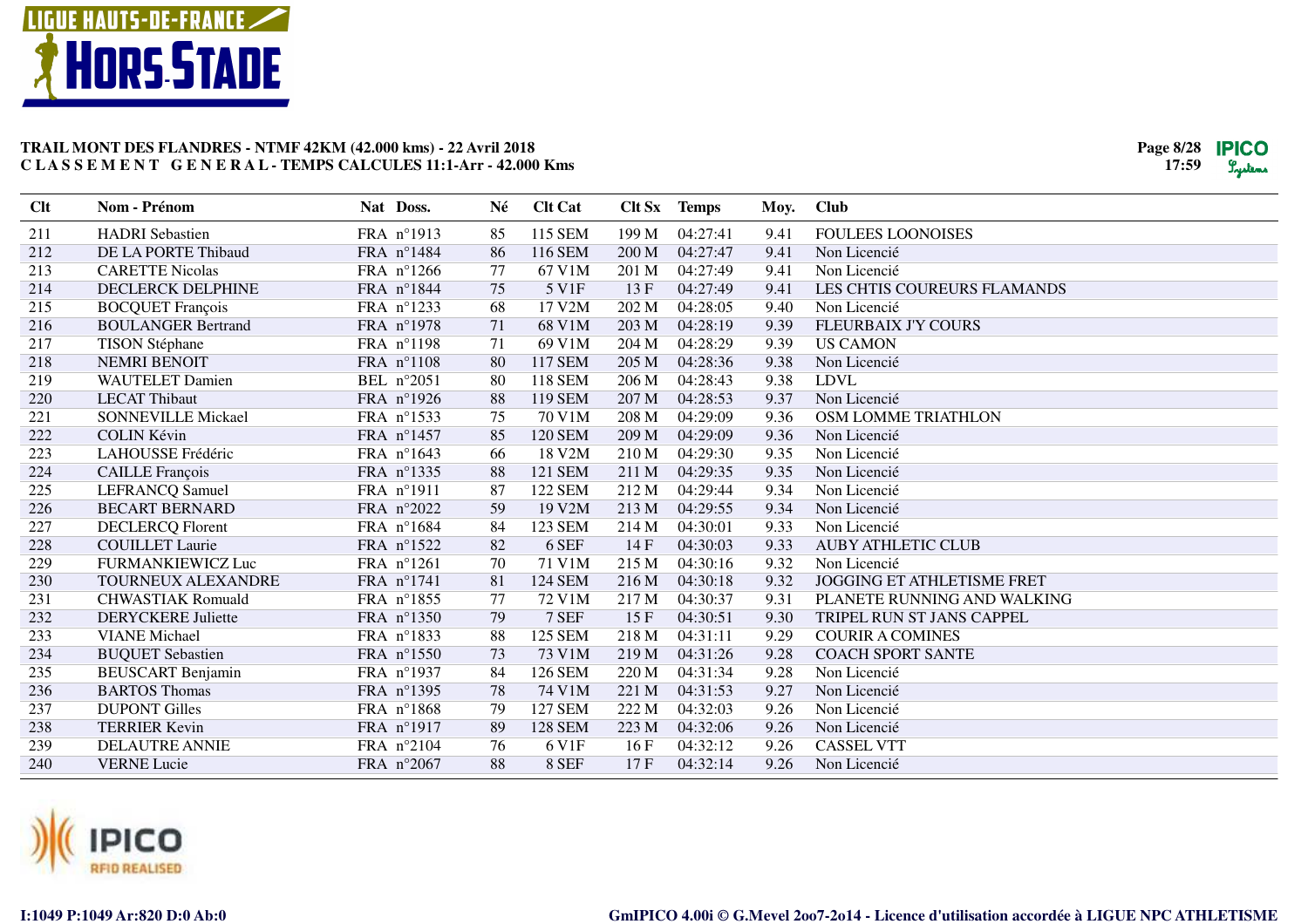



| Clt | Nom - Prénom                  | Nat Doss.  | Né | <b>Clt Cat</b> |       | Clt Sx Temps | Moy. | <b>Club</b>                  |
|-----|-------------------------------|------------|----|----------------|-------|--------------|------|------------------------------|
| 241 | LENGLET Jean philippe         | FRA n°1715 | 87 | <b>129 SEM</b> | 224 M | 04:32:25     | 9.25 | Non Licencié                 |
| 242 | <b>GUYOT</b> Remi             | FRA n°2091 | 86 | 130 SEM        | 225 M | 04:32:38     | 9.24 | TRIATHLON CLUB BOULONNAIS    |
| 243 | <b>LEVEQUE Gilles</b>         | FRA n°1139 | 72 | 75 V1M         | 226 M | 04:32:43     | 9.24 | Non Licencié                 |
| 244 | <b>KERCKHOVE Fabien</b>       | FRA n°1251 | 75 | 76 V1M         | 227 M | 04:32:53     | 9.24 | <b>JC WORMHOUT</b>           |
| 245 | <b>CHARLES Teddy</b>          | FRA n°1447 | 83 | 131 SEM        | 228 M | 04:33:16     | 9.22 | Non Licencié                 |
| 246 | VANHAUWAERT Bert              | BEL n°1739 | 82 | 132 SEM        | 229 M | 04:33:22     | 9.22 | Non Licencié                 |
| 247 | <b>BRUNET</b> Benjamin        | FRA nº1434 | 80 | 133 SEM        | 230 M | 04:33:26     | 9.22 | <b>GRAVELINES TRIATHLON</b>  |
| 248 | PETITPREZ Thierry             | FRA nº1544 | 69 | 77 V1M         | 231 M | 04:33:27     | 9.22 | Non Licencié                 |
| 249 | <b>DHAINE NICOLAS</b>         | FRA nº1326 | 74 | 78 V1M         | 232 M | 04:33:28     | 9.22 | Non Licencié                 |
| 250 | <b>DEWEPPE Samuel</b>         | FRA nº1358 | 82 | 134 SEM        | 233 M | 04:33:37     | 9.21 | Non Licencié                 |
| 251 | <b>WILLEMS Ludovic</b>        | FRA n°1765 | 72 | 79 V1M         | 234 M | 04:33:47     | 9.20 | Non Licencié                 |
| 252 | <b>CHAILLOT Romain</b>        | FRA nº1516 | 83 | 135 SEM        | 235 M | 04:33:59     | 9.20 | Non Licencié                 |
| 253 | <b>BADI</b> Derry             | FRA n°1976 | 72 | 80 V1M         | 236 M | 04:34:13     | 9.19 | <b>COURIR A MERVILLE</b>     |
| 254 | <b>BRIDAULT</b> Jean François | FRA nº1962 | 83 | 136 SEM        | 237 M | 04:34:28     | 9.18 | Non Licencié                 |
| 255 | <b>LAGAE</b> Alexis           | BEL n°1470 | 80 | 137 SEM        | 238 M | 04:34:39     | 9.18 | Non Licencié                 |
| 256 | <b>CONCINA Franck</b>         | FRA n°1507 | 74 | 81 V1M         | 239 M | 04:34:43     | 9.17 | <b>ASPTT LILLE METROPOLE</b> |
| 257 | <b>CHAMILLARD</b> Arnaud      | FRA nº1254 | 81 | <b>138 SEM</b> | 240 M | 04:35:10     | 9.16 | <b>ARRAS TRIATHLON</b>       |
| 258 | <b>BACZKOWSKI</b> Laurent     | FRA n°1265 | 75 | 82 V1M         | 241 M | 04:35:28     | 9.15 | Non Licencié                 |
| 259 | LEVEQUE Delphine              | FRA n°1138 | 78 | 7 V1F          | 18F   | 04:35:51     | 9.14 | Non Licencié                 |
| 260 | <b>VERSTRAETE Rémi</b>        | FRA n°1712 | 83 | 139 SEM        | 242 M | 04:35:54     | 9.13 | Non Licencié                 |
| 261 | <b>BLEUZET Olivier</b>        | FRA n°1201 | 70 | 83 V1M         | 243 M | 04:35:55     | 9.13 | Non Licencié                 |
| 262 | <b>SABOT FREDERIC</b>         | FRA n°2147 | 66 | 20 V2M         | 244 M | 04:36:06     | 9.13 | <b>AC MARCQUOIS</b>          |
| 263 | <b>DEVASEYNE Thierry</b>      | FRA n°1981 | 67 | 21 V2M         | 245 M | 04:36:15     | 9.12 | Non Licencié                 |
| 264 | LECOMTE Jean-françois         | FRA n°1397 | 86 | 140 SEM        | 246 M | 04:36:21     | 9.12 | Non Licencié                 |
| 265 | <b>LECERF</b> Valentin        | FRA n°1836 | 91 | 141 SEM        | 247 M | 04:36:23     | 9.12 | Non Licencié                 |
| 266 | <b>SCHOCH Jean Thierry</b>    | FRA n°1713 | 71 | 84 V1M         | 248 M | 04:36:23     | 9.12 | Non Licencié                 |
| 267 | <b>CHRETIEN Matthieu</b>      | FRA n°1365 | 85 | 142 SEM        | 249 M | 04:36:23     | 9.12 | Non Licencié                 |
| 268 | <b>CLEMENCEAU Céline</b>      | FRA n°1669 | 79 | 9 SEF          | 19F   | 04:36:28     | 9.12 | Non Licencié                 |
| 269 | <b>DAELMAN Simon</b>          | FRA n°1310 | 86 | 143 SEM        | 250 M | 04:36:28     | 9.12 | Non Licencié                 |
| 270 | <b>DELECOURT Matthieu</b>     | FRA nº1416 | 90 | 144 SEM        | 251 M | 04:36:28     | 9.12 | <b>DISKEMPER</b>             |

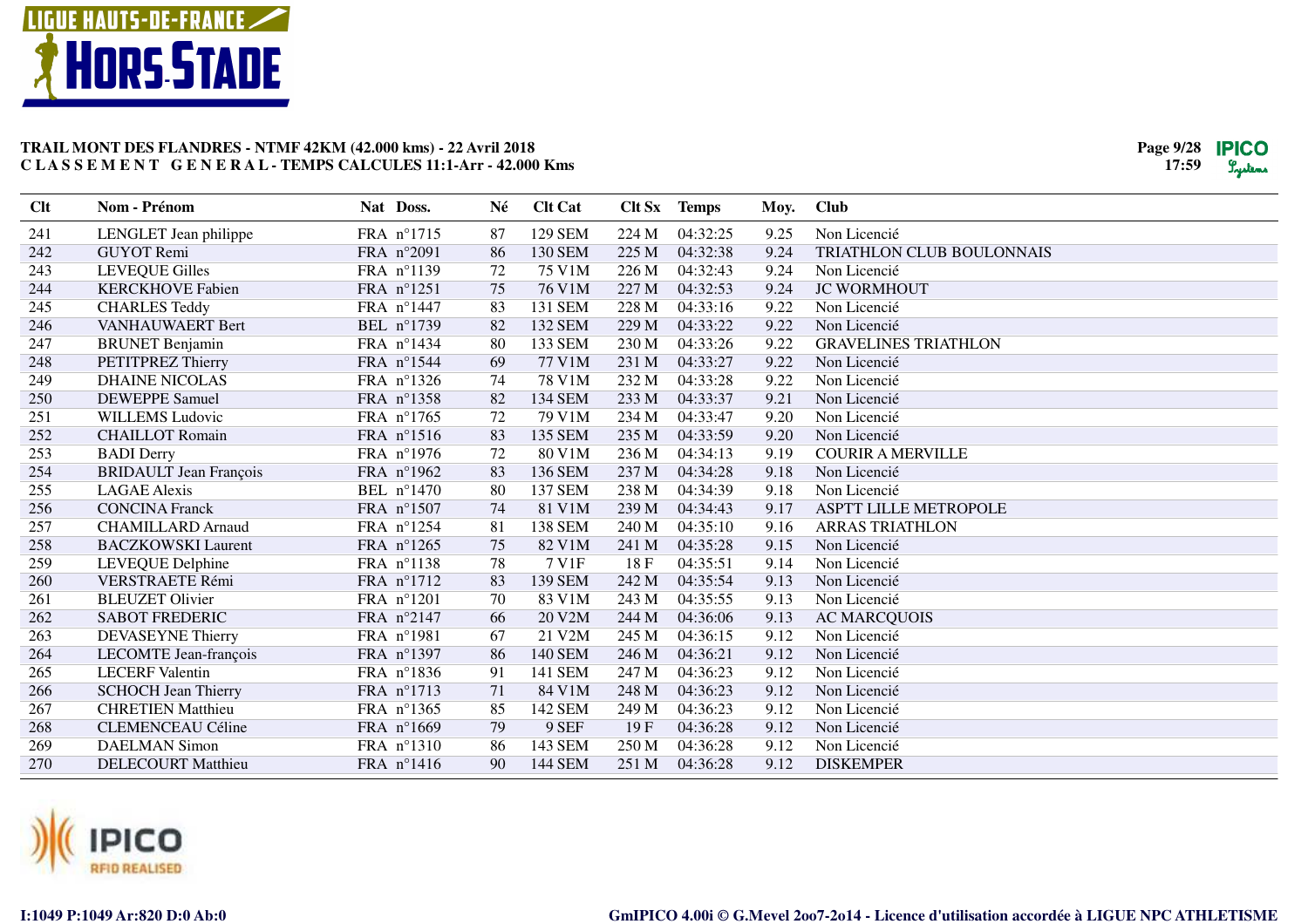



| Clt | Nom - Prénom                | Nat Doss.           | Né | <b>Clt Cat</b>    |       | Clt Sx Temps | Moy. | <b>Club</b>                   |
|-----|-----------------------------|---------------------|----|-------------------|-------|--------------|------|-------------------------------|
| 271 | <b>BOUTON Olivier</b>       | FRA n°1776          | 89 | 145 SEM           | 252 M | 04:36:38     | 9.11 | Non Licencié                  |
| 272 | <b>GOUILLIART ROMAIN</b>    | FRA n°2134          | 87 | 146 SEM           | 253 M | 04:36:48     | 9.10 | <b>BRASSERIE ST SYLVESTRE</b> |
| 273 | <b>VINCENT Mickael</b>      | FRA n°1630          | 88 | 147 SEM           | 254 M | 04:37:09     | 9.09 | Non Licencié                  |
| 274 | <b>LOOCK Frederic</b>       | FRA n°1227          | 66 | 22 V2M            | 255 M | 04:37:10     | 9.09 | Non Licencié                  |
| 275 | <b>BOCKEMUEHL Melanie</b>   | GER n°1228          | 71 | 8 V1F             | 20 F  | 04:37:10     | 9.09 | Non Licencié                  |
| 276 | <b>LOCOCHE Renaud</b>       | FRA n°2076          | 76 | 85 V1M            | 256 M | 04:37:27     | 9.08 | Non Licencié                  |
| 277 | <b>BARROO ESTELLE</b>       | FRA n°2121          | 70 | 9 V1F             | 21F   | 04:37:31     | 9.08 | Non Licencié                  |
| 278 | <b>NOTHUM</b> Sophie        | FRA n°1717          | 79 | <b>10 SEF</b>     | 22 F  | 04:37:43     | 9.07 | BERCK OPALE SUD TRIATHLON     |
| 279 | ROZENTHAL JEAN CHRISTOPHE   | FRA n°2145          | 64 | 23 V2M            | 257 M | 04:37:46     | 9.07 | <b>ASDN</b>                   |
| 280 | <b>CAILLAT Philippe</b>     | FRA n°1757          | 69 | 86 V1M            | 258 M | 04:37:56     | 9.07 | Non Licencié                  |
| 281 | <b>RYCKEBUSCH Francois</b>  | FRA n°1409          | 73 | 87 V1M            | 259 M | 04:38:00     | 9.07 | PACCAP FOURNES                |
| 282 | <b>LIEVIN</b> Yann          | FRA n°1271          | 76 | 88 V1M            | 260 M | 04:38:11     | 9.06 | Non Licencié                  |
| 283 | <b>WALRYCK Olivier</b>      | FRA n°1285          | 69 | 89 V1M            | 261 M | 04:38:15     | 9.06 | Non Licencié                  |
| 284 | PERSYN Cyril                | FRA $n^{\circ}1121$ | 94 | <b>148 SEM</b>    | 262 M | 04:38:57     | 9.03 | Non Licencié                  |
| 285 | <b>SMAGGHE JOSE</b>         | FRA n°1502          | 64 | 24 V2M            | 263 M | 04:38:58     | 9.03 | Non Licencié                  |
| 286 | <b>D'HAUDT FABRICE</b>      | FRA n°1602          | 79 | <b>149 SEM</b>    | 264 M | 04:39:02     | 9.03 | Non Licencié                  |
| 287 | <b>TERNY Enrique</b>        | FRA n°1702          | 75 | 90 V1M            | 265 M | 04:39:07     | 9.03 | Non Licencié                  |
| 288 | <b>OLIVIER Nicolas</b>      | FRA n°1891          | 77 | 91 V1M            | 266 M | 04:39:27     | 9.02 | Non Licencié                  |
| 289 | <b>LOYEZ Samuel</b>         | FRA n°1172          | 88 | <b>150 SEM</b>    | 267 M | 04:39:36     | 9.01 | Non Licencié                  |
| 290 | <b>BUISINE Laurent</b>      | FRA n°1117          | 69 | 92 V1M            | 268 M | 04:39:49     | 9.01 | <b>FOULEES SAINGHINOISES</b>  |
| 291 | <b>DEUEZ</b> Florian        | FRA n°1683          | 85 | 151 SEM           | 269 M | 04:39:53     | 9.00 | Non Licencié                  |
| 292 | <b>BOUTON Benoit</b>        | FRA n°1779          | 87 | <b>152 SEM</b>    | 270 M | 04:40:06     | 9.00 | BERCK OPALE SUD TRIATHLON     |
| 293 | <b>LOONES Romain</b>        | FRA n°2038          | 92 | 153 SEM           | 271 M | 04:40:10     | 8.99 | Non Licencié                  |
| 294 | <b>BOULINGUIEZ Tony</b>     | FRA n°1329          | 81 | 154 SEM           | 272 M | 04:40:11     | 8.99 | Non Licencié                  |
| 295 | <b>COHEN SOLAL Laurence</b> | FRA n°1701          | 65 | 4 V <sub>2F</sub> | 23 F  | 04:40:12     | 8.99 | Non Licencié                  |
| 296 | <b>RICHARD Aurore</b>       | FRA n°2084          | 86 | <b>11 SEF</b>     | 24 F  | 04:40:12     | 8.99 | TEAM TRAIL EVOISSONS          |
| 297 | <b>LAGACHE STEPHANE</b>     | FRA n°2117          | 67 | 25 V2M            | 273 M | 04:40:18     | 8.99 | <b>ASDN</b>                   |
| 298 | <b>ABOUKAIS Wissam</b>      | FRA n°1732          | 81 | <b>155 SEM</b>    | 274 M | 04:40:21     | 8.99 | Non Licencié                  |
| 299 | <b>MAES</b> Adrien          | FRA n°1615          | 82 | <b>156 SEM</b>    | 275 M | 04:40:26     | 8.99 | Non Licencié                  |
| 300 | <b>DIDRY</b> Sébastien      | FRA n°1600          | 84 | <b>157 SEM</b>    | 276 M | 04:40:27     | 8.99 | <b>RUNNINGHEM</b>             |

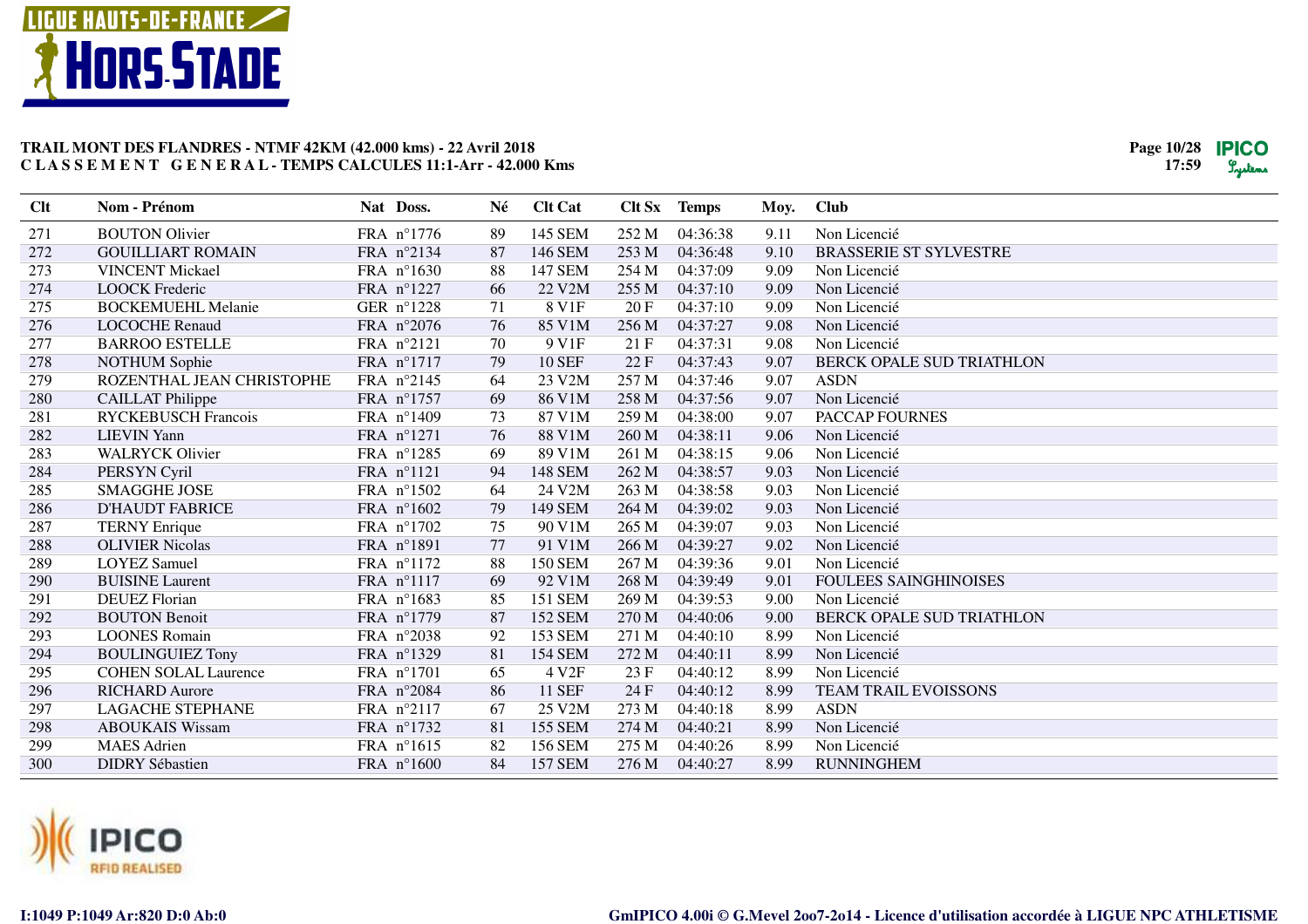



| <b>Clt</b> | Nom - Prénom                 | Nat Doss.  | Né | <b>Clt Cat</b>    |       | Clt Sx Temps | Moy. | <b>Club</b>                    |
|------------|------------------------------|------------|----|-------------------|-------|--------------|------|--------------------------------|
| 301        | <b>DENEUDT Mickael</b>       | FRA n°1551 | 73 | 93 V1M            | 277 M | 04:40:28     | 8.99 | Non Licencié                   |
| 302        | <b>GRAVE PHILIPPE</b>        | FRA n°1798 | 64 | 26 V2M            | 278 M | 04:40:34     | 8.98 | VILLENEUVE D ASCQ FRETIN ATHLE |
| 303        | <b>LOUBIER</b> Quentin       | FRA n°1906 | 87 | <b>158 SEM</b>    | 279 M | 04:40:34     | 8.98 | Non Licencié                   |
| 304        | <b>HERMANT PHILIPPE</b>      | FRA n°1158 | 65 | 27 V2M            | 280 M | 04:40:34     | 8.98 | <b>LES PAS PRESSES</b>         |
| 305        | <b>THOREL Frederic</b>       | FRA n°1181 | 84 | <b>159 SEM</b>    | 281 M | 04:40:41     | 8.98 | Non Licencié                   |
| 306        | <b>BLANCHARD Alexandre</b>   | FRA n°1639 | 88 | <b>160 SEM</b>    | 282 M | 04:40:42     | 8.98 | Non Licencié                   |
| 307        | <b>LEGRAND</b> Matthieu      | FRA n°1178 | 72 | 94 V1M            | 283 M | 04:40:48     | 8.97 | Non Licencié                   |
| 308        | DAIX Cyril                   | FRA n°1309 | 73 | 95 V1M            | 284 M | 04:40:54     | 8.97 | Non Licencié                   |
| 309        | <b>DEQUIDT</b> Thibaut       | FRA n°1496 | 82 | 161 SEM           | 285 M | 04:41:07     | 8.96 | Non Licencié                   |
| 310        | <b>DUSSAUCY Laurent</b>      | FRA n°1970 | 73 | 96 V1M            | 286 M | 04:41:17     | 8.96 | Non Licencié                   |
| 311        | <b>LECOCQ</b> Mathieu        | FRA n°1796 | 75 | 97 V1M            | 287 M | 04:41:25     | 8.95 | Non Licencié                   |
| 312        | <b>GOSSELIN Maxime</b>       | FRA n°2032 | 87 | 162 SEM           | 288 M | 04:41:40     | 8.95 | Non Licencié                   |
| 313        | <b>MORDACQ Pascal</b>        | FRA n°1511 | 73 | 98 V1M            | 289 M | 04:41:43     | 8.95 | Non Licencié                   |
| 314        | CHIMOT Rémi                  | FRA n°1807 | 91 | 163 SEM           | 290 M | 04:41:49     | 8.94 | <b>OWENS 36</b>                |
| 315        | <b>VEGA</b> Emmanuel         | FRA nº1324 | 76 | 99 V1M            | 291 M | 04:42:01     | 8.94 | Non Licencié                   |
| 316        | <b>CHARLET SEBASTIEN</b>     | FRA n°1442 | 73 | 100 V1M           | 292 M | 04:42:32     | 8.92 | Non Licencié                   |
| 317        | <b>BECK MICHAEL</b>          | FRA nº1345 | 80 | <b>164 SEM</b>    | 293 M | 04:42:43     | 8.91 | Non Licencié                   |
| 318        | <b>THULIEZ Loic</b>          | FRA n°1699 | 90 | 165 SEM           | 294 M | 04:42:57     | 8.91 | Non Licencié                   |
| 319        | <b>DOUTRELIGNE Sébastien</b> | FRA nº1536 | 84 | <b>166 SEM</b>    | 295 M | 04:43:14     | 8.90 | Non Licencié                   |
| 320        | <b>BLAISE</b> Alexandre      | FRA n°1569 | 87 | <b>167 SEM</b>    | 296 M | 04:43:14     | 8.90 | Non Licencié                   |
| 321        | <b>VASSEUR JEAN CHARLES</b>  | FRA n°2150 | 87 | <b>168 SEM</b>    | 297 M | 04:43:14     | 8.90 | Non Licencié                   |
| 322        | <b>ROOSE</b> David           | FRA n°1296 | 85 | 169 SEM           | 298 M | 04:43:20     | 8.89 | Non Licencié                   |
| 323        | <b>ECHEVIN Samuel</b>        | FRA nº1535 | 73 | 101 V1M           | 299 M | 04:43:42     | 8.88 | <b>ECLA LANDAS</b>             |
| 324        | <b>DEMARTHE Ludo</b>         | FRA n°1947 | 72 | 102 V1M           | 300 M | 04:43:51     | 8.88 | Non Licencié                   |
| 325        | <b>VASSEUR Ludovic</b>       | FRA n°1734 | 85 | 170 SEM           | 301 M | 04:43:51     | 8.88 | Non Licencié                   |
| 326        | <b>MERCHEZ Guillaume</b>     | FRA n°1498 | 91 | 171 SEM           | 302 M | 04:43:54     | 8.88 | Non Licencié                   |
| 327        | <b>ROBERT Olivier</b>        | FRA n°2152 | 64 | 28 V2M            | 303 M | 04:43:55     | 8.88 | Non Licencié                   |
| 328        | <b>HAU</b> Fabienne          | FRA n°1112 | 64 | 5 V <sub>2F</sub> | 25F   | 04:43:56     | 8.88 | <b>US LEFFRINCKOUCKE</b>       |
| 329        | <b>DELABAERE</b> Marc        | FRA nº1353 | 56 | 1 V3M             | 304 M | 04:44:01     | 8.87 | JOGGING AVENTURE RONCQUOISE    |
| 330        | <b>FILBIEN</b> Anne          | FRA n°1580 | 83 | <b>12 SEF</b>     | 26F   | 04:44:16     | 8.87 | <b>SERVINS ATHLETIC CLUB</b>   |

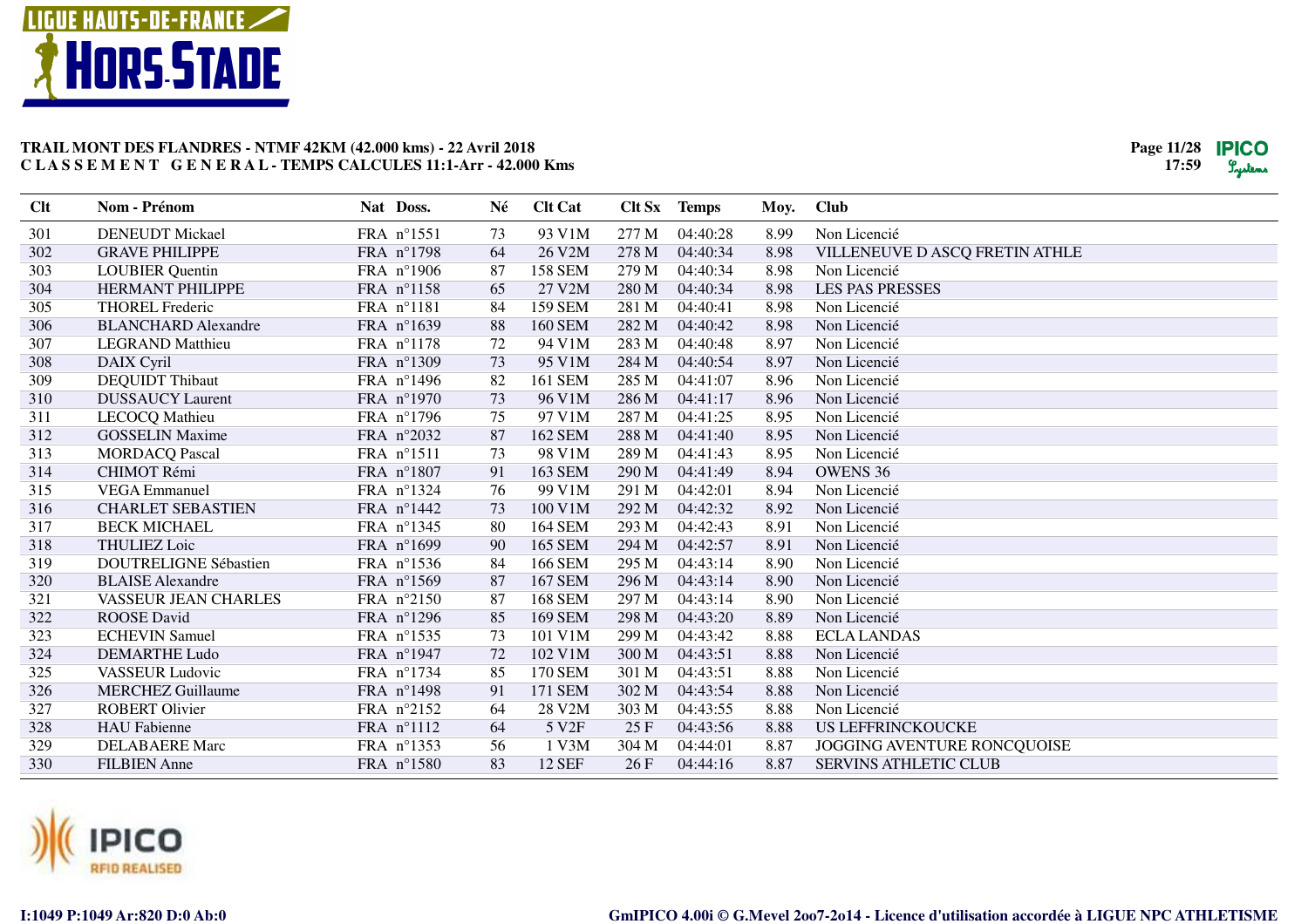



| Clt | Nom - Prénom                    | Nat Doss.           | Né | <b>Clt Cat</b> |       | Clt Sx Temps | Moy. | Club                          |
|-----|---------------------------------|---------------------|----|----------------|-------|--------------|------|-------------------------------|
| 331 | <b>ROSSI</b> Thomas             | FRA n°1791          | 90 | 172 SEM        | 305 M | 04:44:25     | 8.86 | Non Licencié                  |
| 332 | <b>FEMERY Nadège</b>            | FRA n°1284          | 80 | <b>13 SEF</b>  | 27F   | 04:44:29     | 8.86 | TRAIL ENTRE ELLES             |
| 333 | <b>DESMULLIER Stephane</b>      | FRA n°1473          | 67 | 29 V2M         | 306 M | 04:44:35     | 8.86 | ATHLETISME TETEGHEM           |
| 334 | <b>LEMEITER Jerome</b>          | FRA n°1278          | 75 | 103 V1M        | 307 M | 04:44:36     | 8.85 | Non Licencié                  |
| 335 | <b>OBJOIS</b> Guillaume         | FRA n°1471          | 79 | 173 SEM        | 308 M | 04:44:54     | 8.85 | Non Licencié                  |
| 336 | <b>GHEERARDYN FRANCK</b>        | FRA nº1935          | 69 | 104 V1M        | 309 M | 04:45:51     | 8.82 | ATHLE HALLUIN-VAL-DE-LYS      |
| 337 | <b>SAMAILLE BENOIT</b>          | FRA n°2148          | 59 | 30 V2M         | 310 M | 04:45:54     | 8.81 | <b>AC MARCQUOIS</b>           |
| 338 | <b>VALLART Thomas</b>           | FRA n°1682          | 81 | 174 SEM        | 311 M | 04:46:01     | 8.81 | Non Licencié                  |
| 339 | <b>DELAFOSSE Gautier</b>        | FRA n°1226          | 89 | 175 SEM        | 312 M | 04:46:03     | 8.81 | <b>ASSO RAVENSBERG</b>        |
| 340 | <b>DANDOY</b> Celine            | FRA n°1187          | 70 | 10 V1F         | 28 F  | 04:46:03     | 8.81 | <b>ASSO RAVENSBERG</b>        |
| 341 | <b>NAGY Anne Laure</b>          | FRA n°1668          | 80 | 14 SEF         | 29F   | 04:46:12     | 8.81 | Non Licencié                  |
| 342 | <b>PRINCE Eric</b>              | FRA n°1933          | 70 | 105 V1M        | 313 M | 04:46:16     | 8.80 | <b>COACH SPORT SANTE</b>      |
| 343 | <b>BARBIEUX Guislain</b>        | FRA n°2065          | 77 | 106 V1M        | 314 M | 04:46:20     | 8.80 | Non Licencié                  |
| 344 | <b>PICAVET Yannick</b>          | FRA n°1530          | 74 | 107 V1M        | 315 M | 04:46:24     | 8.80 | <b>COTE D'OPALE TRIATHLON</b> |
| 345 | <b>DELAUTEL Patrick</b>         | FRA n°1806          | 66 | 31 V2M         | 316 M | 04:46:27     | 8.80 | Non Licencié                  |
| 346 | <b>TILLOY Raphael</b>           | FRA n°2002          | 73 | 108 V1M        | 317 M | 04:46:36     | 8.79 | <b>COTE D'OPALE TRIATHLON</b> |
| 347 | <b>CASSAR Simon</b>             | FRA n°1584          | 85 | 176 SEM        | 318 M | 04:46:37     | 8.79 | Non Licencié                  |
| 348 | ROUSSEAU Quentin                | FRA n°1290          | 89 | <b>177 SEM</b> | 319 M | 04:47:04     | 8.78 | Non Licencié                  |
| 349 | <b>CORDIER Pierre-Yves</b>      | FRA n°2074          | 83 | 178 SEM        | 320 M | 04:47:10     | 8.78 | Non Licencié                  |
| 350 | <b>GASNIER Marion</b>           | FRA n°1845          | 90 | <b>15 SEF</b>  | 30F   | 04:47:26     | 8.77 | Non Licencié                  |
| 351 | <b>HENIART Sandy</b>            | FRA n°1601          | 75 | 109 V1M        | 321 M | 04:47:34     | 8.76 | Non Licencié                  |
| 352 | <b>BAELEN</b> David             | FRA n°1557          | 71 | 110 V1M        | 322 M | 04:47:41     | 8.76 | Non Licencié                  |
| 353 | <b>GERARDIN Benoit</b>          | FRA n°1950          | 88 | 179 SEM        | 323 M | 04:48:02     | 8.75 | CCR92                         |
| 354 | <b>JOLY Pascal</b>              | FRA n°1120          | 71 | 111 V1M        | 324 M | 04:48:04     | 8.75 | Non Licencié                  |
| 355 | <b>BOURGEOT Charles-Olivier</b> | FRA nº1446          | 78 | 112 V1M        | 325 M | 04:48:10     | 8.74 | Non Licencié                  |
| 356 | <b>HERPSON Michael</b>          | FRA n°1556          | 84 | <b>180 SEM</b> | 326 M | 04:48:41     | 8.73 | Non Licencié                  |
| 357 | DEBOUDT Angele                  | FRA n°1405          | 84 | <b>16 SEF</b>  | 31F   | 04:48:45     | 8.73 | Non Licencié                  |
| 358 | <b>LEBRETON Florian</b>         | FRA n°1958          | 80 | 181 SEM        | 327 M | 04:48:50     | 8.73 | Non Licencié                  |
| 359 | <b>PEEREN</b> Thomas            | FRA $n^{\circ}1269$ | 80 | 182 SEM        | 328 M | 04:48:52     | 8.72 | Non Licencié                  |
| 360 | <b>CARON Nicolas</b>            | FRA n°1826          | 76 | 113 V1M        | 329 M | 04:48:52     | 8.72 | Non Licencié                  |

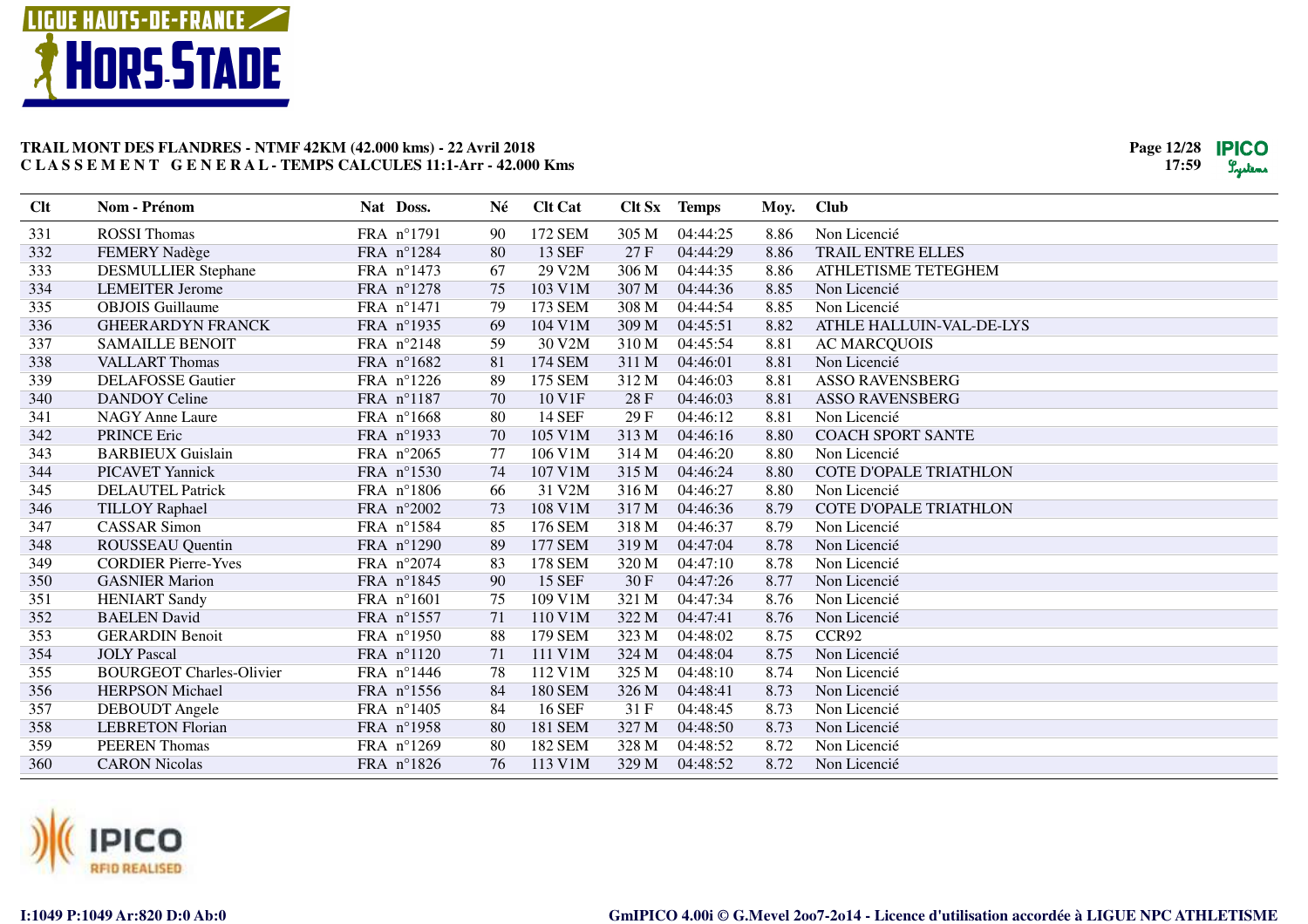



| Clt | Nom - Prénom               | Nat Doss.  | Né | <b>Clt Cat</b> |       | Clt Sx Temps | Moy. | <b>Club</b>                  |
|-----|----------------------------|------------|----|----------------|-------|--------------|------|------------------------------|
| 361 | <b>MIGNON Carl</b>         | FRA n°1169 | 88 | 183 SEM        | 330 M | 04:48:56     | 8.72 | Non Licencié                 |
| 362 | <b>PLANCKE Maxence</b>     | FRA n°1930 | 88 | 184 SEM        | 331 M | 04:49:47     | 8.70 | <b>CC THELLE</b>             |
| 363 | <b>ZULIANI Romy</b>        | FRA n°2132 | 93 | <b>17 SEF</b>  | 32F   | 04:49:48     | 8.70 | LILLE METROPOLE ATHLETISME   |
| 364 | <b>ROLAND Eric</b>         | FRA n°1344 | 71 | 114 V1M        | 332 M | 04:50:00     | 8.69 | Non Licencié                 |
| 365 | <b>WEIL Thierry</b>        | FRA n°1383 | 66 | 32 V2M         | 333 M | 04:50:03     | 8.69 | JOGGING AVENTURE RONCQUOISE  |
| 366 | <b>SCHOLART Laurent</b>    | FRA nº1348 | 70 | 115 V1M        | 334 M | 04:50:10     | 8.68 | <b>COURIR A BAISIEUX</b>     |
| 367 | FACON Michaël              | FRA n°1528 | 73 | 116 V1M        | 335 M | 04:50:30     | 8.67 | Non Licencié                 |
| 368 | <b>LABIJAK Richard</b>     | FRA n°1116 | 88 | 185 SEM        | 336 M | 04:50:44     | 8.67 | Non Licencié                 |
| 369 | <b>RABETTE Quentin</b>     | FRA n°1517 | 89 | 186 SEM        | 337 M | 04:50:54     | 8.66 | AC VILLENEUVE D'ASCQ         |
| 370 | MOUCHART PASCAL            | FRA n°1861 | 65 | 33 V2M         | 338 M | 04:50:57     | 8.66 | Non Licencié                 |
| 371 | <b>LEROYER NICOLAS</b>     | FRA n°2135 | 65 | 34 V2M         | 339 M | 04:50:57     | 8.66 | PHILIPPIDES CLUB TEMPLEUVOIS |
| 372 | <b>GOSSELIN STEPHANE</b>   | FRA n°2110 | 75 | 117 V1M        | 340 M | 04:50:58     | 8.66 | <b>RAMERY</b>                |
| 373 | LECALVEZ LUDOVIC           | FRA n°1969 | 66 | 35 V2M         | 341 M | 04:51:14     | 8.65 | US VALENCIENNES ATHLETISME   |
| 374 | <b>VAESKEN Grégory</b>     | FRA n°1238 | 78 | 118 V1M        | 342 M | 04:51:15     | 8.65 | JEUNESSE CAPPELLOISE         |
| 375 | <b>ARNOULD Caroline</b>    | FRA n°1142 | 87 | <b>18 SEF</b>  | 33 F  | 04:51:19     | 8.65 | <b>FOULEES SAINGHINOISES</b> |
| 376 | VANDERBEKEN Timothée       | FRA n°1956 | 81 | <b>187 SEM</b> | 343 M | 04:51:20     | 8.65 | Non Licencié                 |
| 377 | <b>CARRE</b> Jonathan      | FRA n°1612 | 83 | <b>188 SEM</b> | 344 M | 04:51:48     | 8.64 | Non Licencié                 |
| 378 | LE-BARS Luidgi             | FRA n°2154 | 67 | 36 V2M         | 345 M | 04:52:08     | 8.63 | Non Licencié                 |
| 379 | <b>CUVELLIER Vincent</b>   | FRA n°1720 | 73 | 119 V1M        | 346 M | 04:52:10     | 8.63 | Non Licencié                 |
| 380 | <b>BAILLOT</b> Sebastien   | FRA n°1617 | 72 | 120 V1M        | 347 M | 04:52:29     | 8.62 | Non Licencié                 |
| 381 | <b>ROTGER Maxime</b>       | FRA n°1520 | 89 | <b>189 SEM</b> | 348 M | 04:52:36     | 8.61 | Non Licencié                 |
| 382 | <b>FLODROPS Paul</b>       | FRA n°1390 | 88 | <b>190 SEM</b> | 349 M | 04:52:43     | 8.61 | Non Licencié                 |
| 383 | SYSSAU Alain               | FRA n°1632 | 55 | 2 V3M          | 350 M | 04:52:48     | 8.61 | Non Licencié                 |
| 384 | <b>VANDERBEKEN Yannick</b> | FRA n°1500 | 68 | 37 V2M         | 351 M | 04:52:55     | 8.60 | <b>LES COP1 D'ABORD</b>      |
| 385 | <b>FOURNIER Catherine</b>  | FRA n°1548 | 69 | 11 V1F         | 34 F  | 04:52:56     | 8.60 | <b>HERLIES RANDO RUN</b>     |
| 386 | <b>CALLENS Manu</b>        | FRA n°1892 | 57 | 3 V3M          | 352 M | 04:52:57     | 8.60 | Non Licencié                 |
| 387 | <b>DUQUENOY David</b>      | FRA n°1426 | 76 | 121 V1M        | 353 M | 04:53:08     | 8.60 | JOGGING CLUB DE LICQUES      |
| 388 | <b>DEBOUDT</b> Mickael     | FRA n°1210 | 84 | 191 SEM        | 354 M | 04:53:10     | 8.60 | Non Licencié                 |
| 389 | <b>DEVOS Clément</b>       | FRA n°1691 | 85 | 192 SEM        | 355 M | 04:53:48     | 8.58 | Non Licencié                 |
| 390 | <b>LAGOUCHE Jeremy</b>     | FRA n°1692 | 87 | 193 SEM        | 356 M | 04:53:49     | 8.58 | Non Licencié                 |

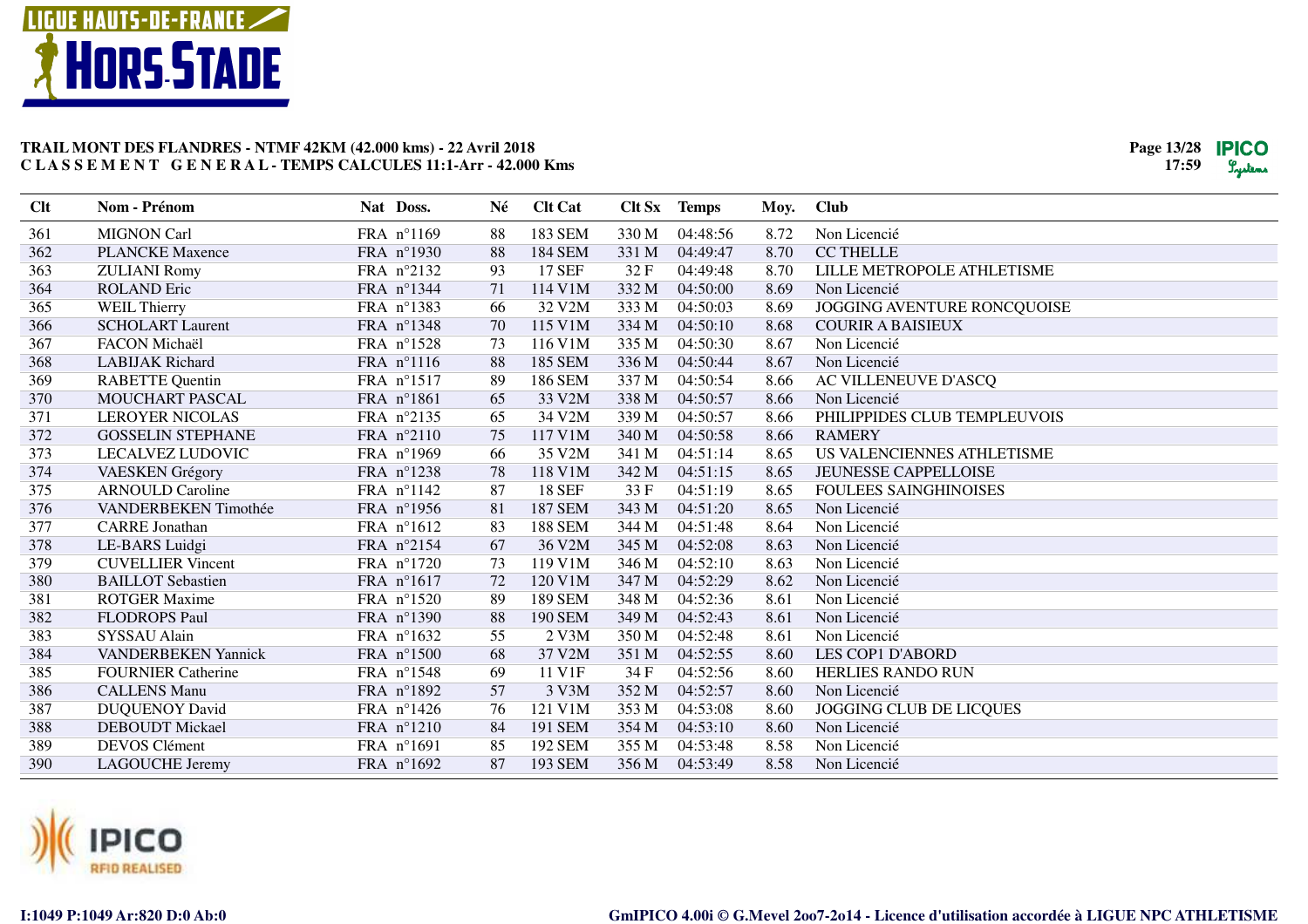



| Clt | Nom - Prénom                  | Nat Doss.  | Né | <b>Clt Cat</b>          |       | Clt Sx Temps | Moy. | <b>Club</b>                     |
|-----|-------------------------------|------------|----|-------------------------|-------|--------------|------|---------------------------------|
| 391 | <b>HAUSTRATE Nicolas</b>      | FRA nº1144 | 79 | 194 SEM                 | 357 M | 04:53:50     | 8.58 | Non Licencié                    |
| 392 | <b>MERLEN ALEXANDRE</b>       | FRA n°1805 | 92 | <b>195 SEM</b>          | 358 M | 04:53:50     | 8.58 | Non Licencié                    |
| 393 | <b>VERHILLE Matthieu</b>      | FRA n°1245 | 84 | 196 SEM                 | 359 M | 04:53:58     | 8.57 | Non Licencié                    |
| 394 | <b>GERARDIN Vincent</b>       | FRA n°1341 | 88 | 197 SEM                 | 360 M | 04:53:58     | 8.57 | Non Licencié                    |
| 395 | <b>BERGHE LAURENT</b>         | FRA n°1253 | 74 | 122 V1M                 | 361 M | 04:54:05     | 8.57 | JOGGING AVENTURE RONCQUOISE     |
| 396 | <b>QUEVILLON</b> Jean charles | FRA n°1620 | 81 | <b>198 SEM</b>          | 362 M | 04:54:06     | 8.57 | Non Licencié                    |
| 397 | <b>CARPENTIER Antoine</b>     | FRA n°1145 | 86 | 199 SEM                 | 363 M | 04:54:07     | 8.57 | Non Licencié                    |
| 398 | <b>DEBLOCK</b> Sebastien      | FRA n°1400 | 70 | 123 V1M                 | 364 M | 04:54:15     | 8.56 | <b>US MARQUETTE</b>             |
| 399 | <b>OUDOIRE STEPHANIE</b>      | FRA nº1239 | 76 | 12 V1F                  | 35 F  | 04:54:23     | 8.56 | <b>ASSO RAVENSBERG</b>          |
| 400 | VAN DE VELDE THIERRY          | FRA n°2136 | 68 | 38 V2M                  | 365 M | 04:54:29     | 8.56 | <b>BRASSERIE ST SYLVESTRE</b>   |
| 401 | <b>BEZIER ERIC</b>            | FRA n°2133 | 71 | 124 V1M                 | 366 M | 04:54:29     | 8.56 | <b>BRASSERIE ST SYLVESTRE</b>   |
| 402 | <b>COLPAERT Samuel</b>        | FRA n°1164 | 75 | 125 V1M                 | 367 M | 04:54:41     | 8.55 | <b>LES FOULEES HOUPLINOISES</b> |
| 403 | <b>DUPRET David</b>           | FRA n°1781 | 69 | 126 V1M                 | 368 M | 04:55:02     | 8.54 | <b>TEAM TRIATHLON MAUBEUGE</b>  |
| 404 | <b>DESSAINT Pierre</b>        | FRA n°1680 | 74 | 127 V1M                 | 369 M | 04:55:03     | 8.54 | Non Licencié                    |
| 405 | <b>LAVIEVILLE Kevin</b>       | FRA n°1591 | 85 | <b>200 SEM</b>          | 370 M | 04:55:07     | 8.54 | Non Licencié                    |
| 406 | LEFAIT Hervé                  | FRA n°1115 | 69 | 128 V1M                 | 371 M | 04:55:09     | 8.54 | LILLE METROPOLE ATHLETISME      |
| 407 | <b>NOTREDAME</b> Noel         | FRA n°1624 | 69 | 129 V1M                 | 372 M | 04:55:30     | 8.53 | Non Licencié                    |
| 408 | <b>PLANCKE Vincent</b>        | FRA n°1992 | 74 | 130 V1M                 | 373 M | 04:55:34     | 8.53 | <b>ASPJ</b>                     |
| 409 | <b>DELATTRE Clément</b>       | FRA n°1422 | 87 | <b>201 SEM</b>          | 374 M | 04:55:39     | 8.52 | Non Licencié                    |
| 410 | <b>DELATTRE JEAN</b>          | FRA n°2112 | 55 | 4 V3M                   | 375 M | 04:55:44     | 8.52 | <b>RAMERY</b>                   |
| 411 | <b>GRYMONPREZ Sebastien</b>   | FRA n°1505 | 72 | $131$ V $1\overline{M}$ | 376 M | 04:55:45     | 8.52 | Non Licencié                    |
| 412 | DELETTREZ Tony                | FRA n°1593 | 77 | 132 V1M                 | 377 M | 04:55:49     | 8.52 | <b>COURIR A COMINES</b>         |
| 413 | <b>PIOLAINE Bruno</b>         | FRA n°1493 | 69 | 133 V1M                 | 378 M | 04:55:56     | 8.52 | Non Licencié                    |
| 414 | <b>CLEDIC SEBASTIEN</b>       | FRA n°2083 | 87 | <b>202 SEM</b>          | 379 M | 04:55:56     | 8.52 | Non Licencié                    |
| 415 | <b>LESNES JULIEN</b>          | FRA n°1249 | 78 | 134 V1M                 | 380 M | 04:56:01     | 8.51 | Non Licencié                    |
| 416 | VANGRAEFSCHEPE Philippe       | FRA n°2042 | 64 | 39 V2M                  | 381 M | 04:56:15     | 8.51 | <b>OA HAZEBROUCK</b>            |
| 417 | <b>LEMAHIEU Maxime</b>        | FRA n°2039 | 84 | <b>203 SEM</b>          | 382 M | 04:56:19     | 8.50 | Non Licencié                    |
| 418 | SOHIER ANGELIQUE              | FRA n°1382 | 87 | <b>19 SEF</b>           | 36F   | 04:56:19     | 8.50 | <b>US LEFFRINCKOUCKE</b>        |
| 419 | <b>NUTTIN Anso</b>            | FRA nº1216 | 74 | 13 V1F                  | 37 F  | 04:56:40     | 8.49 | HEM ATHLETIC CLUB               |
| 420 | LEPRETRE JEAN CLAUDE          | FRA n°1587 | 52 | 5 V3M                   | 383 M | 04:56:42     | 8.49 | Non Licencié                    |

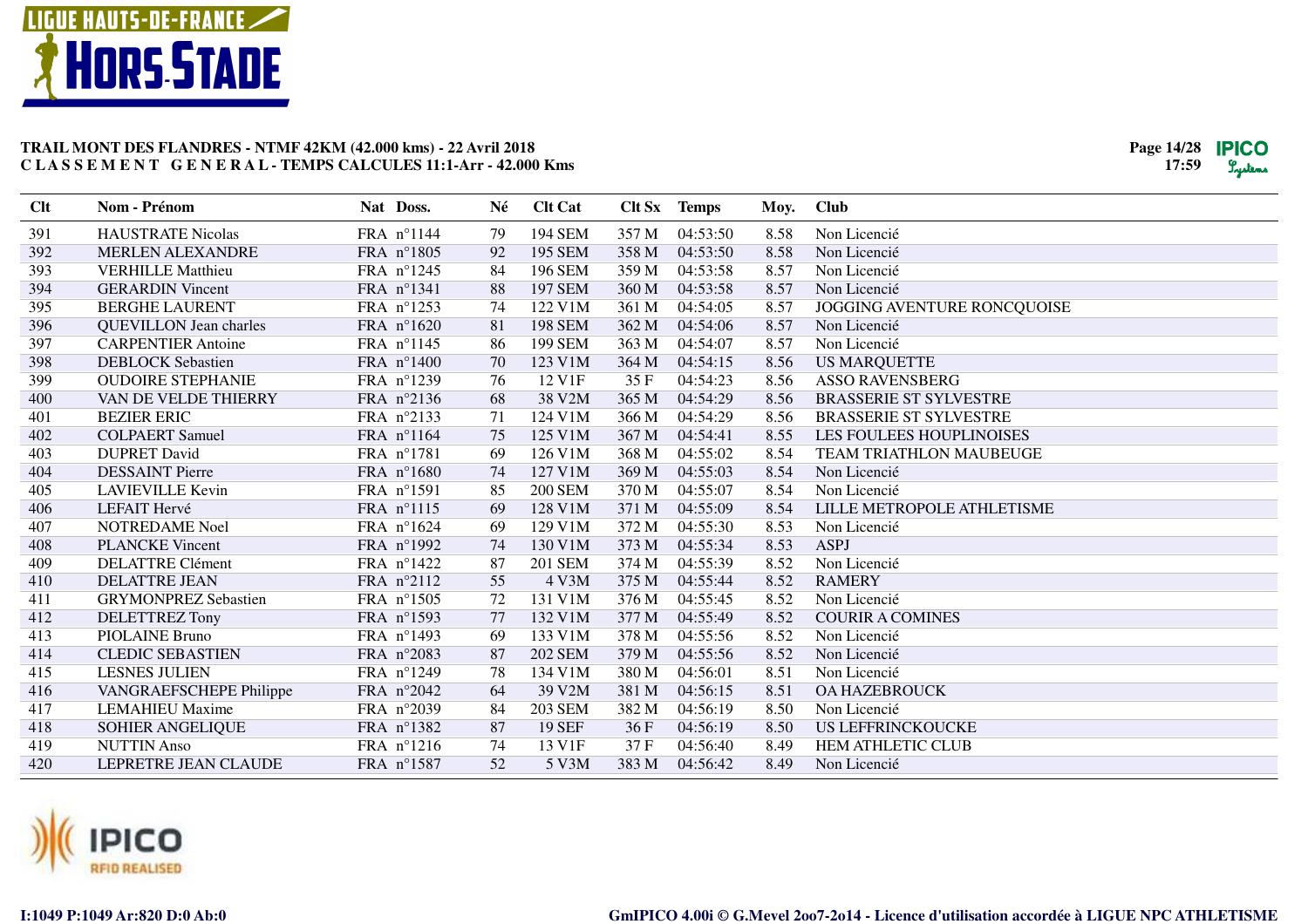



| Clt | Nom - Prénom                    | Nat Doss. |            | Né | <b>Clt Cat</b> |       | Clt Sx Temps | Moy. | Club                           |
|-----|---------------------------------|-----------|------------|----|----------------|-------|--------------|------|--------------------------------|
| 421 | <b>LAVALLEE Laurent</b>         |           | FRA nº1259 | 74 | 135 V1M        | 384 M | 04:56:42     | 8.49 | <b>CAMBRAI TRIATHLON</b>       |
| 422 | <b>LEPRETRE Thierry</b>         |           | FRA nº1594 | 68 | 40 V2M         | 385 M | 04:56:42     | 8.49 | Non Licencié                   |
| 423 | <b>BERNARD Maxence</b>          |           | FRA n°1827 | 86 | <b>204 SEM</b> | 386 M | 04:56:46     | 8.49 | Non Licencié                   |
| 424 | <b>WILLEM Thomas</b>            |           | FRA n°1885 | 87 | <b>205 SEM</b> | 387 M | 04:56:46     | 8.49 | Non Licencié                   |
| 425 | <b>LAPAILLE Cédric</b>          |           | FRA n°1373 | 74 | 136 V1M        | 388 M | 04:56:47     | 8.49 | Non Licencié                   |
| 426 | <b>BOITEL Thibaut</b>           |           | FRA n°1887 | 87 | <b>206 SEM</b> | 389 M | 04:56:50     | 8.49 | Non Licencié                   |
| 427 | DEKEISER JEAN PHILIPPE          |           | FRA n°2116 | 67 | 41 V2M         | 390 M | 04:56:52     | 8.49 | <b>ASDN</b>                    |
| 428 | DEWAULLE Christophe             |           | FRA n°2008 | 77 | 137 V1M        | 391 M | 04:57:02     | 8.48 | <b>TEAM TRIATHLON MAUBEUGE</b> |
| 429 | <b>GALVAIRE CHRISTOPHE</b>      |           | FRA n°2011 | 67 | 42 V2M         | 392 M | 04:57:12     | 8.48 | <b>CH'TRAILERS TEAM 62</b>     |
| 430 | <b>GALVAIRE VERONIQUE</b>       |           | FRA n°2012 | 70 | 14 V1F         | 38F   | 04:57:12     | 8.48 | <b>CH'TRAILERS TEAM 62</b>     |
| 431 | <b>GALLIEZ David</b>            |           | FRA n°1476 | 71 | 138 V1M        | 393 M | 04:58:09     | 8.45 | Non Licencié                   |
| 432 | <b>VISTOT</b> Ludovic           |           | FRA n°2059 | 65 | 43 V2M         | 394 M | 04:58:17     | 8.45 | TL 59                          |
| 433 | D'HAUDT Michael                 |           | FRA n°1606 | 74 | 139 V1M        | 395 M | 04:58:23     | 8.45 | Non Licencié                   |
| 434 | <b>WESTELYNCK Vincent</b>       |           | FRA n°1219 | 81 | <b>207 SEM</b> | 396 M | 04:58:44     | 8.44 | <b>CROCHTENAERE</b>            |
| 435 | <b>VANDROTH Thibault</b>        |           | FRA n°1882 | 85 | <b>208 SEM</b> | 397 M | 04:58:46     | 8.43 | Lille Athletic Kippers         |
| 436 | <b>DUBRULLE</b> Christophe      |           | FRA n°1385 | 83 | <b>209 SEM</b> | 398 M | 04:58:46     | 8.43 | Non Licencié                   |
| 437 | <b>SOUFFLET LUDOVIC</b>         |           | FRA n°1811 | 63 | 44 V2M         | 399 M | 04:58:57     | 8.43 | Non Licencié                   |
| 438 | <b>BIGOT</b> Frederic           |           | FRA n°1564 | 72 | 140 V1M        | 400 M | 04:58:57     | 8.43 | Non Licencié                   |
| 439 | <b>JEDAT</b> Emilie             |           | FRA n°1955 | 81 | <b>20 SEF</b>  | 39F   | 04:59:06     | 8.43 | Non Licencié                   |
| 440 | <b>GUISON Nicolas</b>           |           | FRA n°1133 | 86 | 210 SEM        | 401 M | 04:59:20     | 8.42 | Non Licencié                   |
| 441 | <b>MARCOTTE Emilie</b>          |           | FRA n°1132 | 82 | 21 SEF         | 40 F  | 04:59:20     | 8.42 | RTT4C                          |
| 442 | <b>FAES</b> Damien              |           | FRA n°1894 | 86 | 211 SEM        | 402 M | 04:59:21     | 8.42 | Non Licencié                   |
| 443 | <b>AGOSTINI TREHIN Sandrine</b> |           | FRA n°1221 | 72 | 15 V1F         | 41 F  | 04:59:31     | 8.41 | Non Licencié                   |
| 444 | <b>DOMERGUE Julien</b>          |           | FRA n°1901 | 85 | 212 SEM        | 403 M | 04:59:35     | 8.41 | Non Licencié                   |
| 445 | <b>DEWAELE Guillaume</b>        |           | FRA n°1294 | 84 | 213 SEM        | 404 M | 04:59:40     | 8.41 | <b>JC WORMHOUT</b>             |
| 446 | <b>CHENET HERVE</b>             |           | FRA n°1286 | 67 | 45 V2M         | 405 M | 04:59:45     | 8.41 | Non Licencié                   |
| 447 | <b>DANDOY Pascal</b>            |           | FRA n°1188 | 71 | 141 V1M        | 406 M | 04:59:51     | 8.40 | <b>ASSO RAVENSBERG</b>         |
| 448 | <b>LEFEBVRE</b> Mathieu         |           | FRA n°2072 | 76 | 142 V1M        | 407 M | 04:59:51     | 8.40 | ATHLETIC CLUB DES 4 VENTS ACHI |
| 449 | <b>RENARD Florence</b>          |           | FRA n°1628 | 77 | 16 V1F         | 42 F  | 04:59:51     | 8.40 | Non Licencié                   |
| 450 | <b>DUBOIS</b> Sylvain           |           | FRA n°1916 | 75 | 143 V1M        | 408 M | 04:59:53     | 8.40 | Non Licencié                   |

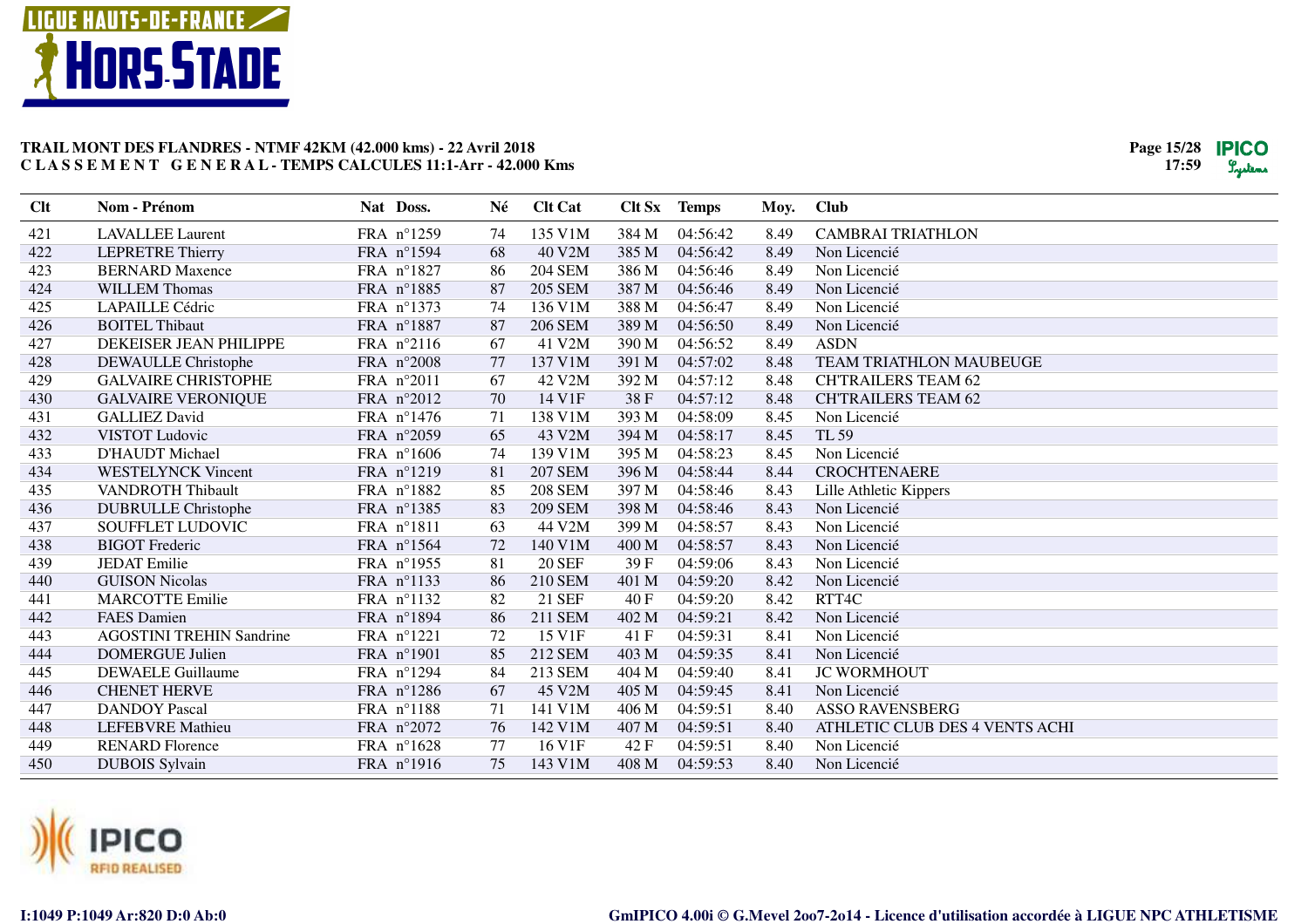



| Clt | Nom - Prénom              | Nat Doss.           | Né | <b>Clt Cat</b> |       | Clt Sx Temps | Moy. | <b>Club</b>                 |
|-----|---------------------------|---------------------|----|----------------|-------|--------------|------|-----------------------------|
| 451 | <b>HUSSON DIDIER</b>      | FRA n°1474          | 66 | 46 V2M         | 409 M | 04:59:56     | 8.40 | ATHLETISME TETEGHEM         |
| 452 | <b>BOUVRY Benjamin</b>    | FRA n°1270          | 79 | 214 SEM        | 410 M | 04:59:59     | 8.40 | Non Licencié                |
| 453 | <b>LAZARO PEDRO</b>       | FRA n°1614          | 72 | 144 V1M        | 411 M | 05:00:08     | 8.40 | Non Licencié                |
| 454 | DUCARME DOMINIQUE         | FRA n°1782          | 66 | 47 V2M         | 412 M | 05:00:15     | 8.39 | TEAM TRIATHLON MAUBEUGE     |
| 455 | <b>DURAN</b> Delphine     | FRA n°1834          | 78 | 17 V1F         | 43 F  | 05:00:18     | 8.39 | Non Licencié                |
| 456 | <b>DURAN Nicolas</b>      | FRA nº1835          | 76 | 145 V1M        | 413 M | 05:00:18     | 8.39 | Non Licencié                |
| 457 | <b>VOLPELIER OLIVIER</b>  | FRA n°2094          | 71 | 146 V1M        | 414 M | 05:00:51     | 8.38 | Non Licencié                |
| 458 | PERRAULT Stephane         | FRA $n^{\circ}1280$ | 71 | 147 V1M        | 415 M | 05:01:01     | 8.37 | Non Licencié                |
| 459 | <b>CARLU</b> Alexandre    | FRA n°1508          | 83 | 215 SEM        | 416 M | 05:01:29     | 8.36 | Non Licencié                |
| 460 | <b>BLONDIAUX Julien</b>   | FRA n°1203          | 85 | 216 SEM        | 417 M | 05:01:43     | 8.35 | <b>ASSO RAVENSBERG</b>      |
| 461 | <b>ISAAC Rémi</b>         | FRA n°1753          | 89 | 217 SEM        | 418 M | 05:02:00     | 8.34 | <b>ASSO RAVENSBERG</b>      |
| 462 | <b>CARESMEL Gregoire</b>  | FRA n°1754          | 89 | 218 SEM        | 419 M | 05:02:00     | 8.34 | Non Licencié                |
| 463 | <b>ELLART</b> David       | FRA n°1979          | 84 | 219 SEM        | 420 M | 05:02:14     | 8.34 | Non Licencié                |
| 464 | <b>TOSOLINI</b> Luc       | FRA n°2081          | 89 | <b>220 SEM</b> | 421 M | 05:02:17     | 8.34 | Non Licencié                |
| 465 | <b>BECUWE Sébastien</b>   | FRA n°1582          | 81 | 221 SEM        | 422 M | 05:02:21     | 8.33 | AC VILLENEUVE D'ASCQ        |
| 466 | <b>POTEAU</b> Franck      | FRA n°2034          | 77 | 148 V1M        | 423 M | 05:02:40     | 8.33 | <b>CS TEAM TRAIL</b>        |
| 467 | <b>CHOJNACKI Carl</b>     | FRA n°1871          | 80 | <b>222 SEM</b> | 424 M | 05:02:48     | 8.32 | Non Licencié                |
| 468 | <b>CHANTRAINE FABRICE</b> | FRA n°1961          | 72 | 149 V1M        | 425 M | 05:02:51     | 8.32 | Non Licencié                |
| 469 | <b>VERCAEMER Jerome</b>   | FRA n°1960          | 65 | 48 V2M         | 426 M | 05:02:51     | 8.32 | Non Licencié                |
| 470 | <b>TROLET Vanessa</b>     | FRA n°1166          | 78 | 18 V1F         | 44 F  | 05:02:59     | 8.32 | <b>US MARQUETTE</b>         |
| 471 | <b>COEVOET Guillaume</b>  | FRA n°1758          | 84 | <b>223 SEM</b> | 427 M | 05:03:03     | 8.32 | <b>CE ALSTOM</b>            |
| 472 | <b>BARTHLEN FRANCK</b>    | FRA n°1514          | 71 | 150 V1M        | 428 M | 05:03:07     | 8.31 | PLANETE RUNNING AND WALKING |
| 473 | PARISSE Alban             | FRA nº1573          | 78 | 151 V1M        | 429 M | 05:03:12     | 8.31 | Non Licencié                |
| 474 | PEREIRA DA COSTA Samuel   | FRA n°1788          | 85 | <b>224 SEM</b> | 430 M | 05:03:15     | 8.31 | Non Licencié                |
| 475 | <b>DUBOIS</b> Eric        | FRA n°1945          | 71 | 152 V1M        | 431 M | 05:03:27     | 8.30 | Non Licencié                |
| 476 | <b>OLIVIER ANTOINE</b>    | FRA n°1248          | 87 | <b>225 SEM</b> | 432 M | 05:03:30     | 8.30 | Non Licencié                |
| 477 | PLANÇON Alain             | FRA n°1737          | 66 | 49 V2M         | 433 M | 05:03:38     | 8.30 | LILLE METROPOLE ATHLETISME  |
| 478 | <b>DEROCH Vincent</b>     | FRA n°1886          | 87 | <b>226 SEM</b> | 434 M | 05:03:49     | 8.29 | Non Licencié                |
| 479 | <b>MALHOMME LOUIS</b>     | FRA n°1897          | 93 | <b>227 SEM</b> | 435 M | 05:04:11     | 8.28 | CLUB SPORTIF ATHLETISME AV  |
| 480 | <b>MALHOMME JULIEN</b>    | FRA n°1898          | 97 | 3 ESM          | 436 M | 05:04:12     | 8.28 | <b>RUGBY CLUB DE LAON</b>   |

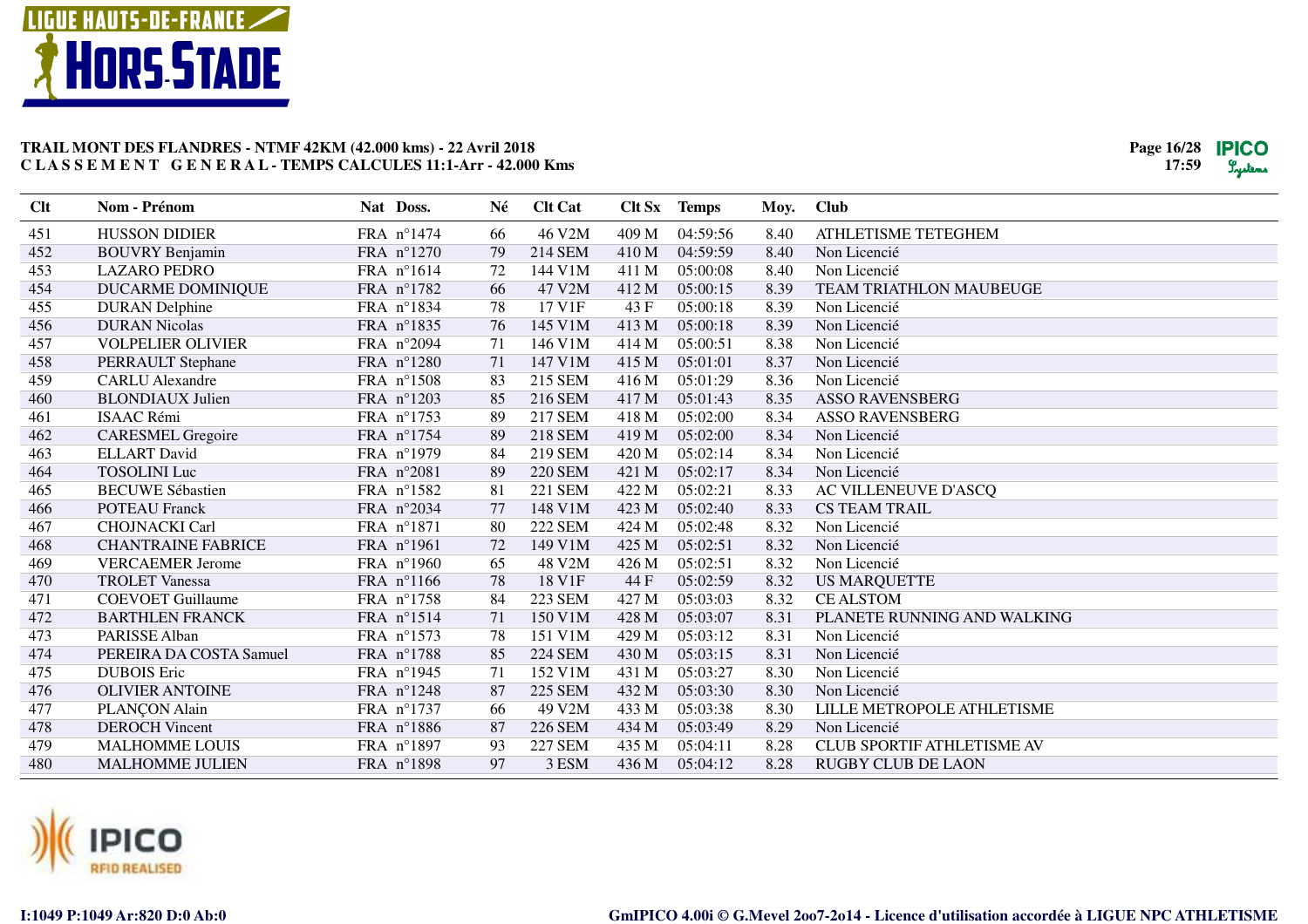



| Clt | Nom - Prénom                  | Nat Doss.           | Né | <b>Clt Cat</b>    |       | Clt Sx Temps | Moy. | <b>Club</b>               |
|-----|-------------------------------|---------------------|----|-------------------|-------|--------------|------|---------------------------|
| 481 | <b>HUREZ</b> Frederic         | FRA n°1492          | 80 | <b>228 SEM</b>    | 437 M | 05:04:25     | 8.28 | Non Licencié              |
| 482 | VAN DE MOORTELE Maxime        | FRA n°1862          | 85 | <b>229 SEM</b>    | 438 M | 05:04:28     | 8.28 | <b>ESQUELRUN</b>          |
| 483 | <b>BREVIAIRE Christophe</b>   | FRA n°1592          | 72 | 153 V1M           | 439 M | 05:04:29     | 8.28 | Non Licencié              |
| 484 | SKUBISZEWSKA Jolanta          | POL n°1708          | 74 | 19 V1F            | 45F   | 05:04:44     | 8.27 | <b>TRI ATH</b>            |
| 485 | <b>STEENKISTE Nicolas</b>     | FRA n°1404          | 73 | 154 V1M           | 440 M | 05:04:44     | 8.27 | <b>COURIR A LINSELLES</b> |
| 486 | <b>COEUCHE Nicolas</b>        | FRA nº1162          | 78 | 155 V1M           | 441 M | 05:04:48     | 8.27 | Non Licencié              |
| 487 | <b>GAWINSKI</b> Alexandre     | FRA n°1903          | 82 | <b>230 SEM</b>    | 442 M | 05:04:49     | 8.27 | Non Licencié              |
| 488 | <b>MARCZAK Jean François</b>  | FRA n°1276          | 71 | 156 V1M           | 443 M | 05:04:58     | 8.26 | Non Licencié              |
| 489 | <b>BARBRY LUDOVIC</b>         | FRA nº1558          | 76 | 157 V1M           | 444 M | 05:05:02     | 8.26 | Non Licencié              |
| 490 | <b>NORBERT Olivier</b>        | FRA n°1497          | 73 | 158 V1M           | 445 M | 05:05:12     | 8.26 | <b>ESQUELRUN</b>          |
| 491 | <b>LEROUGE Pierre</b>         | FRA n°1756          | 85 | 231 SEM           | 446 M | 05:05:35     | 8.25 | Non Licencié              |
| 492 | <b>DURAN</b> Jean baptiste    | FRA n°1769          | 85 | <b>232 SEM</b>    | 447 M | 05:05:37     | 8.25 | Non Licencié              |
| 493 | <b>DUPONT Marc</b>            | FRA n°1150          | 68 | 50 V2M            | 448 M | 05:05:38     | 8.25 | <b>HERLIES RANDO RUN</b>  |
| 494 | <b>MONTAGNE Jean-François</b> | FRA $n^{\circ}2060$ | 64 | 51 V2M            | 449 M | 05:05:40     | 8.24 | Non Licencié              |
| 495 | <b>MAGNIEZ Yohan</b>          | FRA n°1653          | 92 | 233 SEM           | 450 M | 05:05:55     | 8.24 | Non Licencié              |
| 496 | <b>MILLE Nicolas</b>          | FRA nº1215          | 85 | <b>234 SEM</b>    | 451 M | 05:06:02     | 8.23 | Non Licencié              |
| 497 | SMIRAOUI Aicha                | FRA n°1895          | 68 | 6 V <sub>2F</sub> | 46F   | 05:06:05     | 8.23 | <b>BETHUNE ATHLETISME</b> |
| 498 | <b>DRUJENT Cyrille</b>        | FRA n°2054          | 74 | 159 V1M           | 452 M | 05:06:24     | 8.22 | <b>TEAM TRAIL 62</b>      |
| 499 | MEUNIER Jean-christophe       | BEL n°1693          | 66 | 52 V2M            | 453 M | 05:06:35     | 8.22 | Non Licencié              |
| 500 | <b>CHOQUEL Sophie</b>         | FRA n°1641          | 91 | <b>22 SEF</b>     | 47F   | 05:06:38     | 8.22 | Non Licencié              |
| 501 | LE FOLL Delphine              | FRA n°2003          | 77 | 20 V1F            | 48 F  | 05:07:35     | 8.19 | ARC SPORTS LOISIRS        |
| 502 | <b>DUBOIS Xavier</b>          | FRA n°1412          | 72 | 160 V1M           | 454 M | 05:08:03     | 8.18 | <b>ASWB</b>               |
| 503 | <b>DEFIEZ</b> Julien          | FRA n°2086          | 81 | 235 SEM           | 455 M | 05:08:06     | 8.18 | Non Licencié              |
| 504 | MACREZ Maël                   | FRA n°2050          | 82 | 236 SEM           | 456 M | 05:08:07     | 8.18 | Non Licencié              |
| 505 | <b>DERIN MAXENCE</b>          | FRA n°1209          | 85 | 237 SEM           | 457 M | 05:08:10     | 8.18 | Non Licencié              |
| 506 | <b>MIREAU</b> Maxime          | FRA n°1829          | 86 | <b>238 SEM</b>    | 458 M | 05:08:12     | 8.18 | Non Licencié              |
| 507 | <b>SARRAZIN Alexandre</b>     | FRA n°1694          | 91 | 239 SEM           | 459 M | 05:08:13     | 8.18 | Non Licencié              |
| 508 | DELLACHERIE ARNAUD            | FRA n°2026          | 75 | 161 V1M           | 460 M | 05:08:14     | 8.18 | Non Licencié              |
| 509 | <b>BAERT</b> Pierre           | FRA n°1303          | 81 | <b>240 SEM</b>    | 461 M | 05:08:15     | 8.18 | Non Licencié              |
| 510 | <b>VINCENT Anne-Gaëlle</b>    | FRA nº1332          | 88 | 23 SEF            | 49 F  | 05:08:23     | 8.17 | <b>HERLIES RANDO RUN</b>  |

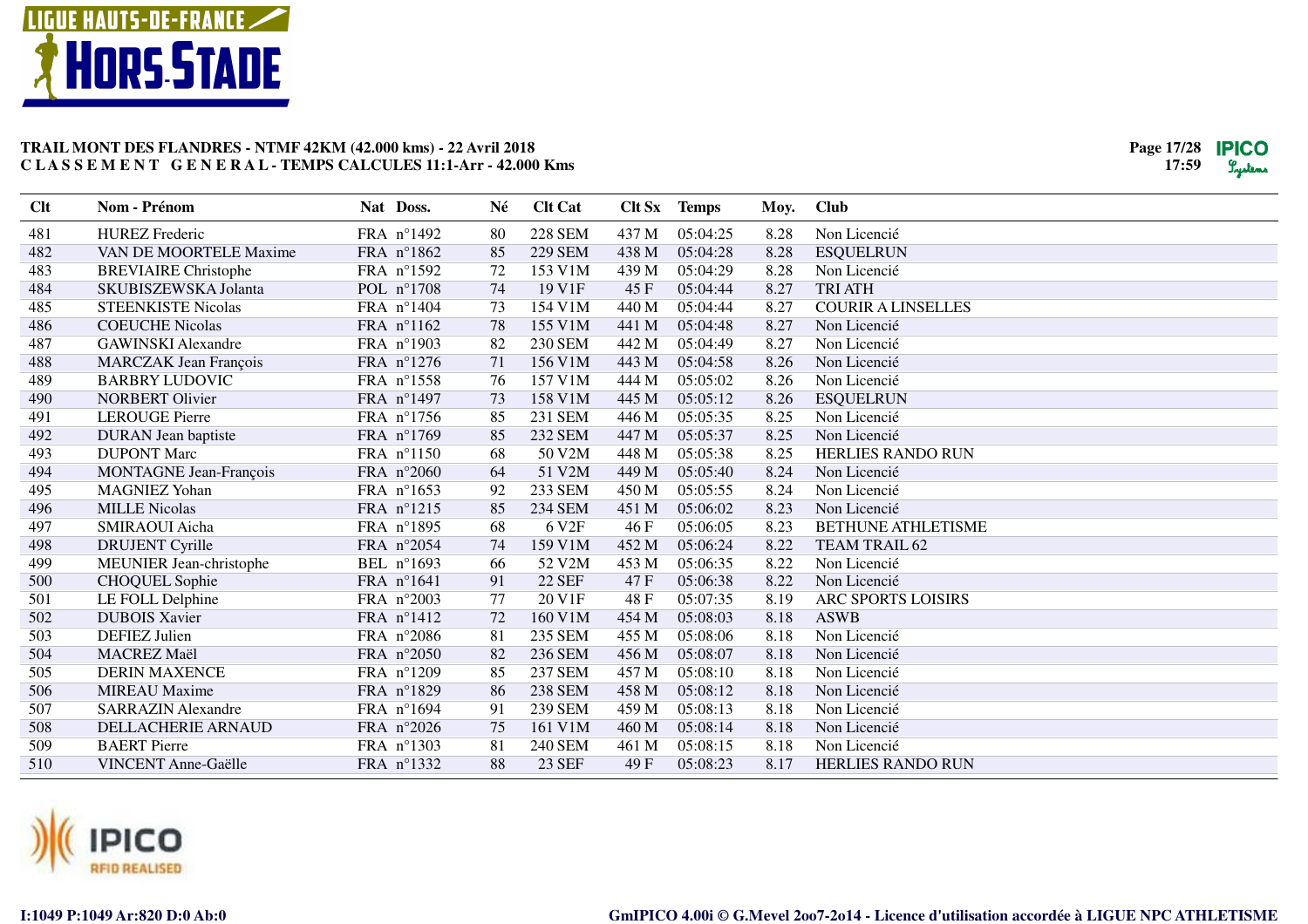



| Clt | Nom - Prénom             | Nat Doss.  | Né | <b>Clt Cat</b> | Clt Sx | <b>Temps</b> | Moy. | <b>Club</b>               |
|-----|--------------------------|------------|----|----------------|--------|--------------|------|---------------------------|
| 511 | <b>BOSQUET Jerome</b>    | FRA n°1297 | 83 | 241 SEM        | 462 M  | 05:08:32     | 8.17 | Non Licencié              |
| 512 | <b>DUBOIS Olivier</b>    | FRA n°1425 | 69 | 162 V1M        | 463 M  | 05:08:43     | 8.16 | Non Licencié              |
| 513 | <b>ANDRE Vincent</b>     | FRA n°1161 | 73 | 163 V1M        | 464 M  | 05:08:50     | 8.16 | Non Licencié              |
| 514 | <b>DESEINE Olivier</b>   | FRA n°1626 | 76 | 164 V1M        | 465 M  | 05:08:53     | 8.16 | Non Licencié              |
| 515 | <b>RENARD Mathias</b>    | FRA n°1627 | 74 | 165 V1M        | 466 M  | 05:08:54     | 8.16 | Non Licencié              |
| 516 | <b>QUENIVET Benoit</b>   | FRA n°1448 | 88 | 242 SEM        | 467 M  | 05:08:54     | 8.16 | <b>HERLIES RANDO RUN</b>  |
| 517 | <b>TURPIN Rudy</b>       | FRA nº1542 | 68 | 53 V2M         | 468 M  | 05:09:16     | 8.15 | <b>ASSO RAVENSBERG</b>    |
| 518 | MILLESCAMPS Thibault     | FRA nº1337 | 93 | 243 SEM        | 469 M  | 05:09:28     | 8.14 | Non Licencié              |
| 519 | PARMENTIER-DECRUCQ Erika | FRA n°1771 | 78 | 21 V1F         | 50 F   | 05:09:31     | 8.14 | Non Licencié              |
| 520 | DE QUERCIZE Hugues       | FRA n°1436 | 73 | 166 V1M        | 470 M  | 05:09:32     | 8.14 | <b>RUNNERS DE BONDUES</b> |
| 521 | <b>COGET Guillaume</b>   | FRA nº1357 | 91 | <b>244 SEM</b> | 471 M  | 05:09:39     | 8.14 | Non Licencié              |
| 522 | <b>LIVRAN JEROME</b>     | FRA n°2142 | 83 | 245 SEM        | 472 M  | 05:10:05     | 8.13 | <b>TEAM 3 MONTS</b>       |
| 523 | WILPOTE Maïté            | FRA n°1767 | 91 | 24 SEF         | 51F    | 05:10:06     | 8.13 | Non Licencié              |
| 524 | <b>BLONDEL Alexandre</b> | FRA n°1847 | 86 | 246 SEM        | 473 M  | 05:10:07     | 8.13 | Non Licencié              |
| 525 | <b>JOSSON Thomas</b>     | FRA nº1433 | 84 | <b>247 SEM</b> | 474 M  | 05:10:14     | 8.12 | Non Licencié              |
| 526 | <b>DELECROIX Vincent</b> | FRA n°2005 | 63 | 54 V2M         | 475 M  | 05:10:21     | 8.12 | Non Licencié              |
| 527 | <b>DEVEYER Benoit</b>    | FRA nº1311 | 66 | 55 V2M         | 476 M  | 05:10:23     | 8.12 | Non Licencié              |
| 528 | PILLIEZ Thomas           | FRA nº1323 | 76 | 167 V1M        | 477 M  | 05:10:24     | 8.12 | Non Licencié              |
| 529 | <b>GELOEN Cléo</b>       | FRA n°1652 | 92 | <b>25 SEF</b>  | 52F    | 05:10:29     | 8.12 | Non Licencié              |
| 530 | <b>LOCOCHE Thomas</b>    | FRA n°2045 | 81 | <b>248 SEM</b> | 478 M  | 05:10:46     | 8.11 | Non Licencié              |
| 531 | VISTICOT DAVID           | FRA n°2123 | 73 | 168 V1M        | 479 M  | 05:11:20     | 8.09 | <b>AUCHAN</b>             |
| 532 | <b>SALLEZ DAVID</b>      | FRA n°2126 | 74 | 169 V1M        | 480 M  | 05:11:20     | 8.09 | <b>AUCHAN</b>             |
| 533 | <b>BALLET FREDERIC</b>   | FRA n°2124 | 70 | 170 V1M        | 481 M  | 05:11:21     | 8.09 | <b>AUCHAN</b>             |
| 534 | <b>VERCAEMER Arnaud</b>  | FRA n°1919 | 62 | 56 V2M         | 482 M  | 05:11:27     | 8.09 | ATHLE HALLUIN-VAL-DE-LYS  |
| 535 | <b>HAVIER Samuel</b>     | FRA nº1339 | 81 | 249 SEM        | 483 M  | 05:11:29     | 8.09 | <b>US LEFFRINCKOUCKE</b>  |
| 536 | VANDRIESSCHE GWENAEL     | FRA nº1362 | 80 | <b>250 SEM</b> | 484 M  | 05:11:34     | 8.09 | Non Licencié              |
| 537 | PAUCELLIER Romaric       | FRA n°1619 | 79 | <b>251 SEM</b> | 485 M  | 05:11:45     | 8.08 | <b>LES PAS PRESSES</b>    |
| 538 | PETIT Christophe         | FRA n°1729 | 76 | 171 V1M        | 486 M  | 05:12:12     | 8.07 | Non Licencié              |
| 539 | <b>MYLLE</b> Cedric      | FRA n°1100 | 83 | <b>252 SEM</b> | 487 M  | 05:12:15     | 8.07 | Non Licencié              |
| 540 | VANDEKAN SYLVIE          | FRA n°2128 | 74 | 22 V1F         | 53 F   | 05:12:16     | 8.07 | TEAM ST YORRE             |

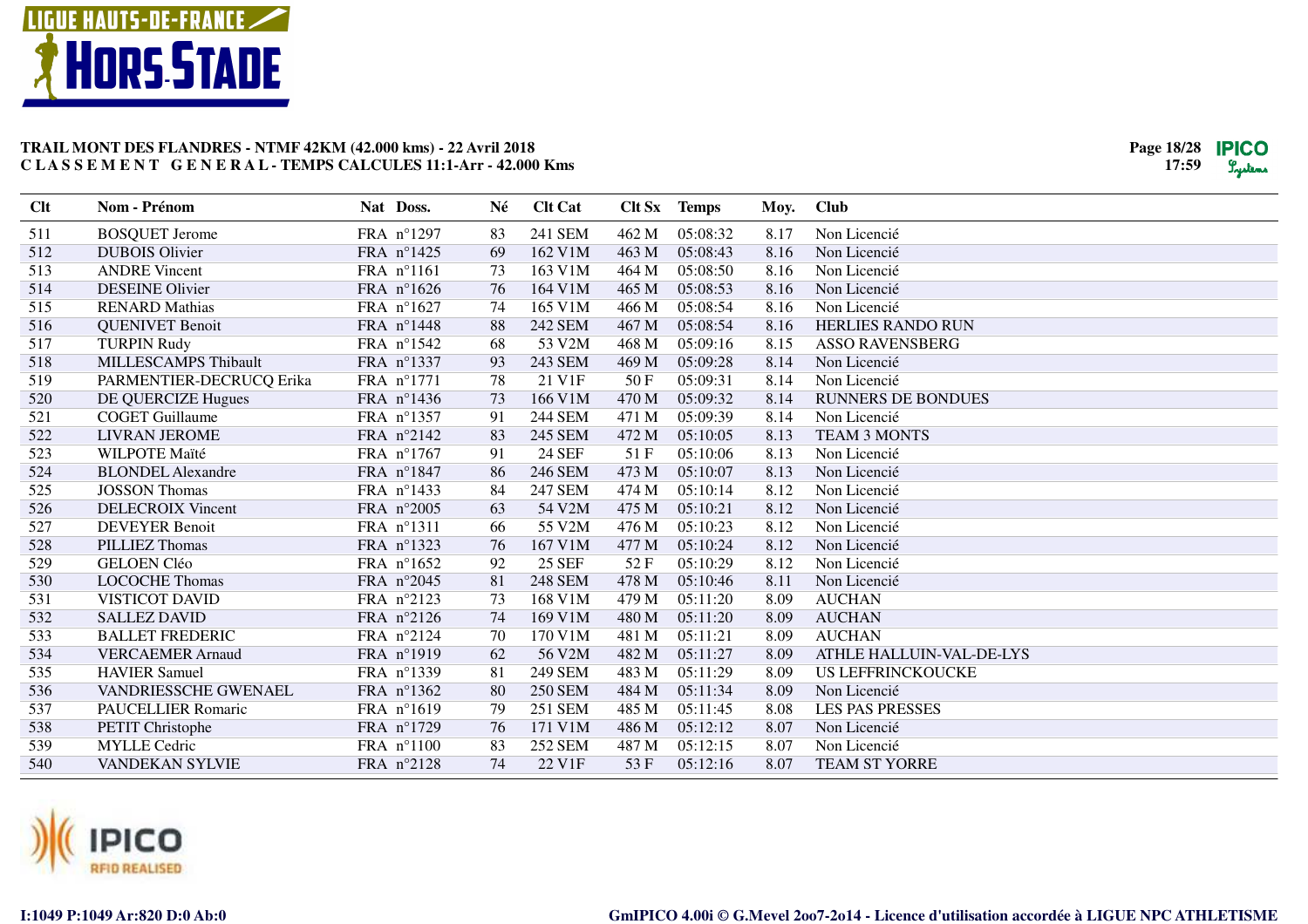



| Clt | Nom - Prénom                | Nat Doss.           | Né | <b>Clt Cat</b>    |       | Clt Sx Temps | Moy. | <b>Club</b>             |
|-----|-----------------------------|---------------------|----|-------------------|-------|--------------|------|-------------------------|
| 541 | <b>MOUTON GEOFFROY</b>      | FRA n°2127          | 80 | <b>253 SEM</b>    | 488 M | 05:12:16     | 8.07 | TEAM ST YORRE           |
| 542 | <b>DELAHAYE FREDDY</b>      | FRA n°2016          | 88 | <b>254 SEM</b>    | 489 M | 05:12:40     | 8.06 | Non Licencié            |
| 543 | <b>SAND OLIVIER</b>         | FRA n°1455          | 82 | <b>255 SEM</b>    | 490 M | 05:12:49     | 8.06 | <b>CAMB</b>             |
| 544 | <b>DEHEUNYNCK Guillaume</b> | FRA n°1124          | 82 | <b>256 SEM</b>    | 491 M | 05:12:53     | 8.05 | Non Licencié            |
| 545 | <b>TWOROWSKI GERALD</b>     | FRA n°2119          | 59 | 57 V2M            | 492 M | 05:13:07     | 8.05 | <b>ASDN</b>             |
| 546 | <b>OLIVIER David</b>        | FRA n°1595          | 76 | 172 V1M           | 493 M | 05:13:10     | 8.05 | Non Licencié            |
| 547 | VAN LANGENDONCK Mathieu     | FRA n°1899          | 84 | <b>257 SEM</b>    | 494 M | 05:13:14     | 8.05 | Non Licencié            |
| 548 | <b>RINGOT Christophe</b>    | FRA n°1320          | 65 | 58 V2M            | 495 M | 05:13:17     | 8.04 | Non Licencié            |
| 549 | <b>DURAND</b> Philippe      | FRA nº1314          | 51 | 6 V3M             | 496 M | 05:13:20     | 8.04 | HERLIES RANDO RUN       |
| 550 | <b>LOONES</b> Guillaume     | FRA n°1327          | 75 | 173 V1M           | 497 M | 05:13:37     | 8.04 | Non Licencié            |
| 551 | <b>VERSTAEVEL Romuald</b>   | FRA n°1596          | 69 | 174 V1M           | 498 M | 05:13:42     | 8.03 | Non Licencié            |
| 552 | <b>GRICOURT Cédric</b>      | FRA n°2027          | 73 | 175 V1M           | 499 M | 05:13:52     | 8.03 | Non Licencié            |
| 553 | <b>DEKEYSER YVAN</b>        | FRA $n^{\circ}1250$ | 66 | 59 V2M            | 500 M | 05:14:07     | 8.02 | Non Licencié            |
| 554 | <b>MAIR</b> David           | FRA n°1184          | 68 | 60 V2M            | 501 M | 05:14:14     | 8.02 | Non Licencié            |
| 555 | <b>SCOBRY Anthony</b>       | FRA n°1848          | 85 | <b>258 SEM</b>    | 502 M | 05:14:20     | 8.02 | Non Licencié            |
| 556 | <b>PIETERS Frank</b>        | BEL nº1914          | 69 | 176 V1M           | 503 M | 05:14:42     | 8.01 | Non Licencié            |
| 557 | <b>SCHIFANO David</b>       | FRA n°1940          | 78 | 177 V1M           | 504 M | 05:14:45     | 8.01 | Non Licencié            |
| 558 | <b>TISON Laurence</b>       | FRA n°1197          | 72 | 23 V1F            | 54 F  | 05:14:46     | 8.01 | <b>US CAMON</b>         |
| 559 | <b>LEGROIS CHRISTINE</b>    | FRA n°1277          | 68 | 7 V <sub>2F</sub> | 55 F  | 05:15:00     | 8.00 | <b>FFEPGV</b>           |
| 560 | PETITPREZ Stéphane          | FRA n°1537          | 88 | <b>259 SEM</b>    | 505 M | 05:15:05     | 8.00 | Non Licencié            |
| 561 | <b>HAVART Charles</b>       | FRA n°1921          | 68 | 61 V2M            | 506 M | 05:15:05     | 8.00 | JOGGING CLUB DE LICQUES |
| 562 | <b>EVRARD Denis</b>         | FRA n°1703          | 69 | 178 V1M           | 507 M | 05:15:06     | 8.00 | JOGGING CLUB DE LICQUES |
| 563 | <b>JOSIEN</b> Julien        | FRA n°1304          | 81 | <b>260 SEM</b>    | 508 M | 05:15:11     | 8.00 | Non Licencié            |
| 564 | <b>DANGUIEN David</b>       | FRA n°1301          | 82 | 261 SEM           | 509 M | 05:15:13     | 7.99 | Non Licencié            |
| 565 | <b>DUPRAT Bertrand</b>      | FRA n°1148          | 73 | 179 V1M           | 510 M | 05:15:39     | 7.98 | Non Licencié            |
| 566 | <b>BEAGUE</b> Gaetan        | FRA n°1948          | 64 | 62 V2M            | 511 M | 05:15:39     | 7.98 | Non Licencié            |
| 567 | <b>BATTRAUD Pascal</b>      | FRA n°1441          | 61 | 63 V2M            | 512 M | 05:16:01     | 7.97 | Non Licencié            |
| 568 | <b>POREYE Alice</b>         | FRA n°2024          | 89 | <b>26 SEF</b>     | 56F   | 05:16:38     | 7.96 | Non Licencié            |
| 569 | <b>DOUCHET Eric</b>         | FRA n°1437          | 72 | 180 V1M           | 513 M | 05:16:51     | 7.95 | Non Licencié            |
| 570 | <b>THIRIEZ Denis</b>        | FRA n°1696          | 69 | 181 V1M           | 514 M | 05:16:57     | 7.95 | Non Licencié            |

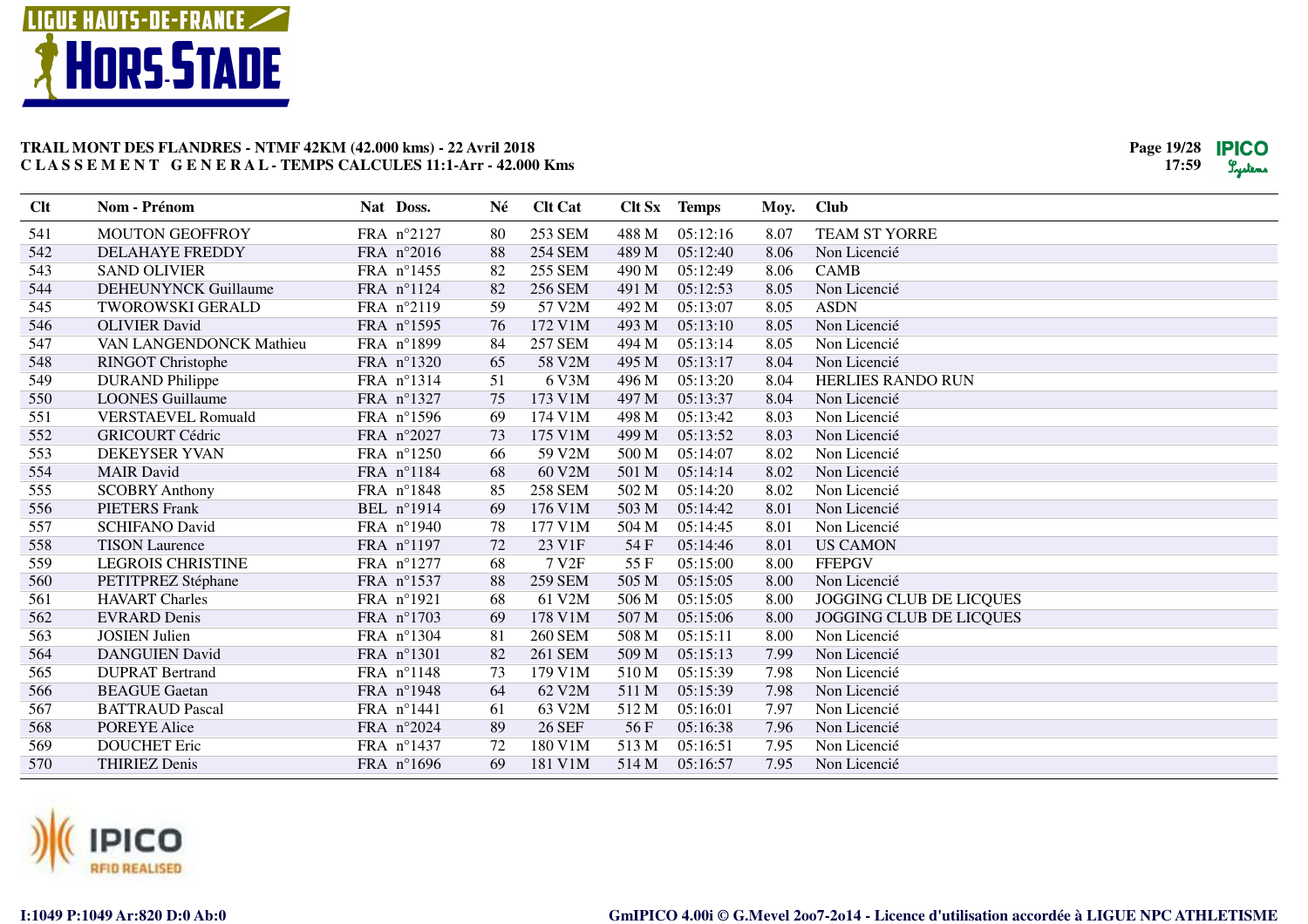# **LIGUE HAUTS-DE-FRANCE HORS STADE**



| <b>Clt</b> | Nom - Prénom               | Nat Doss.  | Né | <b>Clt Cat</b>    |       | Clt Sx Temps | Moy. | <b>Club</b>                                |
|------------|----------------------------|------------|----|-------------------|-------|--------------|------|--------------------------------------------|
| 571        | <b>PAVAN Valentine</b>     | FRA n°1553 | 94 | <b>27 SEF</b>     | 57 F  | 05:17:16     | 7.94 | Non Licencié                               |
| 572        | DELLEAUX Hugo              | FRA n°1874 | 96 | 4 ESM             | 515 M | 05:17:34     | 7.94 | ACADEMIE EUROPEENNE DE JUJITSU TRADITIONEL |
| 573        | <b>HAERENS</b> Tom         | BEL n°1802 | 80 | <b>262 SEM</b>    | 516 M | 05:17:36     | 7.93 | Non Licencié                               |
| 574        | LOPPINET Rémi              | FRA n°2009 | 72 | 182 V1M           | 517 M | 05:17:54     | 7.93 | Non Licencié                               |
| 575        | <b>BRETON</b> Gregory      | FRA n°1998 | 83 | <b>263 SEM</b>    | 518 M | 05:18:27     | 7.91 | Non Licencié                               |
| 576        | <b>COUSYN Nathalie</b>     | FRA n°1581 | 71 | 24 V1F            | 58F   | 05:18:29     | 7.91 | Non Licencié                               |
| 577        | DELPLANQUE Audrey          | FRA n°1200 | 76 | 25 V1F            | 59F   | 05:18:34     | 7.91 | <b>ARTOIS ATHLETISME</b>                   |
| 578        | <b>BORNAIS Thomas</b>      | FRA nº1394 | 81 | <b>264 SEM</b>    | 519 M | 05:18:38     | 7.91 | <b>CROSSFIT BAILLEUL</b>                   |
| 579        | <b>BACZYNSKI</b> Gaetan    | FRA n°1466 | 75 | 183 V1M           | 520 M | 05:19:11     | 7.90 | Non Licencié                               |
| 580        | <b>BRULIN</b> Vincent      | FRA n°1727 | 76 | 184 V1M           | 521 M | 05:19:17     | 7.89 | Non Licencié                               |
| 581        | <b>WALLE</b> Eric          | FRA n°1414 | 76 | 185 V1M           | 522 M | 05:19:19     | 7.89 | Non Licencié                               |
| 582        | <b>CASTREMANNE Remy</b>    | FRA n°1240 | 83 | <b>265 SEM</b>    | 523 M | 05:19:34     | 7.89 | Non Licencié                               |
| 583        | <b>DHILLY ANTOINE</b>      | FRA n°1547 | 79 | <b>266 SEM</b>    | 524 M | 05:19:36     | 7.88 | Non Licencié                               |
| 584        | <b>CAUDRY</b> Tatiana      | FRA n°1131 | 75 | 26 V1F            | 60 F  | 05:19:40     | 7.88 | Non Licencié                               |
| 585        | <b>BROUX Jean-Marc</b>     | FRA n°1688 | 64 | 64 V2M            | 525 M | 05:19:51     | 7.88 | Non Licencié                               |
| 586        | <b>DEI TIGLI Laurent</b>   | FRA n°1212 | 78 | 186 V1M           | 526 M | 05:20:12     | 7.87 | Non Licencié                               |
| 587        | DE WAEGENAERE Hervé        | FRA n°1202 | 65 | 65 V2M            | 527 M | 05:20:21     | 7.87 | Non Licencié                               |
| 588        | <b>SIX Manuel</b>          | FRA n°1590 | 73 | 187 V1M           | 528 M | 05:20:22     | 7.87 | Non Licencié                               |
| 589        | <b>DEMARS</b> Pierre       | FRA n°1743 | 74 | 188 V1M           | 529 M | 05:20:27     | 7.86 | Non Licencié                               |
| 590        | <b>DEBLOCK Xavier</b>      | FRA nº1331 | 68 | 66 V2M            | 530 M | 05:20:39     | 7.86 | Non Licencié                               |
| 591        | <b>VERPLAETSE Frédéric</b> | FRA nº1572 | 72 | 189 V1M           | 531 M | 05:20:42     | 7.86 | <b>ESQUELRUN</b>                           |
| 592        | <b>MAISON Xavier</b>       | FRA n°1570 | 76 | 190 V1M           | 532 M | 05:20:42     | 7.86 | <b>ESQUELRUN</b>                           |
| 593        | <b>CATTEZ Habiba</b>       | FRA n°1300 | 67 | 8 V <sub>2F</sub> | 61F   | 05:20:56     | 7.85 | <b>HERLIES RANDO RUN</b>                   |
| 594        | <b>ROSTAN Christelle</b>   | FRA n°2120 | 77 | 27 V1F            | 62F   | 05:20:57     | 7.85 | <b>HERLIES RANDO RUN</b>                   |
| 595        | <b>ROUSSEL Romain</b>      | FRA n°2013 | 90 | <b>267 SEM</b>    | 533 M | 05:20:57     | 7.85 | Non Licencié                               |
| 596        | FRANCOIS Eric              | FRA n°1539 | 79 | <b>268 SEM</b>    | 534 M | 05:21:01     | 7.85 | ORCHIES RUNNING                            |
| 597        | <b>GERMAIN</b> Franck      | FRA n°1480 | 76 | 191 V1M           | 535 M | 05:21:02     | 7.85 | ORCHIES RUNNING                            |
| 598        | <b>THIEBAUT Benoit</b>     | FRA n°1929 | 83 | <b>269 SEM</b>    | 536 M | 05:21:08     | 7.85 | Non Licencié                               |
| 599        | <b>TEBAR YANNICK</b>       | FRA n°2118 | 68 | 9 V <sub>2F</sub> | 63 F  | 05:21:10     | 7.85 | <b>ASDN</b>                                |
| 600        | DAMAGEUX David             | FRA n°1706 | 81 | <b>270 SEM</b>    | 537 M | 05:21:13     | 7.85 | Non Licencié                               |

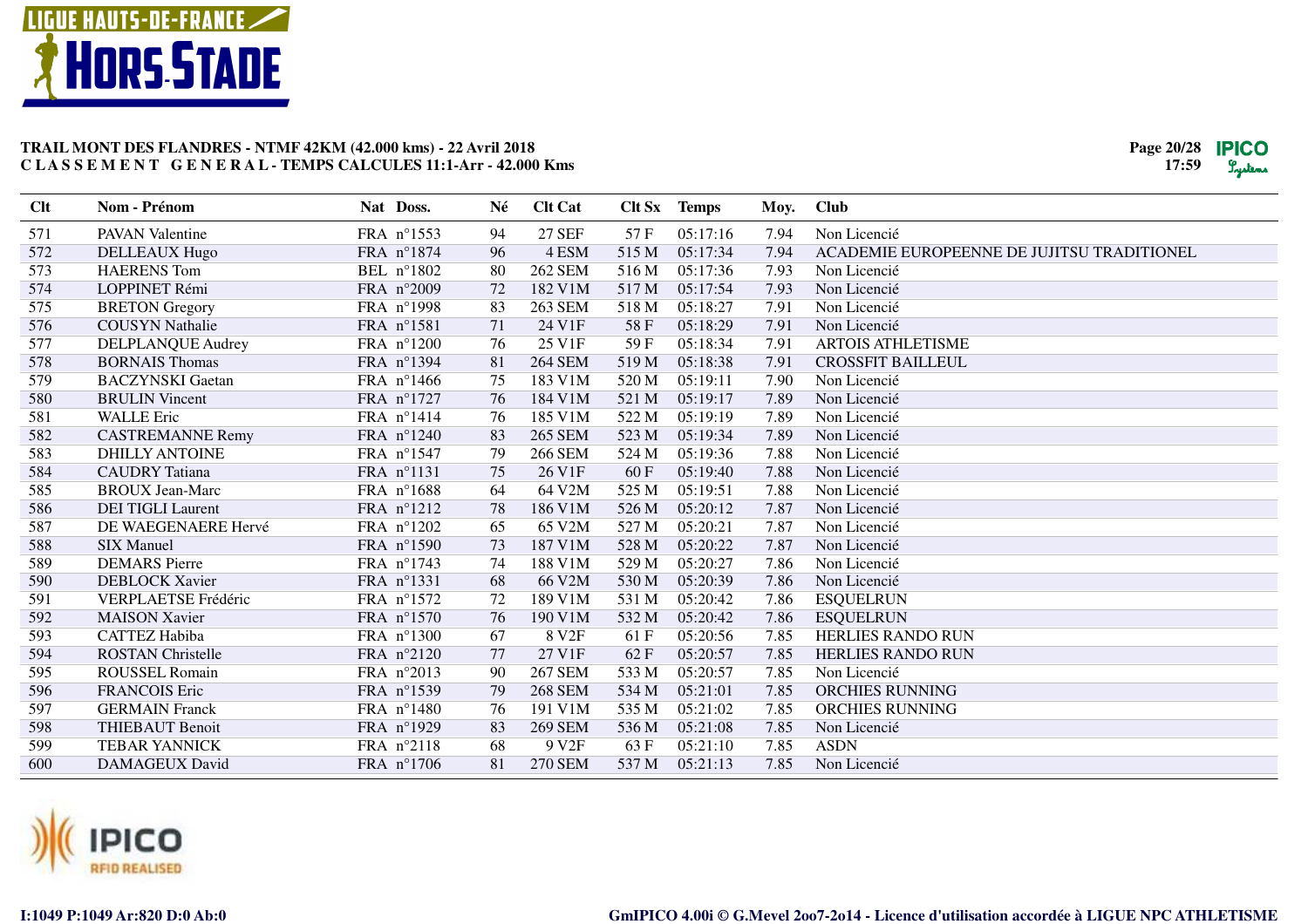



| <b>28 SEF</b><br>601<br><b>VANDAELE</b> Jeanne<br>FRA n°1377<br>95<br>64 F<br>05:21:14<br>7.84<br>Non Licencié<br>05:21:34<br>602<br>DASSONVILLE FREDERIC<br>FRA n°1925<br>70<br>192 V1M<br>538 M<br>7.84<br><b>JC LAPUGNOY</b><br>603<br>67 V2M<br>FRA n°2137<br>61<br>539 M<br>05:21:50<br>7.83<br><b>BRASSERIE ST SYLVESTRE</b><br><b>VARLEZ JEAN LOUIS</b><br>604<br>FRA n°2139<br>73<br>28 V1F<br>65F<br>05:21:51<br>7.83<br><b>BRASSERIE ST SYLVESTRE</b><br>PINABIAUX ANNE SOPHIE<br>605<br>FRA n°1762<br>81<br>05:22:10<br><b>GOUDARD JULIEN</b><br>271 SEM<br>540 M<br>7.82<br>Non Licencié<br>83<br>7.82<br>606<br><b>THIEBAUD Maxime</b><br>FRA n°1823<br><b>272 SEM</b><br>541 M<br>05:22:12<br>Non Licencié<br>607<br>PERLEIN LAURENT<br>FRA n°1876<br>65<br>68 V2M<br>542 M<br>05:22:16<br>7.82<br>AC VILLENEUVE D'ASCQ<br>75<br>29 V1F<br>05:22:16<br>608<br><b>BOITEL SARAH</b><br>FRA n°1877<br>66 F<br>7.82<br>AC VILLENEUVE D'ASCQ<br>78<br>609<br><b>WILS David</b><br>FRA n°1176<br>193 V1M<br>543 M<br>05:22:35<br>7.81<br>JOGGING AVENTURE RONCQUOISE<br>610<br>WILS Jean-Louis<br>FRA n°1177<br>81<br>273 SEM<br>544 M<br>05:22:36<br>7.81<br>Non Licencié<br>FRA n°1499<br>59<br>69 V2M<br>05:23:08<br>611<br><b>PRAT Hubert</b><br>545 M<br>7.80<br><b>AS STRASBOURG</b><br>FRA n°1167<br>612<br>STANKOWIAK Marie<br>88<br><b>29 SEF</b><br>67F<br>05:23:09<br>7.80<br><b>US MARQUETTE</b><br>613<br>FRA n°1258<br>72<br>194 V1M<br>546 M<br>05:23:46<br>7.78<br>Non Licencié<br><b>BOTTE Christophe</b><br>FRA n°2037<br>05:23:56<br>7.78<br>614<br><b>VALENDUC Dimitri</b><br>86<br>274 SEM<br>547 M<br>Non Licencié<br>615<br><b>CHRISTIAENS Hemmerick</b><br>FRA n°2056<br>76<br>195 V1M<br>548 M<br>05:23:57<br>7.78<br>Non Licencié<br>616<br>FRA nº1355<br>90<br>275 SEM<br>549 M<br>05:23:57<br>7.78<br><b>PERRET Didier</b><br>Non Licencié<br>FRA n°1568<br>81<br>05:23:58<br>617<br><b>DELATTRE SYLVAIN</b><br>276 SEM<br>550 M<br>7.78<br>SAINT VENANT ATHLETISME<br>618<br><b>DESCHEPPER Sebastien</b><br>FRA n°1110<br>82<br><b>277 SEM</b><br>551 M<br>05:24:10<br>7.77<br>Non Licencié<br>619<br>FRA n°1924<br>73<br>05:24:32<br><b>ROYER Stéphane</b><br>196 V1M<br>552 M<br>7.77<br>Non Licencié<br>620<br>KESTEMAN Jérémy<br>FRA n°1900<br>83<br><b>278 SEM</b><br>553 M<br>05:24:41<br>7.76<br>Non Licencié<br>10 V <sub>2F</sub><br>621<br>FAGOO Sophie<br>FRA n°1435<br>60<br>68F<br>05:24:48<br>7.76<br><b>VILLE DE BAILLEUL</b><br>622<br><b>COISNE Edouard</b><br>FRA n°1764<br>05:24:51<br>86<br>279 SEM<br>554 M<br>7.76<br>Non Licencié<br><b>HOUTPUT</b> Denis<br>623<br>FRA n°1387<br>71<br>197 V1M<br>555 M<br>05:25:28<br>7.74<br><b>ASSO RAVENSBERG</b><br>84<br><b>30 SEF</b><br>624<br>FRA n°1954<br>69F<br>05:25:28<br>7.74<br>Non Licencié<br><b>CHOLLIER</b> Dorothee<br>625<br>FRA n°1408<br>76<br>198 V1M<br>05:25:30<br>PETITPREZ Stephane<br>556 M<br>7.74<br>Non Licencié<br>626<br><b>DUTHOY</b> Quentin<br>FRA n°1525<br>86<br><b>280 SEM</b><br>05:25:34<br>557 M<br>7.74<br>Non Licencié<br>627<br><b>CANONNE</b> Pierre<br>FRA n°1851<br>71<br>199 V1M<br>558 M<br>05:25:45<br>7.74<br>Non Licencié<br>82<br>628<br><b>DELAPLACE Charles</b><br>FRA n°1942<br>281 SEM<br>559 M<br>05:25:53<br>7.73<br>Non Licencié<br>629<br>FRA n°1797<br>76<br>30 V1F<br>7.73<br>VILLENEUVE D ASCQ FRETIN ATHLE<br><b>GAUTIER-DUCHENE Ingrid</b><br>70 F<br>05:25:59<br>630<br>84<br>31 SEF<br>71F<br>05:26:14<br>7.72<br>VALENCIENNES TRIATHLON<br><b>MIGNAN Betty</b><br>FRA $n^{\circ}1726$ | Clt | Nom - Prénom | Nat Doss. | Né | <b>Clt Cat</b> | Clt Sx Temps | Moy. | <b>Club</b> |
|------------------------------------------------------------------------------------------------------------------------------------------------------------------------------------------------------------------------------------------------------------------------------------------------------------------------------------------------------------------------------------------------------------------------------------------------------------------------------------------------------------------------------------------------------------------------------------------------------------------------------------------------------------------------------------------------------------------------------------------------------------------------------------------------------------------------------------------------------------------------------------------------------------------------------------------------------------------------------------------------------------------------------------------------------------------------------------------------------------------------------------------------------------------------------------------------------------------------------------------------------------------------------------------------------------------------------------------------------------------------------------------------------------------------------------------------------------------------------------------------------------------------------------------------------------------------------------------------------------------------------------------------------------------------------------------------------------------------------------------------------------------------------------------------------------------------------------------------------------------------------------------------------------------------------------------------------------------------------------------------------------------------------------------------------------------------------------------------------------------------------------------------------------------------------------------------------------------------------------------------------------------------------------------------------------------------------------------------------------------------------------------------------------------------------------------------------------------------------------------------------------------------------------------------------------------------------------------------------------------------------------------------------------------------------------------------------------------------------------------------------------------------------------------------------------------------------------------------------------------------------------------------------------------------------------------------------------------------------------------------------------------------------------------------------------------------------------------------------------------------------------------------------------------------------------------------------------------------------------------------------------------------------------------------------------------------------------------------------------------------------------------------------------------------------------------------------------------------------------------------------------------------------------------------------------|-----|--------------|-----------|----|----------------|--------------|------|-------------|
|                                                                                                                                                                                                                                                                                                                                                                                                                                                                                                                                                                                                                                                                                                                                                                                                                                                                                                                                                                                                                                                                                                                                                                                                                                                                                                                                                                                                                                                                                                                                                                                                                                                                                                                                                                                                                                                                                                                                                                                                                                                                                                                                                                                                                                                                                                                                                                                                                                                                                                                                                                                                                                                                                                                                                                                                                                                                                                                                                                                                                                                                                                                                                                                                                                                                                                                                                                                                                                                                                                                                                            |     |              |           |    |                |              |      |             |
|                                                                                                                                                                                                                                                                                                                                                                                                                                                                                                                                                                                                                                                                                                                                                                                                                                                                                                                                                                                                                                                                                                                                                                                                                                                                                                                                                                                                                                                                                                                                                                                                                                                                                                                                                                                                                                                                                                                                                                                                                                                                                                                                                                                                                                                                                                                                                                                                                                                                                                                                                                                                                                                                                                                                                                                                                                                                                                                                                                                                                                                                                                                                                                                                                                                                                                                                                                                                                                                                                                                                                            |     |              |           |    |                |              |      |             |
|                                                                                                                                                                                                                                                                                                                                                                                                                                                                                                                                                                                                                                                                                                                                                                                                                                                                                                                                                                                                                                                                                                                                                                                                                                                                                                                                                                                                                                                                                                                                                                                                                                                                                                                                                                                                                                                                                                                                                                                                                                                                                                                                                                                                                                                                                                                                                                                                                                                                                                                                                                                                                                                                                                                                                                                                                                                                                                                                                                                                                                                                                                                                                                                                                                                                                                                                                                                                                                                                                                                                                            |     |              |           |    |                |              |      |             |
|                                                                                                                                                                                                                                                                                                                                                                                                                                                                                                                                                                                                                                                                                                                                                                                                                                                                                                                                                                                                                                                                                                                                                                                                                                                                                                                                                                                                                                                                                                                                                                                                                                                                                                                                                                                                                                                                                                                                                                                                                                                                                                                                                                                                                                                                                                                                                                                                                                                                                                                                                                                                                                                                                                                                                                                                                                                                                                                                                                                                                                                                                                                                                                                                                                                                                                                                                                                                                                                                                                                                                            |     |              |           |    |                |              |      |             |
|                                                                                                                                                                                                                                                                                                                                                                                                                                                                                                                                                                                                                                                                                                                                                                                                                                                                                                                                                                                                                                                                                                                                                                                                                                                                                                                                                                                                                                                                                                                                                                                                                                                                                                                                                                                                                                                                                                                                                                                                                                                                                                                                                                                                                                                                                                                                                                                                                                                                                                                                                                                                                                                                                                                                                                                                                                                                                                                                                                                                                                                                                                                                                                                                                                                                                                                                                                                                                                                                                                                                                            |     |              |           |    |                |              |      |             |
|                                                                                                                                                                                                                                                                                                                                                                                                                                                                                                                                                                                                                                                                                                                                                                                                                                                                                                                                                                                                                                                                                                                                                                                                                                                                                                                                                                                                                                                                                                                                                                                                                                                                                                                                                                                                                                                                                                                                                                                                                                                                                                                                                                                                                                                                                                                                                                                                                                                                                                                                                                                                                                                                                                                                                                                                                                                                                                                                                                                                                                                                                                                                                                                                                                                                                                                                                                                                                                                                                                                                                            |     |              |           |    |                |              |      |             |
|                                                                                                                                                                                                                                                                                                                                                                                                                                                                                                                                                                                                                                                                                                                                                                                                                                                                                                                                                                                                                                                                                                                                                                                                                                                                                                                                                                                                                                                                                                                                                                                                                                                                                                                                                                                                                                                                                                                                                                                                                                                                                                                                                                                                                                                                                                                                                                                                                                                                                                                                                                                                                                                                                                                                                                                                                                                                                                                                                                                                                                                                                                                                                                                                                                                                                                                                                                                                                                                                                                                                                            |     |              |           |    |                |              |      |             |
|                                                                                                                                                                                                                                                                                                                                                                                                                                                                                                                                                                                                                                                                                                                                                                                                                                                                                                                                                                                                                                                                                                                                                                                                                                                                                                                                                                                                                                                                                                                                                                                                                                                                                                                                                                                                                                                                                                                                                                                                                                                                                                                                                                                                                                                                                                                                                                                                                                                                                                                                                                                                                                                                                                                                                                                                                                                                                                                                                                                                                                                                                                                                                                                                                                                                                                                                                                                                                                                                                                                                                            |     |              |           |    |                |              |      |             |
|                                                                                                                                                                                                                                                                                                                                                                                                                                                                                                                                                                                                                                                                                                                                                                                                                                                                                                                                                                                                                                                                                                                                                                                                                                                                                                                                                                                                                                                                                                                                                                                                                                                                                                                                                                                                                                                                                                                                                                                                                                                                                                                                                                                                                                                                                                                                                                                                                                                                                                                                                                                                                                                                                                                                                                                                                                                                                                                                                                                                                                                                                                                                                                                                                                                                                                                                                                                                                                                                                                                                                            |     |              |           |    |                |              |      |             |
|                                                                                                                                                                                                                                                                                                                                                                                                                                                                                                                                                                                                                                                                                                                                                                                                                                                                                                                                                                                                                                                                                                                                                                                                                                                                                                                                                                                                                                                                                                                                                                                                                                                                                                                                                                                                                                                                                                                                                                                                                                                                                                                                                                                                                                                                                                                                                                                                                                                                                                                                                                                                                                                                                                                                                                                                                                                                                                                                                                                                                                                                                                                                                                                                                                                                                                                                                                                                                                                                                                                                                            |     |              |           |    |                |              |      |             |
|                                                                                                                                                                                                                                                                                                                                                                                                                                                                                                                                                                                                                                                                                                                                                                                                                                                                                                                                                                                                                                                                                                                                                                                                                                                                                                                                                                                                                                                                                                                                                                                                                                                                                                                                                                                                                                                                                                                                                                                                                                                                                                                                                                                                                                                                                                                                                                                                                                                                                                                                                                                                                                                                                                                                                                                                                                                                                                                                                                                                                                                                                                                                                                                                                                                                                                                                                                                                                                                                                                                                                            |     |              |           |    |                |              |      |             |
|                                                                                                                                                                                                                                                                                                                                                                                                                                                                                                                                                                                                                                                                                                                                                                                                                                                                                                                                                                                                                                                                                                                                                                                                                                                                                                                                                                                                                                                                                                                                                                                                                                                                                                                                                                                                                                                                                                                                                                                                                                                                                                                                                                                                                                                                                                                                                                                                                                                                                                                                                                                                                                                                                                                                                                                                                                                                                                                                                                                                                                                                                                                                                                                                                                                                                                                                                                                                                                                                                                                                                            |     |              |           |    |                |              |      |             |
|                                                                                                                                                                                                                                                                                                                                                                                                                                                                                                                                                                                                                                                                                                                                                                                                                                                                                                                                                                                                                                                                                                                                                                                                                                                                                                                                                                                                                                                                                                                                                                                                                                                                                                                                                                                                                                                                                                                                                                                                                                                                                                                                                                                                                                                                                                                                                                                                                                                                                                                                                                                                                                                                                                                                                                                                                                                                                                                                                                                                                                                                                                                                                                                                                                                                                                                                                                                                                                                                                                                                                            |     |              |           |    |                |              |      |             |
|                                                                                                                                                                                                                                                                                                                                                                                                                                                                                                                                                                                                                                                                                                                                                                                                                                                                                                                                                                                                                                                                                                                                                                                                                                                                                                                                                                                                                                                                                                                                                                                                                                                                                                                                                                                                                                                                                                                                                                                                                                                                                                                                                                                                                                                                                                                                                                                                                                                                                                                                                                                                                                                                                                                                                                                                                                                                                                                                                                                                                                                                                                                                                                                                                                                                                                                                                                                                                                                                                                                                                            |     |              |           |    |                |              |      |             |
|                                                                                                                                                                                                                                                                                                                                                                                                                                                                                                                                                                                                                                                                                                                                                                                                                                                                                                                                                                                                                                                                                                                                                                                                                                                                                                                                                                                                                                                                                                                                                                                                                                                                                                                                                                                                                                                                                                                                                                                                                                                                                                                                                                                                                                                                                                                                                                                                                                                                                                                                                                                                                                                                                                                                                                                                                                                                                                                                                                                                                                                                                                                                                                                                                                                                                                                                                                                                                                                                                                                                                            |     |              |           |    |                |              |      |             |
|                                                                                                                                                                                                                                                                                                                                                                                                                                                                                                                                                                                                                                                                                                                                                                                                                                                                                                                                                                                                                                                                                                                                                                                                                                                                                                                                                                                                                                                                                                                                                                                                                                                                                                                                                                                                                                                                                                                                                                                                                                                                                                                                                                                                                                                                                                                                                                                                                                                                                                                                                                                                                                                                                                                                                                                                                                                                                                                                                                                                                                                                                                                                                                                                                                                                                                                                                                                                                                                                                                                                                            |     |              |           |    |                |              |      |             |
|                                                                                                                                                                                                                                                                                                                                                                                                                                                                                                                                                                                                                                                                                                                                                                                                                                                                                                                                                                                                                                                                                                                                                                                                                                                                                                                                                                                                                                                                                                                                                                                                                                                                                                                                                                                                                                                                                                                                                                                                                                                                                                                                                                                                                                                                                                                                                                                                                                                                                                                                                                                                                                                                                                                                                                                                                                                                                                                                                                                                                                                                                                                                                                                                                                                                                                                                                                                                                                                                                                                                                            |     |              |           |    |                |              |      |             |
|                                                                                                                                                                                                                                                                                                                                                                                                                                                                                                                                                                                                                                                                                                                                                                                                                                                                                                                                                                                                                                                                                                                                                                                                                                                                                                                                                                                                                                                                                                                                                                                                                                                                                                                                                                                                                                                                                                                                                                                                                                                                                                                                                                                                                                                                                                                                                                                                                                                                                                                                                                                                                                                                                                                                                                                                                                                                                                                                                                                                                                                                                                                                                                                                                                                                                                                                                                                                                                                                                                                                                            |     |              |           |    |                |              |      |             |
|                                                                                                                                                                                                                                                                                                                                                                                                                                                                                                                                                                                                                                                                                                                                                                                                                                                                                                                                                                                                                                                                                                                                                                                                                                                                                                                                                                                                                                                                                                                                                                                                                                                                                                                                                                                                                                                                                                                                                                                                                                                                                                                                                                                                                                                                                                                                                                                                                                                                                                                                                                                                                                                                                                                                                                                                                                                                                                                                                                                                                                                                                                                                                                                                                                                                                                                                                                                                                                                                                                                                                            |     |              |           |    |                |              |      |             |
|                                                                                                                                                                                                                                                                                                                                                                                                                                                                                                                                                                                                                                                                                                                                                                                                                                                                                                                                                                                                                                                                                                                                                                                                                                                                                                                                                                                                                                                                                                                                                                                                                                                                                                                                                                                                                                                                                                                                                                                                                                                                                                                                                                                                                                                                                                                                                                                                                                                                                                                                                                                                                                                                                                                                                                                                                                                                                                                                                                                                                                                                                                                                                                                                                                                                                                                                                                                                                                                                                                                                                            |     |              |           |    |                |              |      |             |
|                                                                                                                                                                                                                                                                                                                                                                                                                                                                                                                                                                                                                                                                                                                                                                                                                                                                                                                                                                                                                                                                                                                                                                                                                                                                                                                                                                                                                                                                                                                                                                                                                                                                                                                                                                                                                                                                                                                                                                                                                                                                                                                                                                                                                                                                                                                                                                                                                                                                                                                                                                                                                                                                                                                                                                                                                                                                                                                                                                                                                                                                                                                                                                                                                                                                                                                                                                                                                                                                                                                                                            |     |              |           |    |                |              |      |             |
|                                                                                                                                                                                                                                                                                                                                                                                                                                                                                                                                                                                                                                                                                                                                                                                                                                                                                                                                                                                                                                                                                                                                                                                                                                                                                                                                                                                                                                                                                                                                                                                                                                                                                                                                                                                                                                                                                                                                                                                                                                                                                                                                                                                                                                                                                                                                                                                                                                                                                                                                                                                                                                                                                                                                                                                                                                                                                                                                                                                                                                                                                                                                                                                                                                                                                                                                                                                                                                                                                                                                                            |     |              |           |    |                |              |      |             |
|                                                                                                                                                                                                                                                                                                                                                                                                                                                                                                                                                                                                                                                                                                                                                                                                                                                                                                                                                                                                                                                                                                                                                                                                                                                                                                                                                                                                                                                                                                                                                                                                                                                                                                                                                                                                                                                                                                                                                                                                                                                                                                                                                                                                                                                                                                                                                                                                                                                                                                                                                                                                                                                                                                                                                                                                                                                                                                                                                                                                                                                                                                                                                                                                                                                                                                                                                                                                                                                                                                                                                            |     |              |           |    |                |              |      |             |
|                                                                                                                                                                                                                                                                                                                                                                                                                                                                                                                                                                                                                                                                                                                                                                                                                                                                                                                                                                                                                                                                                                                                                                                                                                                                                                                                                                                                                                                                                                                                                                                                                                                                                                                                                                                                                                                                                                                                                                                                                                                                                                                                                                                                                                                                                                                                                                                                                                                                                                                                                                                                                                                                                                                                                                                                                                                                                                                                                                                                                                                                                                                                                                                                                                                                                                                                                                                                                                                                                                                                                            |     |              |           |    |                |              |      |             |
|                                                                                                                                                                                                                                                                                                                                                                                                                                                                                                                                                                                                                                                                                                                                                                                                                                                                                                                                                                                                                                                                                                                                                                                                                                                                                                                                                                                                                                                                                                                                                                                                                                                                                                                                                                                                                                                                                                                                                                                                                                                                                                                                                                                                                                                                                                                                                                                                                                                                                                                                                                                                                                                                                                                                                                                                                                                                                                                                                                                                                                                                                                                                                                                                                                                                                                                                                                                                                                                                                                                                                            |     |              |           |    |                |              |      |             |
|                                                                                                                                                                                                                                                                                                                                                                                                                                                                                                                                                                                                                                                                                                                                                                                                                                                                                                                                                                                                                                                                                                                                                                                                                                                                                                                                                                                                                                                                                                                                                                                                                                                                                                                                                                                                                                                                                                                                                                                                                                                                                                                                                                                                                                                                                                                                                                                                                                                                                                                                                                                                                                                                                                                                                                                                                                                                                                                                                                                                                                                                                                                                                                                                                                                                                                                                                                                                                                                                                                                                                            |     |              |           |    |                |              |      |             |
|                                                                                                                                                                                                                                                                                                                                                                                                                                                                                                                                                                                                                                                                                                                                                                                                                                                                                                                                                                                                                                                                                                                                                                                                                                                                                                                                                                                                                                                                                                                                                                                                                                                                                                                                                                                                                                                                                                                                                                                                                                                                                                                                                                                                                                                                                                                                                                                                                                                                                                                                                                                                                                                                                                                                                                                                                                                                                                                                                                                                                                                                                                                                                                                                                                                                                                                                                                                                                                                                                                                                                            |     |              |           |    |                |              |      |             |
|                                                                                                                                                                                                                                                                                                                                                                                                                                                                                                                                                                                                                                                                                                                                                                                                                                                                                                                                                                                                                                                                                                                                                                                                                                                                                                                                                                                                                                                                                                                                                                                                                                                                                                                                                                                                                                                                                                                                                                                                                                                                                                                                                                                                                                                                                                                                                                                                                                                                                                                                                                                                                                                                                                                                                                                                                                                                                                                                                                                                                                                                                                                                                                                                                                                                                                                                                                                                                                                                                                                                                            |     |              |           |    |                |              |      |             |
|                                                                                                                                                                                                                                                                                                                                                                                                                                                                                                                                                                                                                                                                                                                                                                                                                                                                                                                                                                                                                                                                                                                                                                                                                                                                                                                                                                                                                                                                                                                                                                                                                                                                                                                                                                                                                                                                                                                                                                                                                                                                                                                                                                                                                                                                                                                                                                                                                                                                                                                                                                                                                                                                                                                                                                                                                                                                                                                                                                                                                                                                                                                                                                                                                                                                                                                                                                                                                                                                                                                                                            |     |              |           |    |                |              |      |             |
|                                                                                                                                                                                                                                                                                                                                                                                                                                                                                                                                                                                                                                                                                                                                                                                                                                                                                                                                                                                                                                                                                                                                                                                                                                                                                                                                                                                                                                                                                                                                                                                                                                                                                                                                                                                                                                                                                                                                                                                                                                                                                                                                                                                                                                                                                                                                                                                                                                                                                                                                                                                                                                                                                                                                                                                                                                                                                                                                                                                                                                                                                                                                                                                                                                                                                                                                                                                                                                                                                                                                                            |     |              |           |    |                |              |      |             |

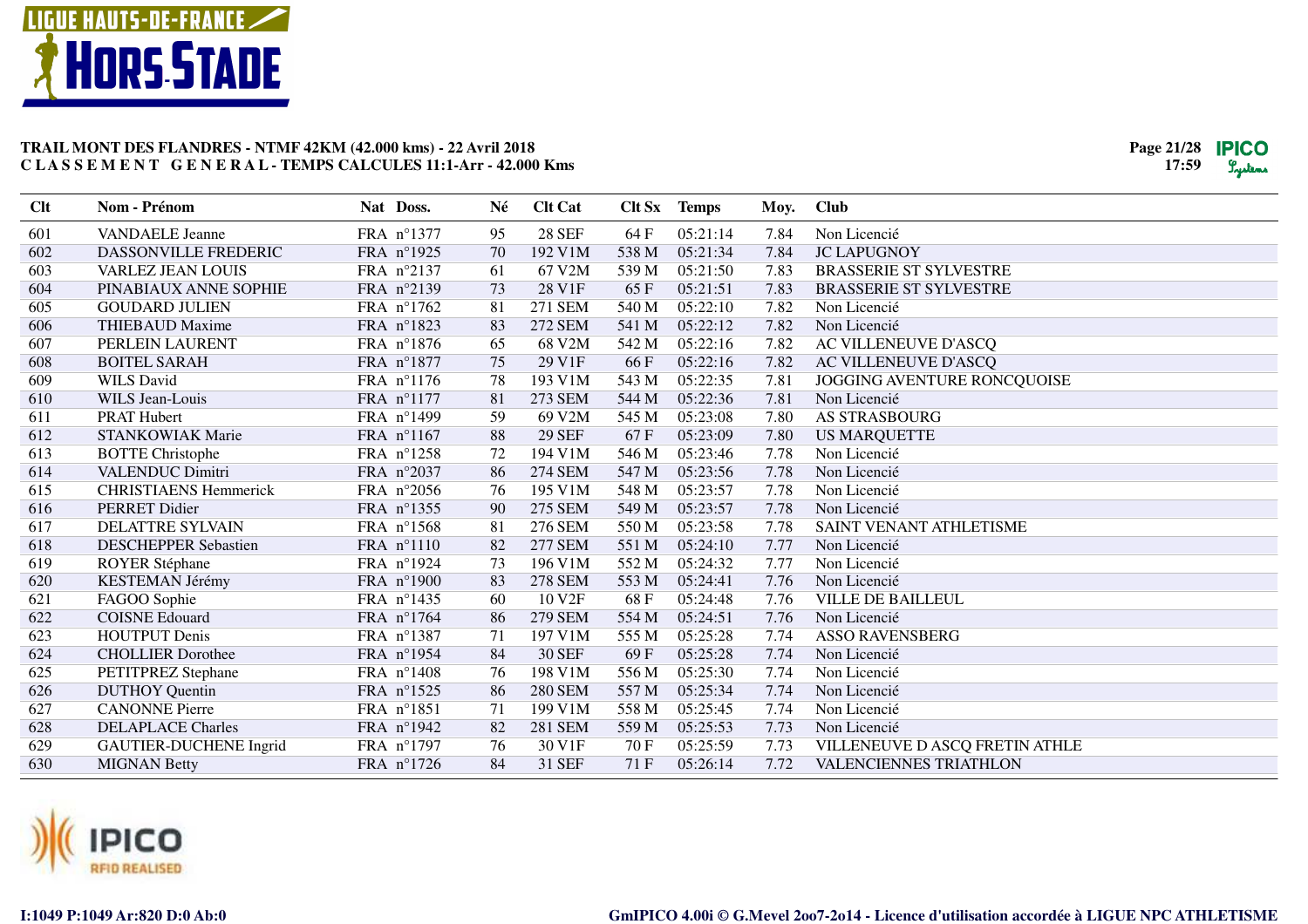



| Clt | Nom - Prénom                  | Nat Doss.           | Né | <b>Clt Cat</b>     |       | Clt Sx Temps | Moy. | <b>Club</b>                 |
|-----|-------------------------------|---------------------|----|--------------------|-------|--------------|------|-----------------------------|
| 631 | VANDAELE Sylvie               | FRA nº1376          | 64 | 11 V2F             | 72F   | 05:26:16     | 7.72 | Non Licencié                |
| 632 | <b>BOORTE Maxime</b>          | FRA nº1152          | 79 | <b>282 SEM</b>     | 560 M | 05:26:17     | 7.72 | <b>JC LAPUGNOY</b>          |
| 633 | <b>CORBILLON Ollivier</b>     | FRA n°1513          | 72 | 200 V1M            | 561 M | 05:26:21     | 7.72 | Non Licencié                |
| 634 | <b>LASSELIN Sebastien</b>     | FRA n°1859          | 84 | 283 SEM            | 562 M | 05:26:31     | 7.72 | Non Licencié                |
| 635 | <b>DELPLACE</b> Ivan          | FRA n°1399          | 74 | 201 V1M            | 563 M | 05:26:35     | 7.72 | Non Licencié                |
| 636 | DE BUF Olivier                | FRA n°1915          | 61 | 70 V2M             | 564 M | 05:26:38     | 7.72 | Non Licencié                |
| 637 | <b>CAZEEL Mickael</b>         | FRA n°1101          | 88 | <b>284 SEM</b>     | 565 M | 05:26:39     | 7.71 | Non Licencié                |
| 638 | <b>DIEU</b> Christelle        | FRA n°1964          | 71 | 31 V1F             | 73 F  | 05:26:42     | 7.71 | <b>ALSTOM</b>               |
| 639 | HEKLINGER Sylvain             | FRA n°1402          | 73 | 202 V1M            | 566 M | 05:26:48     | 7.71 | Non Licencié                |
| 640 | <b>BARBIER Arnaud</b>         | FRA n°1477          | 75 | 203 V1M            | 567 M | 05:26:52     | 7.71 | Non Licencié                |
| 641 | PRUVOST Pauline               | FRA n°1119          | 83 | <b>32 SEF</b>      | 74 F  | 05:27:22     | 7.70 | Non Licencié                |
| 642 | <b>HAU</b> Eric               | FRA n°1111          | 61 | 71 V2M             | 568 M | 05:27:24     | 7.70 | <b>US LEFFRINCKOUCKE</b>    |
| 643 | <b>DELPIERRE Benoît</b>       | FRA n°1563          | 76 | 204 V1M            | 569 M | 05:27:44     | 7.69 | <b>LES LOUPS BLANCS</b>     |
| 644 | LYOËN Adeline                 | FRA n°1287          | 81 | 33 SEF             | 75F   | 05:27:52     | 7.69 | Non Licencié                |
| 645 | <b>GUIDEZ</b> Emmanuel        | FRA n°1469          | 81 | <b>285 SEM</b>     | 570 M | 05:28:09     | 7.68 | Non Licencié                |
| 646 | <b>DALLERY Valérie</b>        | FRA n°1988          | 67 | 12 V <sub>2F</sub> | 76F   | 05:28:17     | 7.68 | Non Licencié                |
| 647 | <b>SALOMEZ Alain</b>          | FRA n°1972          | 69 | 205 V1M            | 571 M | 05:28:31     | 7.67 | Non Licencié                |
| 648 | <b>CARLIER Romain</b>         | FRA n°1674          | 80 | <b>286 SEM</b>     | 572 M | 05:29:45     | 7.64 | Non Licencié                |
| 649 | <b>LEMIERE</b> Emmanuel       | FRA n°1223          | 79 | <b>287 SEM</b>     | 573 M | 05:29:51     | 7.64 | Non Licencié                |
| 650 | ROUZÉ Matthieu                | FRA nº1334          | 83 | <b>288 SEM</b>     | 574 M | 05:29:53     | 7.64 | Non Licencié                |
| 651 | <b>JACOB</b> Martin           | FRA n°1531          | 86 | <b>289 SEM</b>     | 575 M | 05:30:02     | 7.64 | Non Licencié                |
| 652 | <b>DENYS Philippe</b>         | FRA nº1953          | 64 | 72 V2M             | 576 M | 05:30:13     | 7.63 | Non Licencié                |
| 653 | <b>CHARLET FRANCOIS</b>       | FRA n°1949          | 60 | 73 V2M             | 577 M | 05:31:05     | 7.61 | <b>HERLIES RANDO RUN</b>    |
| 654 | LEPAGE Dominique              | FRA n°1483          | 60 | 74 V2M             | 578 M | 05:31:49     | 7.59 | Non Licencié                |
| 655 | <b>CHRISTIAEN Kevin</b>       | FRA $n^{\circ}1154$ | 92 | <b>290 SEM</b>     | 579 M | 05:31:56     | 7.59 | Non Licencié                |
| 656 | <b>DEJONKHEERE</b> Christophe | FRA n°1165          | 63 | 75 V2M             | 580 M | 05:32:04     | 7.59 | JOGGING AVENTURE RONCQUOISE |
| 657 | <b>LEFEVRE</b> Eric           | FRA n°1631          | 73 | 206 V1M            | 581 M | 05:32:04     | 7.59 | <b>JC LAPUGNOY</b>          |
| 658 | CHRISTIAEN Frédéric           | FRA n°1153          | 71 | 207 V1M            | 582 M | 05:32:23     | 7.58 | Non Licencié                |
| 659 | <b>DEFRUYT Ronald</b>         | BEL n°1141          | 48 | 1 V4M              | 583 M | 05:32:39     | 7.58 | Non Licencié                |
| 660 | <b>DUQUENE DAVID</b>          | FRA n°2095          | 77 | 208 V1M            | 584 M | 05:32:43     | 7.57 | <b>JOG GAZELEC</b>          |

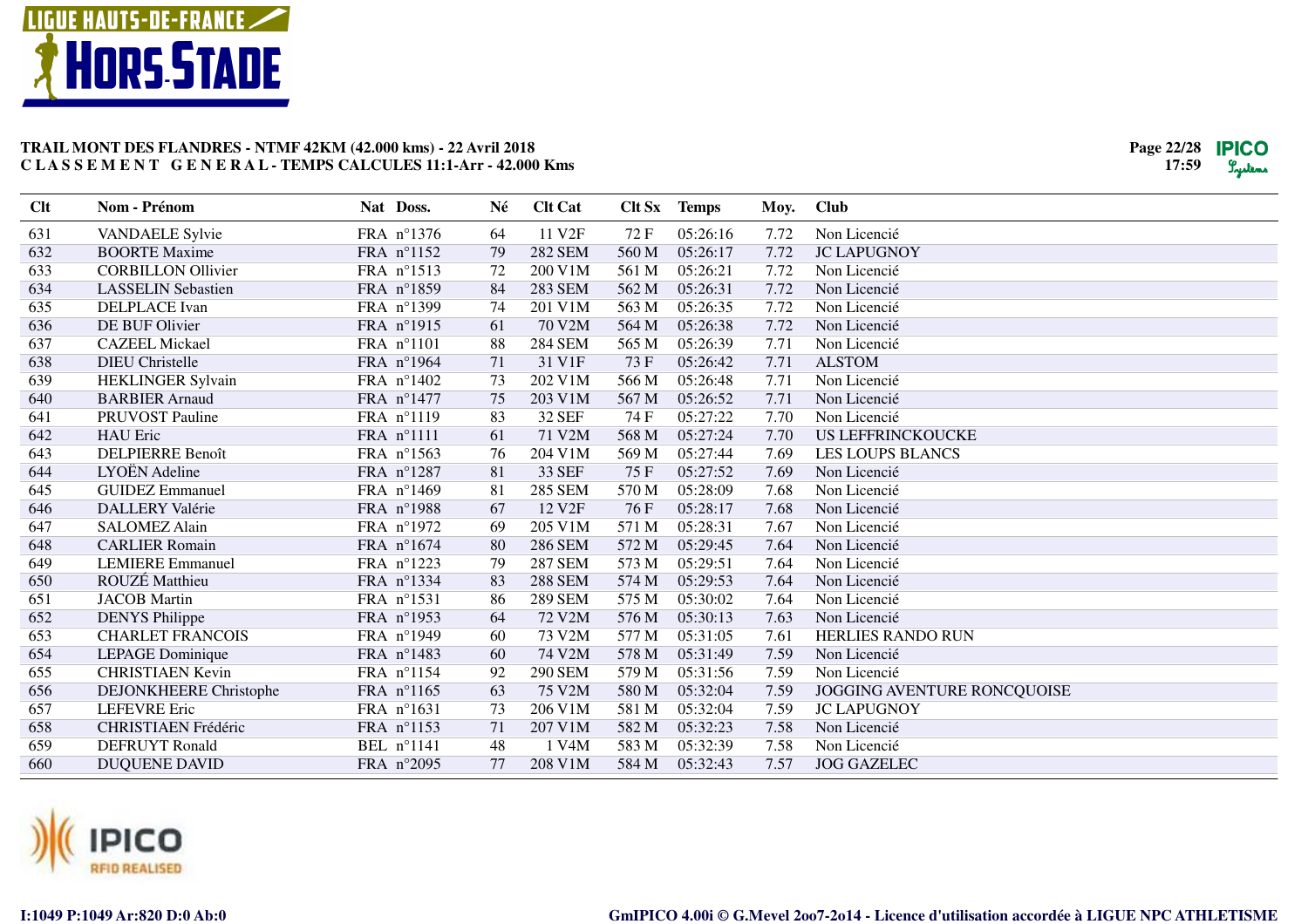



| Clt | Nom - Prénom              | Nat Doss.           | Né | <b>Clt Cat</b>                       | Clt Sx | <b>Temps</b> | Moy. | <b>Club</b>                      |
|-----|---------------------------|---------------------|----|--------------------------------------|--------|--------------|------|----------------------------------|
| 661 | PAGNIEZ EMMANUELLE        | FRA n°1987          | 79 | <b>34 SEF</b>                        | 77 F   | 05:32:45     | 7.57 | Non Licencié                     |
| 662 | <b>JOLY Paul</b>          | FRA n°1147          | 79 | <b>291 SEM</b>                       | 585 M  | 05:33:01     | 7.57 | Non Licencié                     |
| 663 | <b>LAFORCE Olivier</b>    | FRA nº1346          | 84 | <b>292 SEM</b>                       | 586 M  | 05:33:39     | 7.55 | Non Licencié                     |
| 664 | <b>MONTAY Nathalie</b>    | BEL nº1175          | 74 | 32 V1F                               | 78F    | 05:33:58     | 7.55 | Non Licencié                     |
| 665 | DELEMARRE Johann          | FRA n°2055          | 84 | <b>293 SEM</b>                       | 587 M  | 05:34:19     | 7.54 | Non Licencié                     |
| 666 | <b>GENEVEE Gaetan</b>     | FRA n°1999          | 79 | <b>294 SEM</b>                       | 588 M  | 05:34:28     | 7.53 | <b>ESQUELRUN</b>                 |
| 667 | <b>LANGLET LEA</b>        | FRA n°2097          | 94 | <b>35 SEF</b>                        | 79F    | 05:34:40     | 7.53 | Non Licencié                     |
| 668 | <b>BOUSSEAU LAURENT</b>   | FRA n°1661          | 73 | 209 V1M                              | 589 M  | 05:34:51     | 7.53 | Non Licencié                     |
| 669 | <b>VANVEUREN</b> Jerome   | FRA n°1299          | 75 | 210 V1M                              | 590 M  | 05:35:22     | 7.51 | Non Licencié                     |
| 670 | <b>DUMORTIER Martine</b>  | FRA n°2023          | 63 | 13 V <sub>2F</sub>                   | 80F    | 05:35:41     | 7.51 | <b>COURIR A BAISIEUX</b>         |
| 671 | <b>PETIT Vincent</b>      | FRA nº1316          | 79 | 295 SEM                              | 591 M  | 05:35:57     | 7.50 | Non Licencié                     |
| 672 | RAHARISOA Fanjatiana      | MDG $n^{\circ}2062$ | 82 | 36 SEF                               | 81F    | 05:36:19     | 7.49 | Non Licencié                     |
| 673 | <b>COLLET Thierry</b>     | FRA n°1134          | 61 | $76 \text{ V}2\overline{\mathrm{M}}$ | 592 M  | 05:36:26     | 7.49 | <b>HERLIES RANDO RUN</b>         |
| 674 | <b>SZOFINSKI</b> Stephane | FRA n°1860          | 72 | 211 V1M                              | 593 M  | 05:36:43     | 7.48 | <b>ESQUELRUN</b>                 |
| 675 | <b>SIMONCINI Pascal</b>   | FRA n°1611          | 66 | 77 V2M                               | 594 M  | 05:36:51     | 7.48 | Non Licencié                     |
| 676 | <b>FOURET Florian</b>     | FRA nº1546          | 82 | <b>296 SEM</b>                       | 595 M  | 05:37:12     | 7.47 | Non Licencié                     |
| 677 | <b>VILLETTE Margot</b>    | FRA $n^{\circ}1128$ | 90 | 37 SEF                               | 82 F   | 05:37:12     | 7.47 | Non Licencié                     |
| 678 | <b>CORNIL Nathalie</b>    | FRA n°2070          | 76 | 33 V1F                               | 83F    | 05:37:19     | 7.47 | Non Licencié                     |
| 679 | VASSEUR Remi              | FRA n°2057          | 89 | <b>297 SEM</b>                       | 596 M  | 05:37:19     | 7.47 | Non Licencié                     |
| 680 | <b>MORIN</b> Luc          | FRA n°2087          | 62 | 78 V2M                               | 597 M  | 05:37:19     | 7.47 | <b>JOGGING CLUB MONTIGNYNOIS</b> |
| 681 | <b>CORNIL Fabrice</b>     | FRA n°2043          | 72 | $212$ V $1\overline{M}$              | 598 M  | 05:37:19     | 7.47 | Non Licencié                     |
| 682 | <b>OBERT THIERRY</b>      | FRA n°2047          | 65 | 79 V2M                               | 599 M  | 05:37:19     | 7.47 | Non Licencié                     |
| 683 | <b>BLANQUART Daniel</b>   | FRA n°2031          | 66 | 80 V2M                               | 600 M  | 05:37:39     | 7.46 | Non Licencié                     |
| 684 | <b>EL MOUDEN Lahcen</b>   | FRA n°2033          | 75 | 213 V1M                              | 601 M  | 05:37:41     | 7.46 | Non Licencié                     |
| 685 | <b>DAVID JEROME</b>       | FRA n°1214          | 75 | 214 V1M                              | 602 M  | 05:37:43     | 7.46 | Non Licencié                     |
| 686 | <b>PERU</b> Adrien        | FRA n°1852          | 85 | <b>298 SEM</b>                       | 603 M  | 05:38:00     | 7.46 | Non Licencié                     |
| 687 | <b>ESQUIVA Carlos</b>     | FRA n°1406          | 59 | 81 V2M                               | 604 M  | 05:38:06     | 7.45 | <b>ASSO RAVENSBERG</b>           |
| 688 | ROUSSEAU François         | FRA $n^{\circ}1744$ | 76 | 215 V1M                              | 605 M  | 05:39:36     | 7.42 | Non Licencié                     |
| 689 | <b>DUQUESNE Jessy</b>     | FRA n°1379          | 82 | <b>299 SEM</b>                       | 606 M  | 05:39:37     | 7.42 | TEAM RUN COURRIERES              |
| 690 | <b>DEREUDER David</b>     | FRA n°1663          | 80 | <b>300 SEM</b>                       | 607 M  | 05:39:49     | 7.42 | OSM LOMME TRIATHLON              |

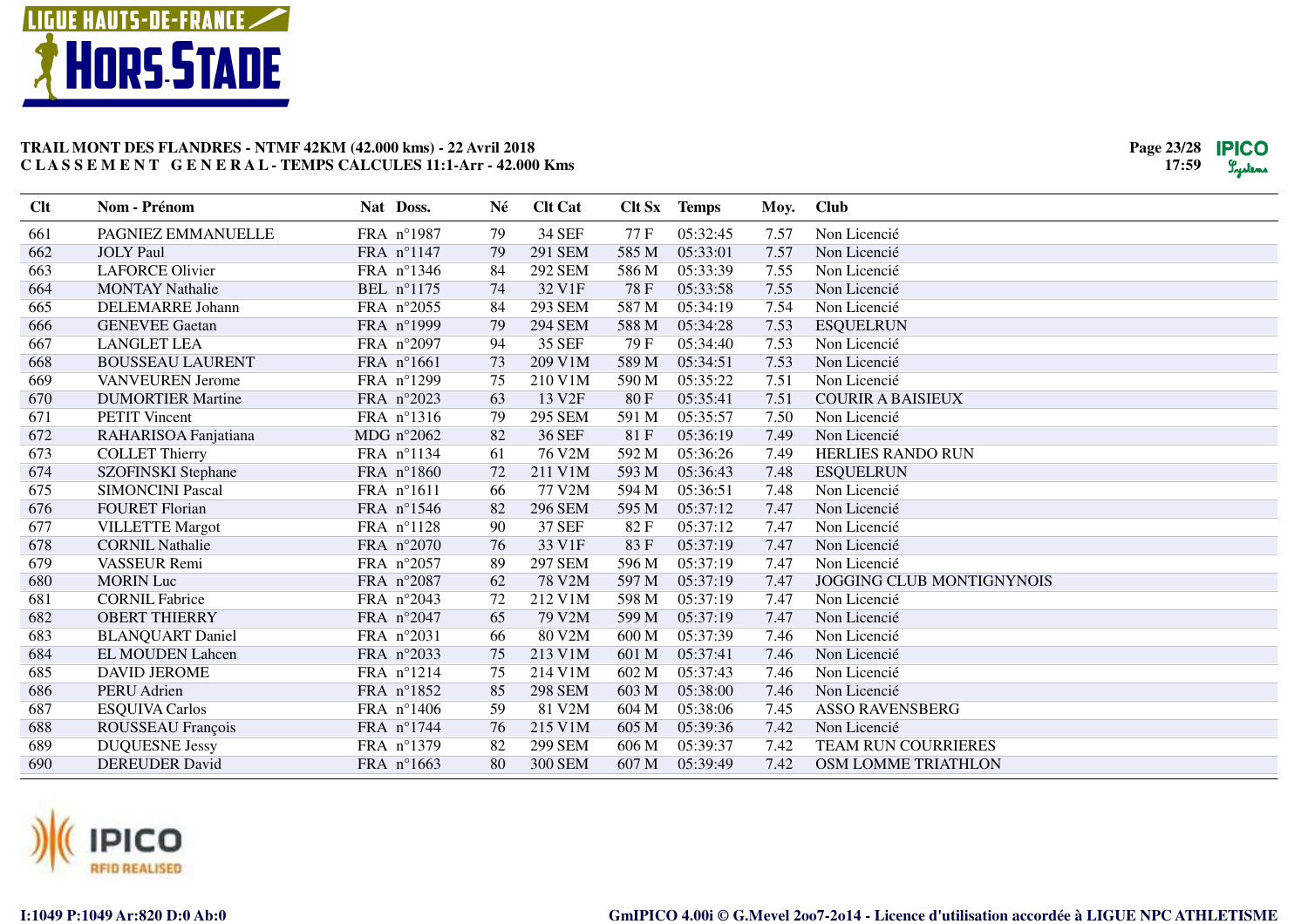



| <b>Clt</b> | Nom - Prénom                | Nat Doss.           | Né | <b>Clt Cat</b> |       | Clt Sx Temps | Moy. | <b>Club</b>                    |
|------------|-----------------------------|---------------------|----|----------------|-------|--------------|------|--------------------------------|
| 691        | <b>FURRY Jean-Baptiste</b>  | FRA n°1283          | 78 | 216 V1M        | 608 M | 05:40:12     | 7.41 | Non Licencié                   |
| 692        | <b>CLAEYS</b> Matthieu      | FRA n°1401          | 75 | 217 V1M        | 609 M | 05:40:12     | 7.41 | Non Licencié                   |
| 693        | <b>BRYSSE Patrick</b>       | FRA n°1190          | 60 | 82 V2M         | 610 M | 05:40:13     | 7.41 | <b>JEUNESSE CAPPELLOISE</b>    |
| 694        | <b>LELONG Manuel</b>        | FRA n°1772          | 91 | 301 SEM        | 611 M | 05:40:22     | 7.40 | Non Licencié                   |
| 695        | <b>LIBERT</b> Stéphane      | FRA n°1113          | 81 | 302 SEM        | 612 M | 05:40:22     | 7.40 | <b>JEUNESSE CAPPELLOISE</b>    |
| 696        | <b>VIEQUE Romain</b>        | FRA n°1174          | 83 | 303 SEM        | 613 M | 05:40:52     | 7.39 | Non Licencié                   |
| 697        | <b>VIGNAUD Mathieu</b>      | FRA n°1719          | 84 | <b>304 SEM</b> | 614 M | 05:41:13     | 7.39 | Non Licencié                   |
| 698        | DEQUEKER JULIEN             | FRA n°1667          | 84 | 305 SEM        | 615 M | 05:41:42     | 7.37 | Non Licencié                   |
| 699        | POTVIN Christophe           | FRA n°2069          | 65 | 83 V2M         | 616 M | 05:41:48     | 7.37 | Non Licencié                   |
| 700        | <b>LAGAE</b> Loic           | FRA n°1959          | 72 | 218 V1M        | 617 M | 05:41:58     | 7.37 | Non Licencié                   |
| 701        | <b>COLEMYN Ludovic</b>      | FRA $n^{\circ}1462$ | 66 | 84 V2M         | 618 M | 05:42:19     | 7.36 | Non Licencié                   |
| 702        | <b>BOUILLET Benjamin</b>    | FRA n°1193          | 85 | <b>306 SEM</b> | 619 M | 05:42:49     | 7.35 | Non Licencié                   |
| 703        | <b>STRAGIER Thomas</b>      | FRA n°1195          | 82 | <b>307 SEM</b> | 620 M | 05:42:51     | 7.35 | Non Licencié                   |
| 704        | <b>GOSSELIN Sebastien</b>   | FRA n°1288          | 80 | <b>308 SEM</b> | 621 M | 05:43:12     | 7.34 | Non Licencié                   |
| 705        | <b>MICHEL Therese-Marie</b> | FRA n°1577          | 73 | 34 V1F         | 84 F  | 05:43:12     | 7.34 | Non Licencié                   |
| 706        | <b>HOSTE MAXIME</b>         | FRA n°1306          | 78 | 219 V1M        | 622 M | 05:43:42     | 7.33 | Non Licencié                   |
| 707        | <b>OGEZ</b> Vincent         | FRA n°1846          | 80 | 309 SEM        | 623 M | 05:43:43     | 7.33 | <b>GALERIE LAFAYETTE</b>       |
| 708        | <b>TURLUTTE Eric</b>        | FRA n°1170          | 78 | 220 V1M        | 624 M | 05:44:39     | 7.31 | Non Licencié                   |
| 709        | <b>LAURENTIE Yann</b>       | FRA n°1475          | 73 | 221 V1M        | 625 M | 05:45:02     | 7.30 | Non Licencié                   |
| 710        | JAPPE Raphaël               | FRA nº1389          | 73 | 222 V1M        | 626 M | 05:45:02     | 7.30 | LES FOULEES MUIZONNSAISES      |
| 711        | <b>LEPAGE</b> Mylene        | FRA n°1638          | 87 | <b>38 SEF</b>  | 85F   | 05:45:40     | 7.29 | Non Licencié                   |
| 712        | <b>DEVULDER Henri</b>       | FRA n°1723          | 84 | 310 SEM        | 627 M | 05:45:41     | 7.29 | Non Licencié                   |
| 713        | <b>TEUF Ludovic</b>         | FRA n°1637          | 81 | 311 SEM        | 628 M | 05:45:41     | 7.29 | Non Licencié                   |
| 714        | DEBRUYNE DOMINIQUE          | FRA n°1646          | 77 | 223 V1M        | 629 M | 05:45:50     | 7.29 | STADE OLYMPIQUE CALAIS ATHLETI |
| 715        | <b>DELETREZ Fabien</b>      | FRA n°1778          | 73 | 224 V1M        | 630 M | 05:45:54     | 7.29 | <b>AC WAMBRECHIES</b>          |
| 716        | PUYAUBREAU Raphael          | FRA n°1740          | 74 | 225 V1M        | 631 M | 05:46:19     | 7.28 | Non Licencié                   |
| 717        | <b>MICHAUD Annick</b>       | FRA n°2061          | 69 | 35 V1F         | 86 F  | 05:47:27     | 7.25 | Non Licencié                   |
| 718        | <b>ROGEZ Jacques</b>        | FRA n°1690          | 51 | 7 V3M          | 632 M | 05:47:52     | 7.24 | Non Licencié                   |
| 719        | PIERREUSE Jean Christophe   | FRA n°1179          | 68 | 85 V2M         | 633 M | 05:48:06     | 7.24 | Non Licencié                   |
| 720        | DETOURNAY Jonathan          | FRA n°1485          | 83 | 312 SEM        | 634 M | 05:49:20     | 7.21 | Non Licencié                   |

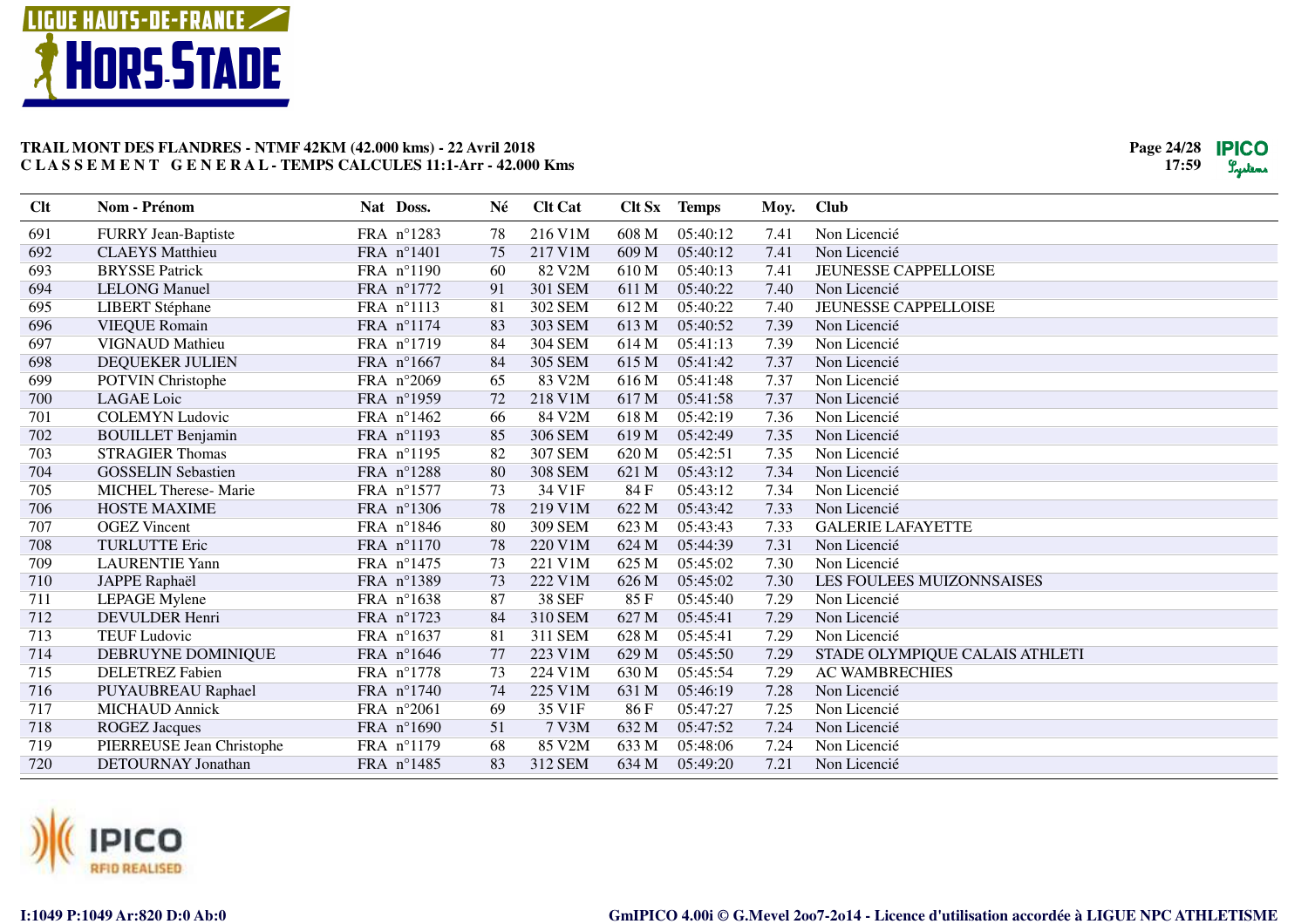



| 226 V1M<br>721<br><b>OSTYN GEERT</b><br>BEL n°1118<br>635 M<br>05:49:28<br>7.21<br>74<br>Non Licencié                            |  |
|----------------------------------------------------------------------------------------------------------------------------------|--|
| 722<br>58<br><b>FACHE Didier</b><br>FRA n°1336<br>8 V3M<br>636 M<br>05:49:28<br>7.21<br>Non Licencié                             |  |
| 723<br>FRA n°1159<br>72<br>36 V1F<br>87F<br>05:49:30<br><b>PONZA Laurence</b><br>7.21<br><b>LES PAS PRESSES</b>                  |  |
| 37 V1F<br>724<br>DELAUTEL ANGELIQUE<br>FRA n°1157<br>77<br>88F<br>05:49:30<br>7.21<br><b>LES PAS PRESSES</b>                     |  |
| 725<br>FRA n°1746<br>14 V2F<br>89F<br>05:49:33<br><b>COURIR AU MONT DES CATS</b><br>LIEFOOGHE Helene<br>66<br>7.21               |  |
| 726<br><b>BAILLIEZ Alban</b><br>FRA n°1318<br>86 V2M<br>68<br>637 M<br>05:49:45<br>7.21<br>Non Licencié                          |  |
| 727<br>FRA n°1707<br>87 V2M<br><b>BOUKHELIFA Mokran</b><br>64<br>638 M<br>05:50:01<br>7.20<br>Non Licencié                       |  |
| 88 V2M<br>05:50:11<br>728<br>WENDERBECQ Jean louis<br>FRA n°1439<br>65<br>639 M<br>7.20<br>Non Licencié                          |  |
| 729<br>FRA n°2156<br>77<br>227 V1M<br>640 M<br>05:50:22<br>7.19<br>Non Licencié<br><b>BARROIS Nicolas</b>                        |  |
| 730<br><b>LEMAIRE</b> Florent<br>FRA n°1541<br>85<br>313 SEM<br>641 M<br>05:50:31<br>7.19<br><b>ASSO RAVENSBERG</b>              |  |
| FRA n°1478<br>05:50:34<br>731<br><b>COMPERNOLLE Guillaume</b><br>73<br>228 V1M<br>642 M<br>7.19<br>Non Licencié                  |  |
| FRA n°1671<br>732<br><b>HUYGHE David</b><br>75<br>229 V1M<br>643 M<br>05:50:35<br>7.19<br>Non Licencié                           |  |
| 05:50:39<br>733<br>FRA n°1220<br>81<br>314 SEM<br>644 M<br>7.19<br>Non Licencié<br><b>BRABANT</b> Corentin                       |  |
| 05:50:39<br>734<br>FRA n°1354<br>76<br>230 V1M<br>645 M<br>7.19<br><b>RUNNERS DE BONDUES</b><br><b>JACOB</b> Anthony             |  |
| 735<br>FRA n°1260<br>231 V1M<br><b>CATRY Tanguy</b><br>77<br>646 M<br>05:50:40<br>7.19<br>Non Licencié                           |  |
| 736<br><b>MEURICE Nicolas</b><br>FRA n°1666<br>74<br>232 V1M<br>647 M<br>05:50:53<br>7.18<br>Non Licencié                        |  |
| 737<br><b>HAMY MICHAEL</b><br>FRA n°2153<br>79<br>315 SEM<br>648 M<br>05:51:06<br>7.18<br><b>HAZEBROUCK TRIATHLON</b>            |  |
| 738<br>FRA n°1374<br>233 V1M<br><b>BINET Hervé</b><br>71<br>649 M<br>05:51:22<br>7.17<br>Non Licencié                            |  |
| 739<br><b>BELLENGER Wandrille</b><br>FRA n°1218<br>82<br>316 SEM<br>650 M<br>05:51:22<br>7.17<br>Non Licencié                    |  |
| 740<br>87<br>317 SEM<br>7.17<br><b>DELANNOY Florent</b><br>FRA n°1920<br>651 M<br>05:51:24<br>Non Licencié                       |  |
| 741<br>FRA n°1561<br>38 V1F<br><b>MARKEY Mélanie</b><br>76<br>90F<br>05:52:24<br>7.15<br>Non Licencié                            |  |
| 742<br>FRA n°1106<br>78<br>234 V1M<br>05:52:27<br><b>DEVILLEZ Michael</b><br>652 M<br>7.15<br>Non Licencié                       |  |
| 743<br><b>BECKER Matthieu</b><br>FRA n°1103<br>82<br>318 SEM<br>653 M<br>05:52:31<br>7.15<br>Non Licencié                        |  |
| 71<br>39 V1F<br>744<br><b>CAMPAGNE SYLVIE</b><br>FRA n°1275<br>91F<br>05:52:33<br>7.15<br>LILLE RUNNING TEAM                     |  |
| <b>39 SEF</b><br>745<br><b>WEISSE Emilie</b><br>FRA n°1274<br>82<br>92F<br>05:52:33<br>Non Licencié<br>7.15                      |  |
| 746<br><b>BOUCHER Laurie</b><br>FRA n°1315<br>88<br><b>40 SEF</b><br>93 F<br>05:52:33<br>7.15<br>Non Licencié                    |  |
| 747<br><b>BLANCKAERT Catherine</b><br>FRA n°1262<br>66<br>15 V2F<br>94 F<br>05:52:39<br>7.15<br>Non Licencié                     |  |
| 748<br>84<br>05:52:43<br><b>DUPIRE Justine</b><br>FRA $n^{\circ}1766$<br>41 SEF<br>95 F<br>7.14<br><b>VALENCIENNES TRIATHLON</b> |  |
| 749<br><b>VILLAIN</b> Rene<br>FRA n°1815<br>50<br>9 V3M<br>654 M<br>05:52:45<br>7.14<br>Non Licencié                             |  |
| FRA nº1123<br>235 V1M<br>655 M<br>05:53:02<br>7.14<br>OSM LOMME ATHLETISME<br>750<br><b>SGARD Philippe</b><br>76                 |  |

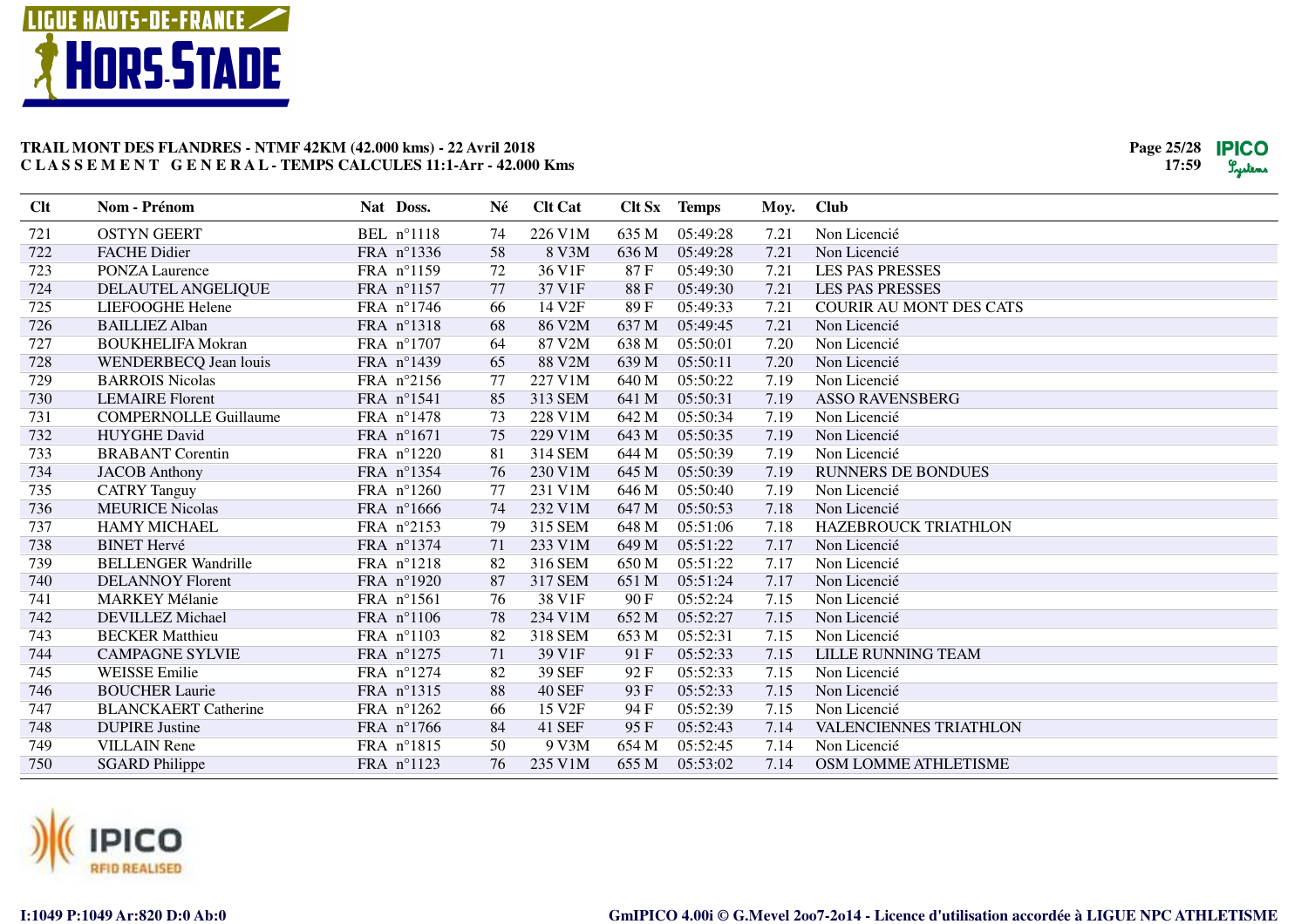



| Clt | Nom - Prénom               | Nat Doss.  | Né | <b>Clt Cat</b> |       | Clt Sx Temps | Moy. | <b>Club</b>                   |
|-----|----------------------------|------------|----|----------------|-------|--------------|------|-------------------------------|
| 751 | <b>DELLAY</b> Matthieu     | FRA nº1122 | 87 | 319 SEM        | 656 M | 05:53:22     | 7.13 | PLANETE RUNNING AND WALKING   |
| 752 | LEFEBVRE François          | FRA n°1182 | 80 | <b>320 SEM</b> | 657 M | 05:53:31     | 7.13 | <b>HERLIES RANDO RUN</b>      |
| 753 | <b>THORLET Maxime</b>      | FRA n°1149 | 84 | 321 SEM        | 658 M | 05:53:34     | 7.13 | Non Licencié                  |
| 754 | MACREZ Jérôme              | FRA n°2068 | 78 | 236 V1M        | 659 M | 05:53:35     | 7.13 | <b>AC CAPELLOIS</b>           |
| 755 | <b>OUDINA</b> Mounira      | FRA nº1532 | 76 | 40 V1F         | 96F   | 05:53:58     | 7.12 | HERLIES RANDO RUN             |
| 756 | <b>BABIN</b> Philippe      | FRA n°1527 | 68 | 89 V2M         | 660 M | 05:55:41     | 7.09 | Non Licencié                  |
| 757 | <b>CANTINIAU Bruno</b>     | FRA n°1850 | 70 | 237 V1M        | 661 M | 05:55:49     | 7.08 | <b>GALOP ROMAIN BAVAISIEN</b> |
| 758 | <b>VANDOMME DENIS</b>      | FRA n°1104 | 70 | 238 V1M        | 662 M | 05:56:15     | 7.07 | US LEFFRINCKOUCKE             |
| 759 | <b>BOUCHART Alexandre</b>  | FRA n°1487 | 85 | 322 SEM        | 663 M | 05:56:19     | 7.07 | Non Licencié                  |
| 760 | <b>SUFFYS David</b>        | FRA n°1192 | 80 | 323 SEM        | 664 M | 05:56:46     | 7.06 | Non Licencié                  |
| 761 | <b>BARTHELEMY Anthony</b>  | FRA n°1454 | 87 | <b>324 SEM</b> | 665 M | 05:57:31     | 7.05 | PLANETE RUNNING AND WALKING   |
| 762 | <b>FECI</b> Fabrice        | FRA n°1129 | 73 | 239 V1M        | 666 M | 05:57:42     | 7.05 | Non Licencié                  |
| 763 | <b>DUMORTIER Aurélie</b>   | FRA n°1819 | 82 | <b>42 SEF</b>  | 97 F  | 05:58:16     | 7.03 | Non Licencié                  |
| 764 | <b>CORMORANT Damien</b>    | FRA n°1818 | 78 | 240 V1M        | 667 M | 05:58:16     | 7.03 | Non Licencié                  |
| 765 | <b>PRUVOST Bertrand</b>    | FRA n°1636 | 52 | 10 V3M         | 668 M | 05:59:09     | 7.02 | Non Licencié                  |
| 766 | CAYZEELE Jean luc          | FRA nº1338 | 68 | 90 V2M         | 669 M | 05:59:56     | 7.00 | JOGGING AVENTURE RONCQUOISE   |
| 767 | FLENNIAU Cédric            | FRA n°1842 | 82 | 325 SEM        | 670 M | 06:02:14     | 6.96 | Non Licencié                  |
| 768 | FLENNIAU Olivia            | FRA n°1841 | 86 | <b>43 SEF</b>  | 98F   | 06:02:14     | 6.96 | Non Licencié                  |
| 769 | <b>TERNISIEN Adeline</b>   | FRA n°1217 | 80 | <b>44 SEF</b>  | 99F   | 06:03:18     | 6.94 | <b>HERLIES RANDO RUN</b>      |
| 770 | <b>LEBRUN Cédric</b>       | FRA n°1356 | 78 | 241 V1M        | 671 M | 06:03:19     | 6.94 | <b>HERLIES RANDO RUN</b>      |
| 771 | <b>DISSAUX</b> Armand      | FRA n°1229 | 86 | 326 SEM        | 672 M | 06:03:19     | 6.94 | <b>HERLIES RANDO RUN</b>      |
| 772 | DESREUMAUX Jean-François   | FRA n°1102 | 77 | 242 V1M        | 673 M | 06:03:19     | 6.94 | <b>HERLIES RANDO RUN</b>      |
| 773 | <b>DEREEPER Catherine</b>  | FRA n°1990 | 70 | 41 V1F         | 100F  | 06:03:20     | 6.94 | <b>HERLIES RANDO RUN</b>      |
| 774 | <b>DOMENGER David</b>      | FRA n°1616 | 72 | 243 V1M        | 674 M | 06:03:43     | 6.93 | TRIPEL RUN ST JANS CAPPEL     |
| 775 | <b>DUREY</b> Vincent       | FRA n°1989 | 72 | 244 V1M        | 675 M | 06:05:05     | 6.90 | Non Licencié                  |
| 776 | <b>JOLIE</b> Anthony       | FRA nº1633 | 84 | <b>327 SEM</b> | 676 M | 06:05:58     | 6.89 | Non Licencié                  |
| 777 | <b>LEFEVRE Emilie</b>      | FRA nº1234 | 81 | <b>45 SEF</b>  | 101 F | 06:06:30     | 6.88 | Non Licencié                  |
| 778 | <b>LALOY Valentine</b>     | FRA nº1235 | 79 | <b>46 SEF</b>  | 102 F | 06:06:31     | 6.88 | Non Licencié                  |
| 779 | <b>ANOUSSINE David</b>     | FRA nº1588 | 76 | 245 V1M        | 677 M | 06:06:31     | 6.88 | Non Licencié                  |
| 780 | <b>VIEILHESCAZE Pierre</b> | FRA n°1597 | 71 | 246 V1M        | 678 M | 06:06:31     | 6.88 | Non Licencié                  |

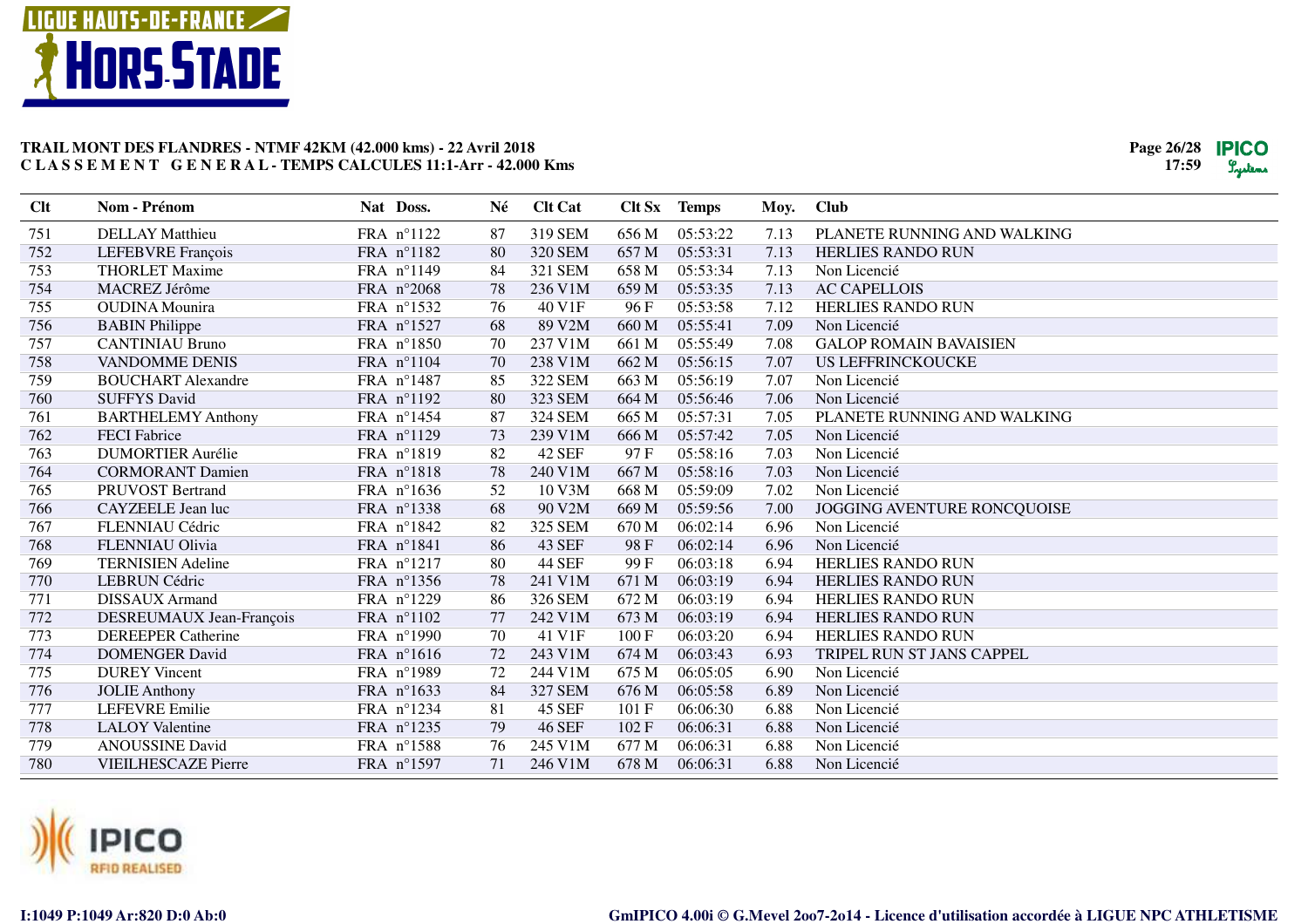



| Clt | Nom - Prénom                | Nat Doss.  | Né | <b>Clt Cat</b>     |       | Clt Sx Temps | Moy. | <b>Club</b>                   |
|-----|-----------------------------|------------|----|--------------------|-------|--------------|------|-------------------------------|
| 781 | <b>INGELAERE Anne</b>       | FRA n°1986 | 77 | 42 V1F             | 103F  | 06:07:35     | 6.86 | Non Licencié                  |
| 782 | <b>GOSSELIN Mathieu</b>     | FRA n°1289 | 84 | <b>328 SEM</b>     | 679 M | 06:07:41     | 6.85 | Non Licencié                  |
| 783 | LECLERCQ PASCAL             | FRA n°1936 | 72 | 247 V1M            | 680 M | 06:08:01     | 6.85 | <b>MEVE</b>                   |
| 784 | <b>DUROT</b> Georges        | FRA n°1427 | 75 | 248 V1M            | 681 M | 06:08:16     | 6.84 | Non Licencié                  |
| 785 | <b>DHILLY FREDERIC</b>      | FRA n°2138 | 72 | 249 V1M            | 682 M | 06:11:13     | 6.79 | <b>BRASSERIE ST SYLVESTRE</b> |
| 786 | <b>VOET Philippe</b>        | BEL n°1566 | 75 | 250 V1M            | 683 M | 06:11:13     | 6.79 | Patrijot                      |
| 787 | <b>BOULINGUEZ Stéphan</b>   | FRA n°1873 | 78 | 251 V1M            | 684 M | 06:13:12     | 6.75 | Non Licencié                  |
| 788 | <b>ANDERLIN STEPHANE</b>    | FRA n°1946 | 72 | 252 V1M            | 685 M | 06:13:17     | 6.75 | Non Licencié                  |
| 789 | PRUVOT RENE                 | FRA n°1419 | 55 | 11 V3M             | 686 M | 06:16:02     | 6.70 | <b>HERLIES RANDO RUN</b>      |
| 790 | <b>HOCHEDEZ ALBERT</b>      | FRA n°1189 | 62 | 91 V2M             | 687 M | 06:16:07     | 6.70 | Non Licencié                  |
| 791 | <b>CLEENEWERCK Virginie</b> | FRA nº1236 | 76 | 43 V1F             | 104 F | 06:16:13     | 6.70 | Non Licencié                  |
| 792 | <b>CONSEIL Valentin</b>     | FRA nº1543 | 89 | 329 SEM            | 688 M | 06:16:49     | 6.69 | Non Licencié                  |
| 793 | <b>LIETARD</b> Guillaume    | FRA n°1420 | 87 | 330 SEM            | 689 M | 06:16:50     | 6.69 | Non Licencié                  |
| 794 | <b>NEMRI</b> David          | FRA n°1107 | 78 | 253 V1M            | 690 M | 06:18:06     | 6.66 | Non Licencié                  |
| 795 | <b>SAUVAGE Valerie</b>      | FRA n°1554 | 68 | 16 V <sub>2F</sub> | 105F  | 06:19:15     | 6.64 | PLANETE RUNNING AND WALKING   |
| 796 | <b>DUVAL LAURENT</b>        | FRA n°1464 | 69 | 254 V1M            | 691 M | 06:19:31     | 6.64 | <b>US LEFFRINCKOUCKE</b>      |
| 797 | <b>DERUEL Pierre</b>        | FRA n°1625 | 84 | 331 SEM            | 692 M | 06:20:08     | 6.63 | Non Licencié                  |
| 798 | <b>COGNON</b> Cedric        | FRA n°1853 | 71 | 255 V1M            | 693 M | 06:20:42     | 6.62 | Non Licencié                  |
| 799 | DEFROMONT Jean-luc          | FRA n°1211 | 57 | 12 V3M             | 694 M | 06:23:13     | 6.58 | <b>RUNNINGHEM</b>             |
| 800 | DEPESTEL Samuel             | BEL n°1681 | 78 | 256 V1M            | 695 M | 06:24:18     | 6.56 | Non Licencié                  |
| 801 | VANDENBRIELE Frédéric       | FRA nº1317 | 78 | 257 V1M            | 696 M | 06:25:20     | 6.54 | Non Licencié                  |
| 802 | <b>CHIEUX Samuel</b>        | FRA n°1371 | 72 | 258 V1M            | 697 M | 06:25:38     | 6.53 | <b>ASSO RAVENSBERG</b>        |
| 803 | <b>BLANCKAERT Yves</b>      | FRA n°1263 | 61 | 92 V2M             | 698 M | 06:26:29     | 6.52 | <b>EA DOUCHY</b>              |
| 804 | <b>GEST</b> Victor          | FRA n°1205 | 97 | 5 ESM              | 699 M | 06:28:06     | 6.49 | Non Licencié                  |
| 805 | <b>GINGEMBRE Sebastien</b>  | FRA n°1109 | 77 | 259 V1M            | 700 M | 06:28:29     | 6.49 | Non Licencié                  |
| 806 | <b>GEST</b> Valere          | FRA n°1417 | 94 | 332 SEM            | 701 M | 06:32:58     | 6.41 | Non Licencié                  |
| 807 | <b>CHEVALLIER CELINE</b>    | FRA n°1931 | 79 | <b>47 SEF</b>      | 106 F | 06:34:33     | 6.39 | Non Licencié                  |
| 808 | <b>LENGLET</b> Julien       | FRA n°1559 | 87 | 333 SEM            | 702 M | 06:35:12     | 6.38 | Non Licencié                  |
| 809 | <b>COUSIN Geoffrey</b>      | FRA n°2029 | 91 | 334 SEM            | 703 M | 06:36:21     | 6.36 | Non Licencié                  |
| 810 | PALCZEWSKI Jonathan         | FRA nº1313 | 84 | 335 SEM            | 704 M | 06:36:32     | 6.36 | PASS'RUNNING                  |